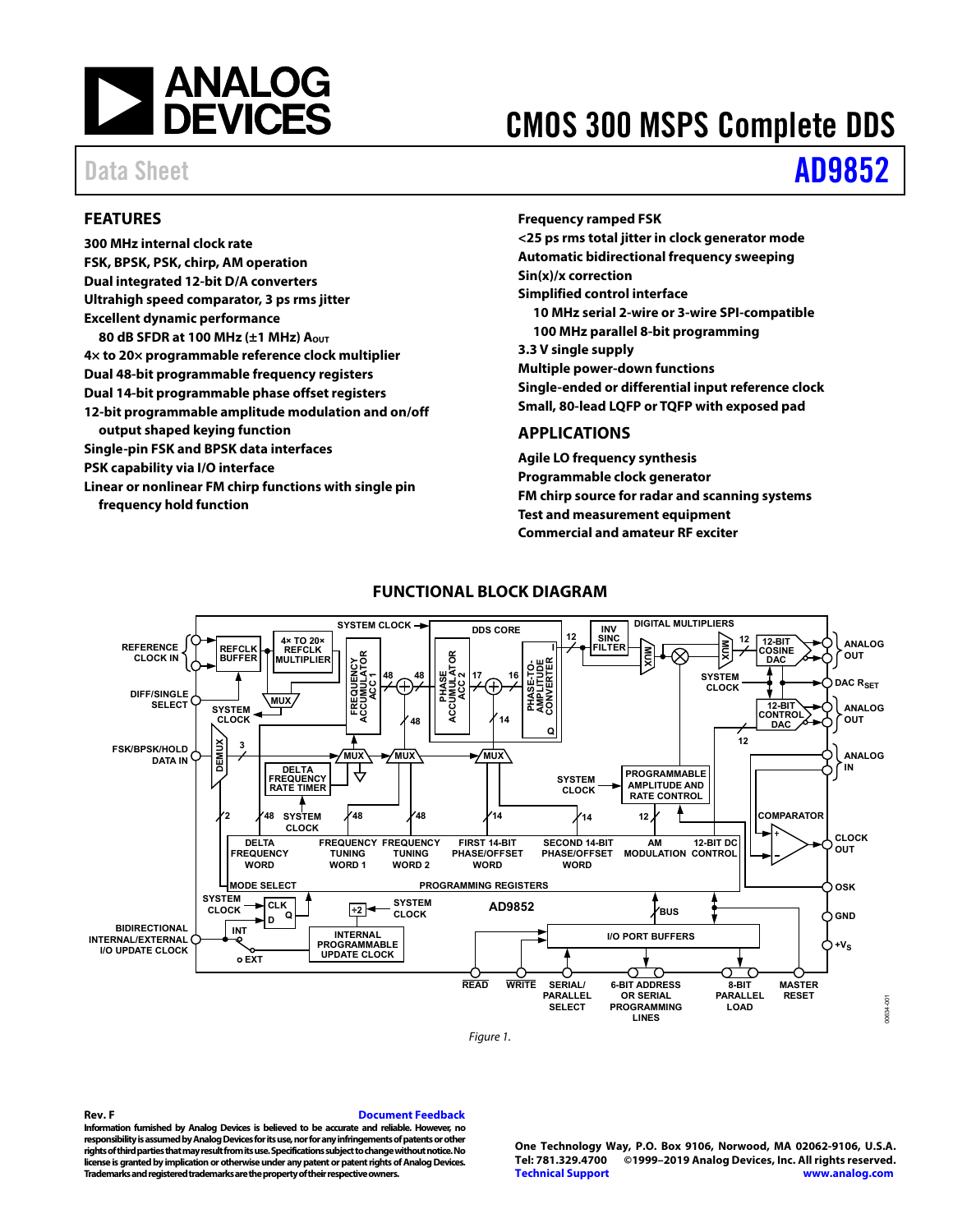# TABLE OF CONTENTS

## <span id="page-1-0"></span>**REVISION HISTORY**

| Deleted Figure 61, Renumbered Sequentially  46 |  |
|------------------------------------------------|--|
|                                                |  |
|                                                |  |
|                                                |  |
|                                                |  |

| Power Dissipation and Thermal Considerations 38   |
|---------------------------------------------------|
|                                                   |
|                                                   |
|                                                   |
| Thermally Enhanced Package Mounting Guidelines 40 |
|                                                   |
|                                                   |

### **5/2007—Rev. D to Rev. E**

| Changed AD9852AST to AD9852ASTZ Universal                 |
|-----------------------------------------------------------|
|                                                           |
|                                                           |
|                                                           |
|                                                           |
|                                                           |
| Change to Internal and External Update Clock Section 27   |
|                                                           |
| Changes to Junction Temperature Considerations Section 38 |
|                                                           |
|                                                           |
|                                                           |
|                                                           |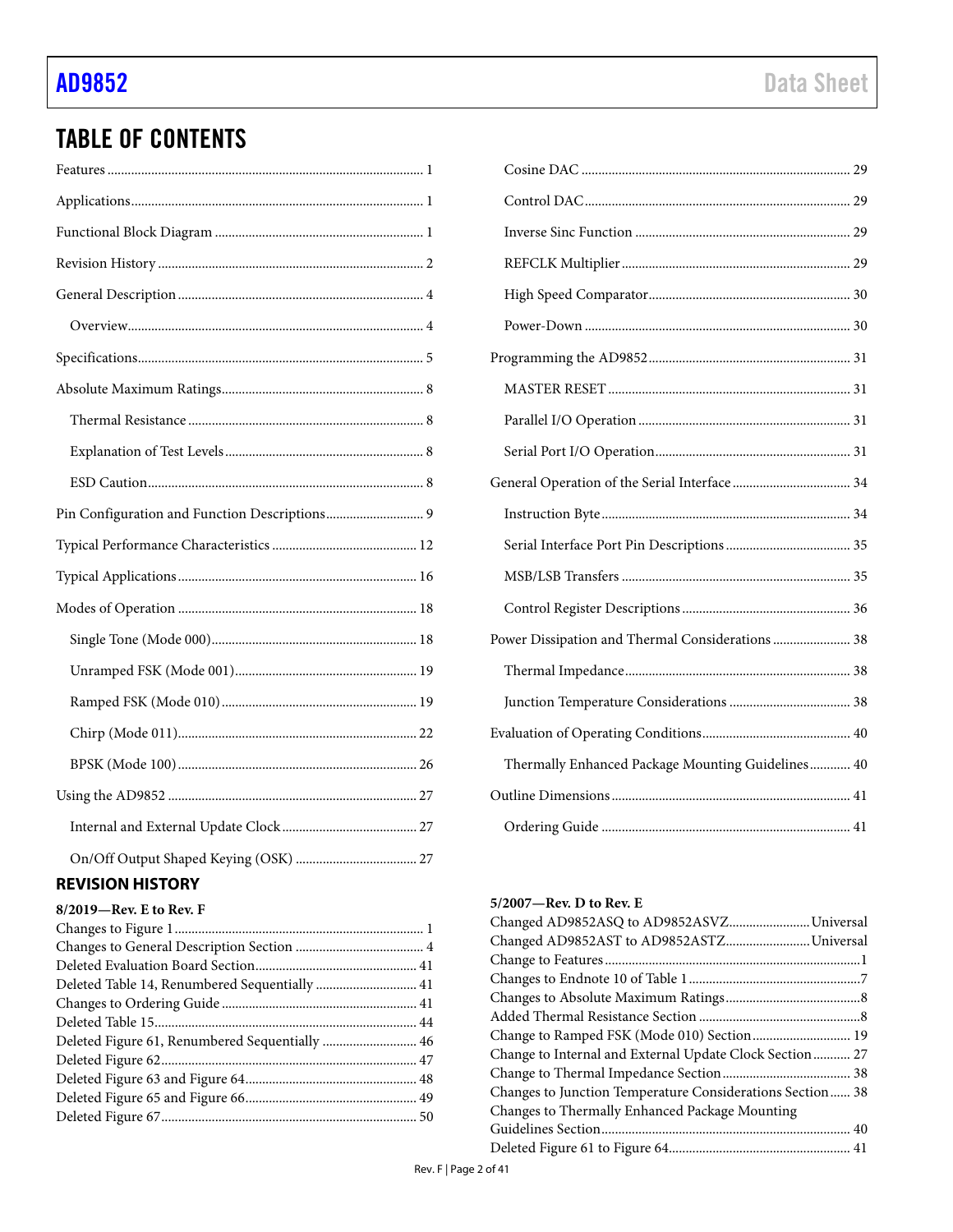# Data Sheet **[AD9852](https://www.analog.com/AD9852?doc=AD9852.pdf)**

### **12/2005—Rev. C to Rev. D**

### **4/2004—Rev. B to Rev. C**

| Changes to General Operating Instructions Section39 |  |
|-----------------------------------------------------|--|
| Changes to Using the Provided Software Section42    |  |
|                                                     |  |

### Changes to Figure 65 ......................................................................43 Changes to Figure 66 ......................................................................44 Changes to Figure 72 and Figure 73 .............................................48 Changes to Ordering Guide...........................................................48

### **3/2002—Rev. A to Rev. B**

| Changes to Differential Refclk Enable Section 24 |  |
|--------------------------------------------------|--|
|                                                  |  |
|                                                  |  |
| Changes to General Operation of the Serial       |  |
|                                                  |  |
|                                                  |  |
|                                                  |  |
|                                                  |  |

**10/1999—Revision 0: Initial Version**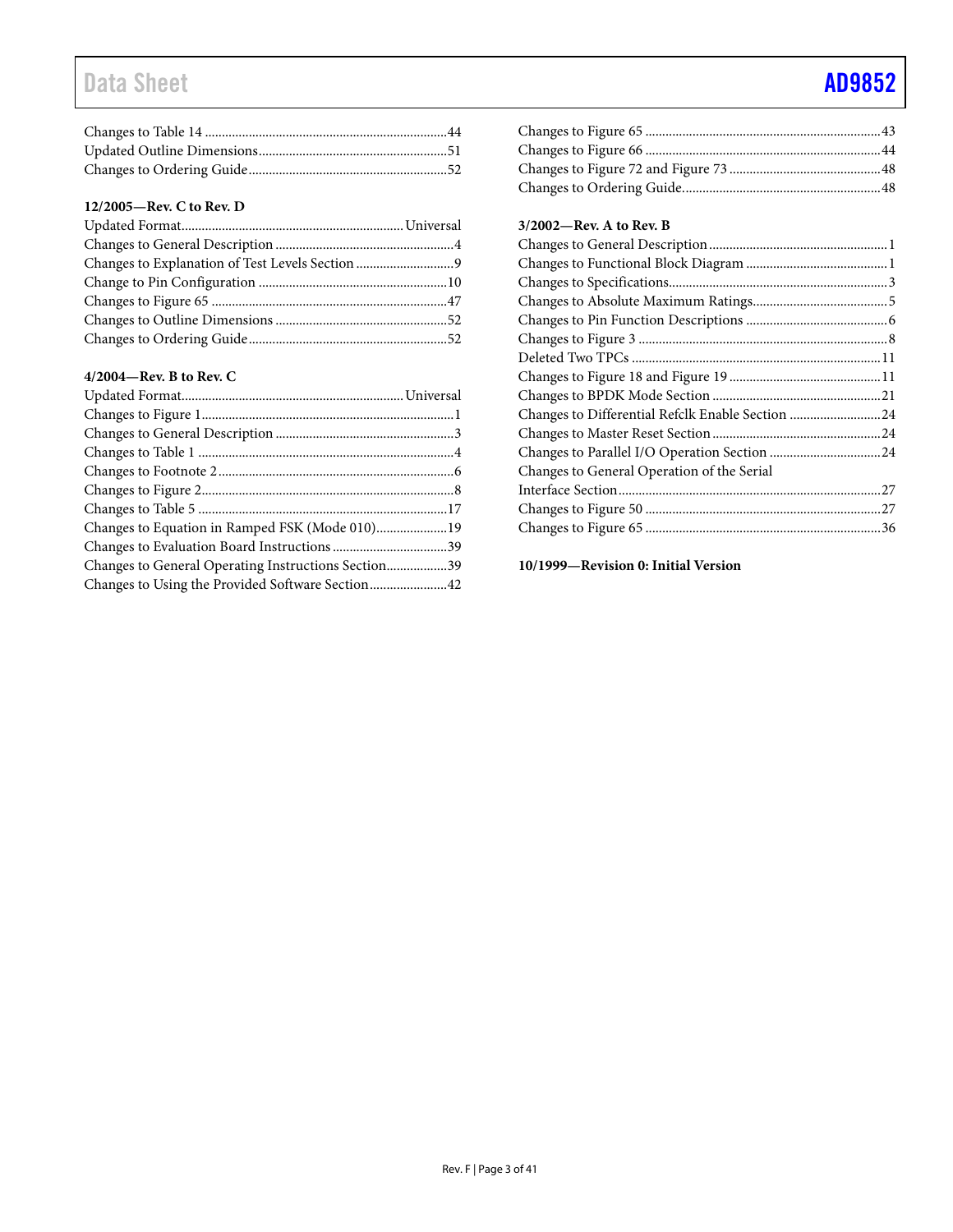# <span id="page-3-0"></span>GENERAL DESCRIPTION

The AD9852 digital synthesizer is a highly integrated device that uses advanced DDS technology, coupled with an internal high speed, high performance D/A converter to form a digitally programmable, agile synthesizer function. When referenced to an accurate clock source, the AD9852 generates a highly stable frequency-, phase-, and amplitude-programmable cosine output that can be used as an agile LO in communications, radar, and many other applications. The innovative high speed DDS core of the AD9852 provides 48-bit frequency resolution (1 μHz tuning resolution with 300 MHz SYSCLK). Retaining 16 bits for phaseto-amplitude conversion ensures excellent spurious-free dynamic range (SFDR).

The circuit architecture of the AD9852 allows the generation of output signals at frequencies up to 150 MHz, which can be digitally tuned at a rate of up to 100 million new frequencies per second. The (externally filtered) cosine wave output can be converted to a square wave by the internal comparator for agile clock generator applications. The device provides two 14-bit phase registers and a single pin for BPSK operation.

For higher-order PSK operation, the I/O interface can be used for phase changes. The 12-bit cosine DAC, coupled with the innovative DDS architecture, provides excellent wideband and narrow-band output SFDR. When configured with the comparator, the 12-bit control DAC facilitates static duty cycle control in the high speed clock generator applications.

The 12-bit digital multiplier permits programmable amplitude modulation, on/off output shaped keying, and precise amplitude control of the cosine DAC output. Chirp functionality is also

included for wide bandwidth frequency sweeping applications. The AD9852 programmable  $4\times$  to 20 $\times$  REFCLK multiplier circuit internally generates the 300 MHz system clock from a lower frequency external reference clock. This saves the user the expense and difficulty of implementing a 300 MHz system clock source.

Direct 300 MHz clocking is also accommodated with either singleended or differential inputs. Single-pin, conventional FSK and the enhanced spectral qualities of ramped FSK are supported. The AD9852 uses advanced 0.35 μ CMOS technology to provide this high level of functionality on a single 3.3 V supply.

The AD9852 is pin-for-pin compatible with th[e AD9854](http://www.analog.com/AD9854) singletone synthesizer. The AD9852 is specified to operate over the extended industrial temperature range of −40°C to +85°C.

## <span id="page-3-1"></span>**OVERVIEW**

The AD9852 digital synthesizer is a highly flexible device that addresses a wide range of applications. The device consists of an NCO with a 48-bit phase accumulator, a programmable reference clock multiplier, an inverse sinc filter, a digital multiplier, two 12-bit/300 MHz DACs, a high speed analog comparator, and an interface logic. This highly integrated device can be configured to serve as a synthesized LO agile clock generator and FSK/BPSK modulator. The theory of operation for the functional blocks of the device and a technical description of the signal flow through a DDS device is provided by Analog Devices, Inc., in the tutorial *[A Technical Tutorial on](http://www.analog.com/DDS_Tutorial)  [Digital Signal Synthesis](http://www.analog.com/DDS_Tutorial)*. The tutorial also provides basic applications information for a variety of digital synthesis implementations.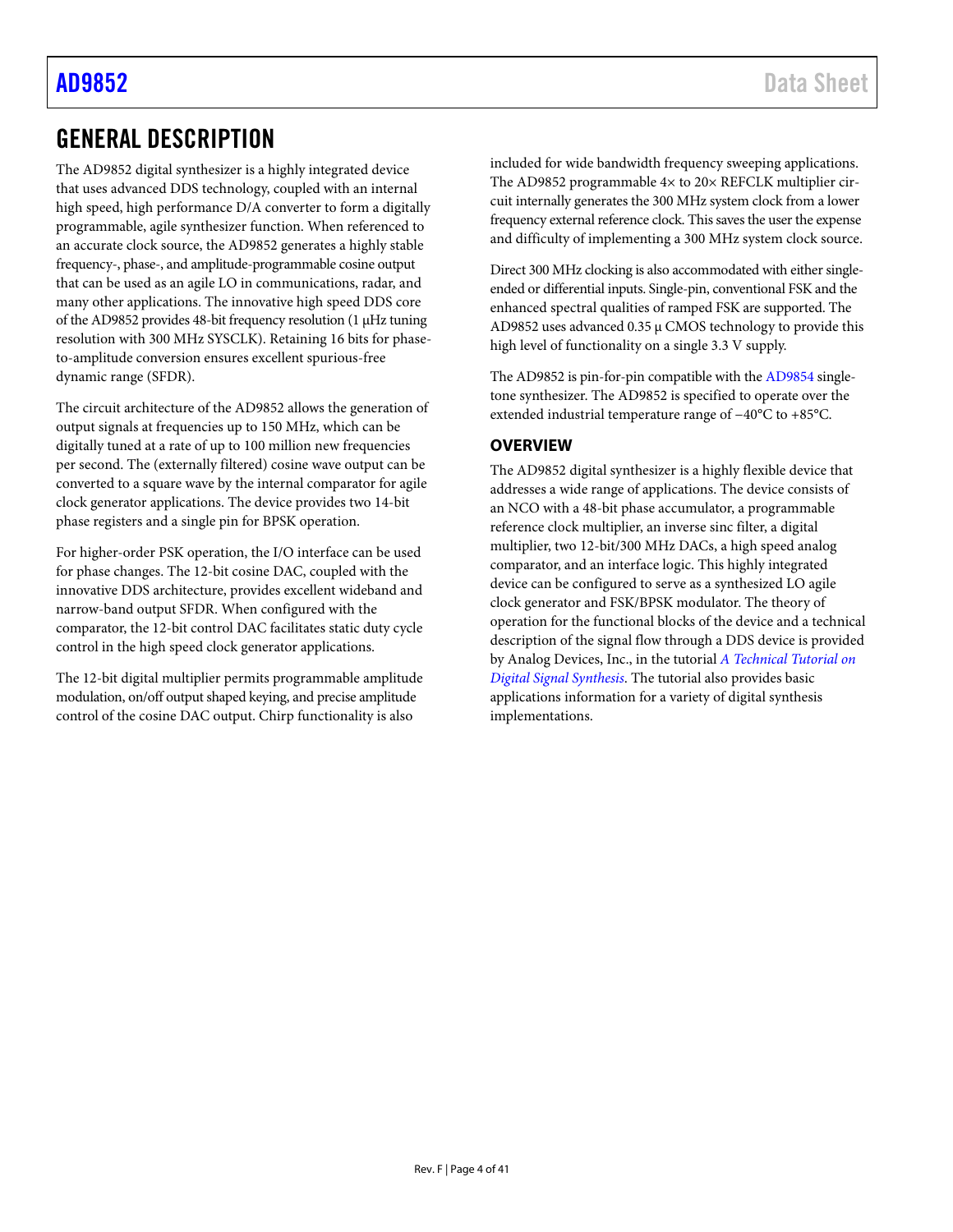# <span id="page-4-0"></span>**SPECIFICATIONS**

VS = 3.3 V ± 5%, RSET = 3.9 kΩ, external reference clock frequency = 30 MHz with REFCLK multiplier enabled at 10× for AD9852ASVZ, external reference clock frequency = 20 MHz with REFCLK multiplier enabled at 10× for AD9852ASTZ, unless otherwise noted.

<span id="page-4-1"></span>

| Table 1.                                                             |                                  |                          |            |            |                |        |            |                |             |
|----------------------------------------------------------------------|----------------------------------|--------------------------|------------|------------|----------------|--------|------------|----------------|-------------|
|                                                                      |                                  | <b>Test</b>              | AD9852ASVZ |            |                |        | AD9852ASTZ |                |             |
| <b>Parameter</b>                                                     | <b>Temp</b>                      | Level                    | Min        | <b>Typ</b> | Max            | Min    | <b>Typ</b> | Max            | Unit        |
| REFERENCE CLOCK INPUT CHARACTERISTICS <sup>1</sup>                   |                                  |                          |            |            |                |        |            |                |             |
| Internal System Clock Frequency Range                                |                                  |                          |            |            |                |        |            |                |             |
| <b>REFCLK Multiplier Enabled</b>                                     | Full                             | VI                       | 20         |            | 300            | 20     |            | 200            | MHz         |
| <b>REFCLK Multiplier Disabled</b>                                    | Full                             | VI                       | <b>DC</b>  |            | 300            | DC     |            | 200            | MHz         |
| External Reference Clock Frequency Range                             |                                  |                          |            |            |                |        |            |                |             |
| <b>REFCLK Multiplier Enabled</b>                                     | Full                             | VI                       | 5          |            | 75             | 5      |            | 50             | MHz         |
| <b>REFCLK Multiplier Disabled</b>                                    | Full                             | VI                       | <b>DC</b>  |            | 300            | DC     |            | 200            | MHz         |
| Duty Cycle                                                           | $25^{\circ}$ C                   | IV                       | 45         | 50         | 55             | 45     | 50         | 55             | $\%$        |
| <b>Input Capacitance</b>                                             | $25^{\circ}$ C                   | IV                       |            | 3          |                |        | 3          |                | pF          |
| Input Impedance                                                      | $25^{\circ}$ C                   | IV                       |            | 100        |                |        | 100        |                | $k\Omega$   |
| Differential Common-Mode Voltage Range                               |                                  |                          |            |            |                |        |            |                |             |
| Minimum Signal Amplitude <sup>2</sup>                                | $25^{\circ}$ C                   | ${\sf IV}$               | 400        |            |                | 400    |            |                | mV p-p      |
| Common-Mode Range                                                    | $25^{\circ}$ C                   | IV                       | 1.6        | 1.75       | 1.9            | 1.6    | 1.75       | 1.9            | $\vee$      |
| V <sub>IH</sub> (Single-Ended Mode)                                  | $25^{\circ}$ C                   | IV                       | 2.3        |            |                | 2.3    |            |                | V           |
| V <sub>IL</sub> (Single-Ended Mode)                                  | $25^{\circ}$ C                   | ${\sf IV}$               |            |            | 1              |        |            | 1              | $\vee$      |
| DAC STATIC OUTPUT CHARACTERISTICS                                    |                                  |                          |            |            |                |        |            |                |             |
| <b>Output Update Speed</b>                                           | Full                             |                          |            |            | 300            |        |            | 200            | <b>MSPS</b> |
| Resolution                                                           | $25^{\circ}$ C                   | IV                       |            | 12         |                |        | 12         |                | <b>Bits</b> |
| Cosine and Control DAC Full-Scale Output Current                     | $25^{\circ}$ C                   | IV                       | 5          | 10         | 20             | 5      | 10         | 20             | mA          |
| Gain Error                                                           | $25^{\circ}$ C                   | L                        | $-6$       |            | $+2.2$         | $-6$   |            | $+2.2$         | %FS         |
|                                                                      |                                  |                          |            |            | 5              |        |            | 5              |             |
| Output Offset                                                        | $25^{\circ}$ C                   | $\overline{\phantom{a}}$ |            |            | $\overline{2}$ |        |            | $\overline{2}$ | μA          |
| <b>Differential Nonlinearity</b>                                     | $25^{\circ}$ C                   | $\overline{\phantom{a}}$ |            | 0.3        | 1.25           |        | 0.3        | 1.25           | <b>LSB</b>  |
| <b>Integral Nonlinearity</b>                                         | $25^{\circ}$ C                   | $\mathbf{I}$             |            | 0.6        | 1.66           |        | 0.6        | 1.66           | <b>LSB</b>  |
| Output Impedance                                                     | $25^{\circ}$ C                   | IV                       |            | 100        |                |        | 100        |                | $k\Omega$   |
| Voltage Compliance Range                                             | $25^{\circ}$ C                   |                          | $-0.5$     |            | $+1.0$         | $-0.5$ |            | $+1.0$         | V           |
| DAC DYNAMIC OUTPUT CHARACTERISTICS                                   |                                  |                          |            |            |                |        |            |                |             |
| DAC Wideband SFDR                                                    |                                  |                          |            |            |                |        |            |                |             |
| 1 MHz to 20 MHz AOUT                                                 | $25^{\circ}$ C                   | V                        |            | 58         |                |        | 58         |                | dBc         |
| 20 MHz to 40 MHz AOUT                                                | $25^{\circ}$ C<br>$25^{\circ}$ C | V                        |            | 56         |                |        | 56         |                | dBc         |
| 40 MHz to 60 MHz AOUT                                                |                                  | v                        |            | 52         |                |        | 52         |                | dBc         |
| 60 MHz to 80 MHz AOUT<br>80 MHz to 100 MHz A <sub>OUT</sub>          | $25^{\circ}$ C<br>$25^{\circ}$ C | ٧                        |            | 48         |                |        | 48         |                | dBc         |
|                                                                      |                                  | v                        |            | 48         |                |        | 48         |                | dBc         |
| 100 MHz to 120 MHz Aout                                              | $25^{\circ}$ C                   | Λ                        |            | 48         |                |        |            |                | dBc         |
| DAC Narrow-Band SFDR                                                 |                                  |                          |            |            |                |        |            |                |             |
| 10 MHz $A_{OUT}$ ( $\pm$ 1 MHz)                                      | $25^{\circ}$ C                   | V                        |            | 83         |                |        | 83         |                | dBc<br>dBc  |
| 10 MHz $A_{OUT}$ ( $\pm$ 250 kHz)                                    | $25^{\circ}$ C                   | V                        |            | 83<br>91   |                |        | 83         |                |             |
| 10 MHz $A_{\text{OUT}}$ ( $\pm$ 50 kHz)                              | $25^{\circ}$ C                   | v                        |            |            |                |        | 91         |                | dBc         |
| 41 MHz $A_{OUT} (\pm 1 \text{ MHz})$                                 | $25^{\circ}$ C                   | v                        |            | 82         |                |        | 82         |                | dBc         |
| 41 MHz Aout (±250 kHz)                                               | $25^{\circ}$ C                   | V                        |            | 84         |                |        | 84         |                | dBc         |
| 41 MHz $A_{OUT}$ ( $\pm$ 50 kHz)<br>119 MHz $A_{OUT}$ ( $\pm$ 1 MHz) | $25^{\circ}$ C                   | V<br>V                   |            | 89         |                |        | 89         |                | dBc         |
| 119 MHz $A_{OUT}$ ( $\pm$ 250 kHz)                                   | $25^{\circ}$ C<br>$25^{\circ}$ C | V                        |            | 71<br>77   |                |        |            |                | dBc<br>dBc  |
| 119 MHz Aout (±50 kHz)                                               |                                  | $\sf V$                  |            |            |                |        |            |                |             |
|                                                                      | $25^{\circ}$ C                   |                          |            | 83         |                |        |            |                | dBc         |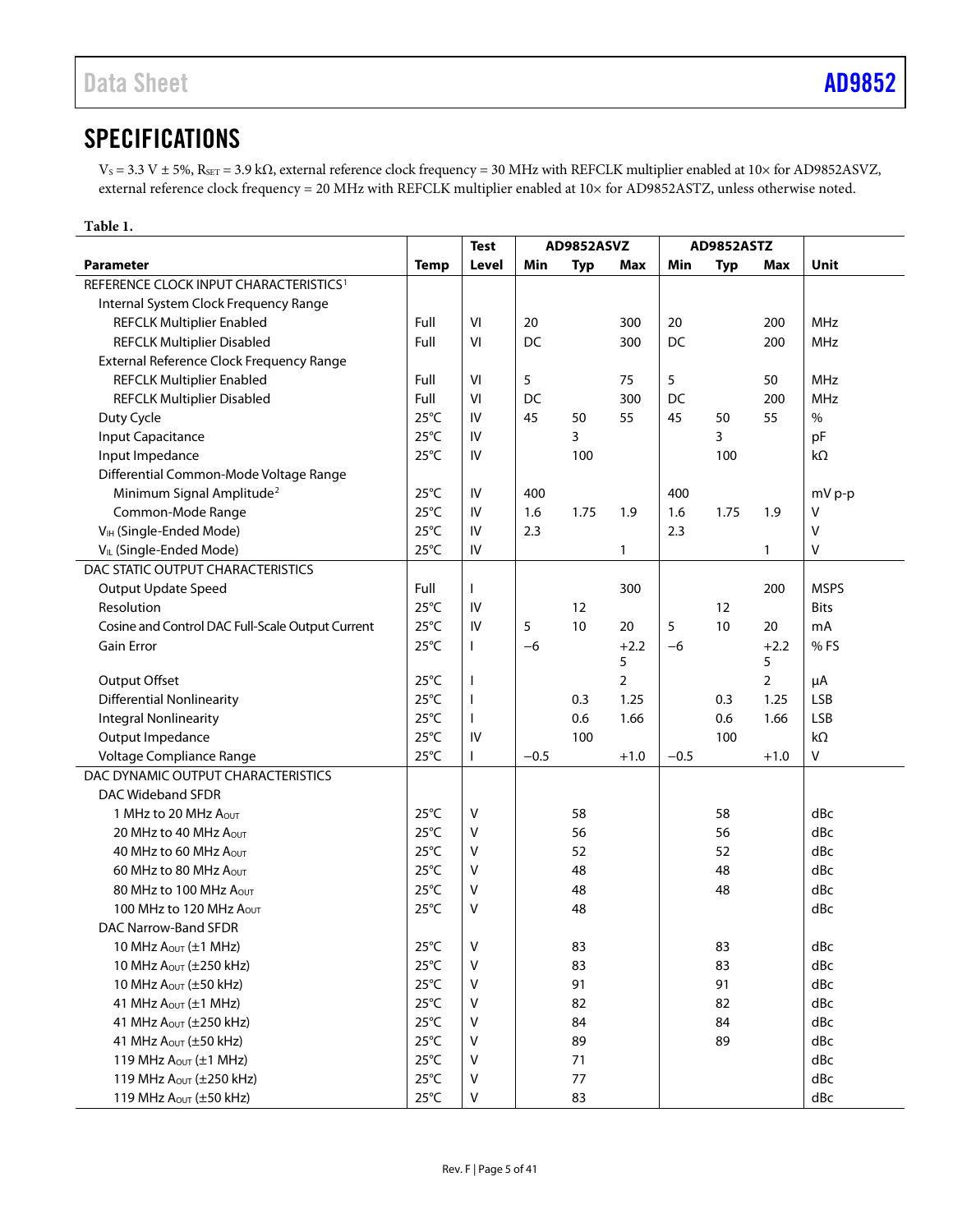|                                                                                  |                | <b>Test</b> | AD9852ASVZ |                |       |       | AD9852ASTZ     |         |                      |
|----------------------------------------------------------------------------------|----------------|-------------|------------|----------------|-------|-------|----------------|---------|----------------------|
| <b>Parameter</b>                                                                 | <b>Temp</b>    | Level       | Min        | <b>Typ</b>     | Max   | Min   | <b>Typ</b>     | Max     | Unit                 |
| <b>Residual Phase Noise</b>                                                      |                |             |            |                |       |       |                |         |                      |
| $(AOUT = 5 MHz, External Clock = 30 MHz,$<br>REFCLK Multiplier Engaged at 10x)   |                |             |            |                |       |       |                |         |                      |
| 1 kHz Offset                                                                     | $25^{\circ}$ C | $\vee$      |            | 140            |       |       | 140            |         | dBc/Hz               |
| 10 kHz Offset                                                                    | $25^{\circ}$ C | v           |            | 138            |       |       | 138            |         | dBc/Hz               |
| 100 kHz Offset                                                                   | $25^{\circ}$ C | v           |            | 142            |       |       | 142            |         | dBc/Hz               |
| $(AOUT = 5 MHz, External Clock = 300 MHz,$<br><b>REFCLK Multiplier Bypassed)</b> |                |             |            |                |       |       |                |         |                      |
| 1 kHz Offset                                                                     | $25^{\circ}$ C | v           |            | 142            |       |       | 142            |         | dBc/Hz               |
| 0 kHz Offset                                                                     | $25^{\circ}$ C | v           |            | 148            |       |       | 148            |         | dBc/Hz               |
| 100 kHz Offset                                                                   | $25^{\circ}$ C | v           |            | 152            |       |       | 152            |         | dBc/Hz               |
| PIPELINE DELAYS <sup>3, 4, 5</sup>                                               |                |             |            |                |       |       |                |         |                      |
| DDS Core (Phase Accumulator and<br>Phase-to-Amp Converter)                       | $25^{\circ}$ C | IV          |            | 33             |       |       | 33             |         | SYSCLK cycles        |
| <b>Frequency Accumulator</b>                                                     | $25^{\circ}$ C | IV          |            | 26             |       |       | 26             |         | SYSCLK cycles        |
| <b>Inverse Sinc Filter</b>                                                       | $25^{\circ}$ C | IV          |            | 16             |       |       | 16             |         | <b>SYSCLK cycles</b> |
| <b>Digital Multiplier</b>                                                        | $25^{\circ}$ C | IV          |            | 9              |       |       | 9              |         | SYSCLK cycles        |
| <b>DAC</b>                                                                       | $25^{\circ}$ C | IV          |            | 1              |       |       | $\mathbf{1}$   |         | SYSCLK cycles        |
| I/O Update Clock (Internal Mode)                                                 | $25^{\circ}$ C | IV          |            | 2              |       |       | 2              |         | <b>SYSCLK cycles</b> |
| I/O Update Clock (External Mode)                                                 | $25^{\circ}$ C | IV          |            | 3              |       |       | 3              |         | SYSCLK cycles        |
| <b>MASTER RESET DURATION</b>                                                     | $25^{\circ}$ C | IV          | 10         |                |       | 10    |                |         | SYSCLK cycles        |
| <b>COMPARATOR INPUT CHARACTERISTICS</b>                                          |                |             |            |                |       |       |                |         |                      |
| <b>Input Capacitance</b>                                                         | $25^{\circ}$ C | V           |            | 3              |       |       | 3              |         | pF                   |
| Input Resistance                                                                 | $25^{\circ}$ C | IV          |            | 500            |       |       | 500            |         | $k\Omega$            |
| <b>Input Current</b>                                                             | $25^{\circ}$ C |             |            | ±1             | ± 5   |       | ±1             | $\pm$ 5 | μA                   |
| Hysteresis                                                                       | $25^{\circ}$ C | IV          |            | 10             | 20    |       | 10             | 20      | mV p-p               |
| <b>COMPARATOR OUTPUT CHARACTERISTICS</b>                                         |                |             |            |                |       |       |                |         |                      |
| Logic 1 Voltage, High-Z Load                                                     | Full           | VI          | 3.1        |                |       | 3.1   |                |         | V                    |
| Logic 0 Voltage, High-Z Load                                                     | Full           | VI          |            |                | 0.16  |       |                | 0.16    | V                    |
| Output Power, 50 $\Omega$ Load, 120 MHz Toggle Rate                              | $25^{\circ}$ C |             | 9          | 11             |       | 9     | 11             |         | dBm                  |
| Propagation Delay                                                                | $25^{\circ}$ C | IV          |            | 3              |       |       | 3              |         | ns                   |
| Output Duty Cycle Error <sup>6</sup>                                             | $25^{\circ}$ C |             | $-10$      | ±1             | $+10$ | $-10$ | ±1             | $+10$   | $\frac{0}{0}$        |
| Rise/Fall Time, 5 pF Load                                                        | $25^{\circ}$ C | V           |            | $\overline{2}$ |       |       | $\overline{2}$ |         | ns                   |
| Toggle Rate, High-Z Load                                                         | $25^{\circ}$ C | IV          | 300        | 350            |       | 300   | 350            |         | <b>MHz</b>           |
| Toggle Rate, 50 $\Omega$ Load                                                    | $25^{\circ}$ C | IV          | 375        | 400            |       | 375   | 400            |         | MHz                  |
| Output Cycle-to-Cycle Jitter7                                                    | $25^{\circ}$ C | ${\sf IV}$  |            |                | 4.0   |       |                | 4.0     | ps rms               |
| COMPARATOR NARROW-BAND SFDR <sup>8</sup>                                         |                |             |            |                |       |       |                |         |                      |
| 10 MHz $(\pm 1$ MHz)                                                             | $25^{\circ}$ C | $\vee$      |            | 84             |       |       | 84             |         | dBc                  |
| 10 MHz (±250 MHz)                                                                | $25^{\circ}$ C | v           |            | 84             |       |       | 84             |         | dBc                  |
| 10 MHz (±50 kHz)                                                                 | $25^{\circ}$ C | v           |            | 92             |       |       | 92             |         | dBc                  |
| 41 MHz (±1 MHz)                                                                  | $25^{\circ}$ C | v           |            | 76             |       |       | 76             |         | dBc                  |
| 41 MHz (±250 kHz)                                                                | $25^{\circ}$ C | v           |            | 82             |       |       | 82             |         | dBc                  |
| 41 MHz (±50 kHz)                                                                 | $25^{\circ}$ C | v           |            | 89             |       |       | 89             |         | dBc                  |
| 119 MHz $(\pm 1$ MHz)                                                            | $25^{\circ}$ C | v           |            | 73             |       |       |                |         | dBc                  |
| 119 MHz (±250 kHz)                                                               | $25^{\circ}$ C | v           |            | 73             |       |       |                |         | dBc                  |
| 119 MHz (±50 kHz)                                                                | $25^{\circ}$ C | V           |            | 83             |       |       |                |         | dBc                  |
| <b>CLOCK GENERATOR OUTPUT JITTER<sup>8</sup></b>                                 |                |             |            |                |       |       |                |         |                      |
| 5 MHz AOUT                                                                       | $25^{\circ}$ C | v           |            | 23             |       |       | 23             |         | ps rms               |
| 40 MHz A <sub>OUT</sub>                                                          | $25^{\circ}$ C | ٧           |            | 12             |       |       | 12             |         | ps rms               |
| 100 MHz Aout                                                                     | $25^{\circ}$ C | V           |            | $\overline{7}$ |       |       | $\overline{7}$ |         | ps rms               |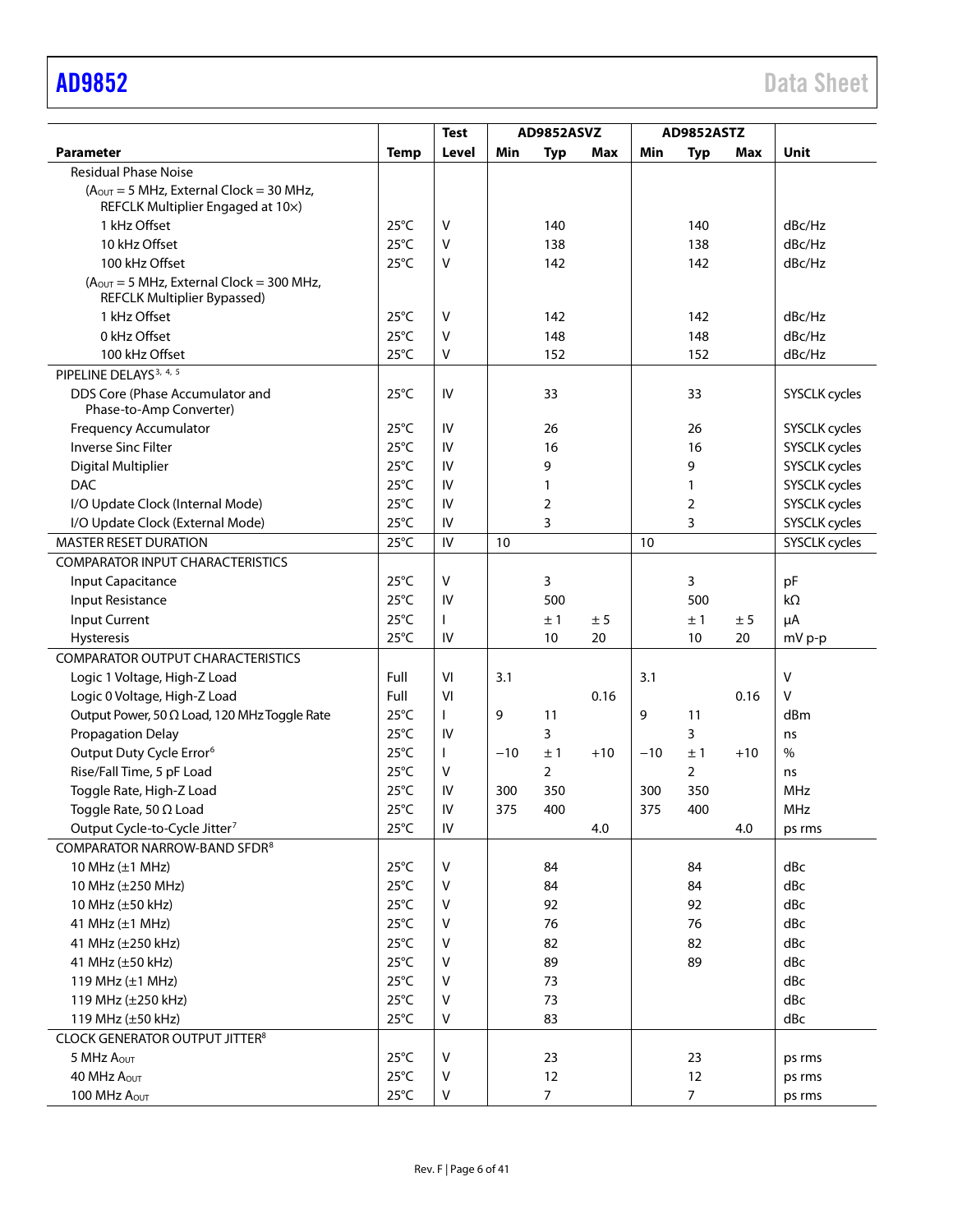# <span id="page-6-0"></span>Data Sheet **[AD9852](https://www.analog.com/AD9852?doc=AD9852.pdf)**

|                                                             |                                  | <b>Test</b>       | AD9852ASVZ     |              | <b>AD9852ASTZ</b> |                |              |              |              |
|-------------------------------------------------------------|----------------------------------|-------------------|----------------|--------------|-------------------|----------------|--------------|--------------|--------------|
| <b>Parameter</b>                                            | <b>Temp</b>                      | Level             | Min            | <b>Typ</b>   | Max               | Min            | <b>Typ</b>   | Max          | <b>Unit</b>  |
| PARALLEL I/O TIMING CHARACTERISTICS                         |                                  |                   |                |              |                   |                |              |              |              |
| t <sub>ASU</sub> (Address Setup Time to WR Signal Active)   | Full                             | IV                | 8.0            | 7.5          |                   | 8.0            | 7.5          |              | ns           |
| tADHW (Address Hold Time to WR Signal Inactive)             | Full                             | IV                | 0              |              |                   | $\Omega$       |              |              | ns           |
| t <sub>DSU</sub> (Data Setup Time to WR Signal Inactive)    | Full                             | IV                | 3.0            | 1.6          |                   | 3.0            | 1.6          |              | ns           |
| t <sub>DHD</sub> (Data Hold Time to WR Signal Inactive)     | Full                             | IV                | 0              |              |                   | $\mathbf 0$    |              |              | ns           |
| t <sub>WRLOW</sub> (WR Signal Minimum Low Time)             | Full                             | IV                | 2.5            | 1.8          |                   | 2.5            | 1.8          |              | ns           |
| t <sub>WRHIGH</sub> (WR Signal Minimum High Time)           | Full                             | IV                | $\overline{7}$ |              |                   | $\overline{7}$ |              |              | ns           |
| $t_{WR}$ (Minimum $\overline{WR}$ Time)                     | Full                             | IV                | 10.5           |              |                   | 10.5           |              |              | ns           |
| tADV (Address to Data Valid Time)                           | Full                             | $\mathsf{V}$      | 15             |              | 15                | 15             |              | 15           | ns           |
| tADHR (Address Hold Time to RD Signal Inactive)             | Full                             | IV                | 5              |              |                   | 5              |              |              | ns           |
| tRDLOV (RD Low to Output Valid)                             | Full                             | IV                |                |              | 15                |                |              | 15           | ns           |
| tRDHOZ (RD High to Data Three-State)                        | Full                             | IV                |                |              | 10                |                |              | 10           | ns           |
| SERIAL I/O TIMING CHARACTERISTICS                           |                                  |                   |                |              |                   |                |              |              |              |
| $t_{PRE}$ ( $\overline{CS}$ Setup Time)                     | Full                             | IV                | 30             |              |                   | 30             |              |              | ns           |
| tscLK (Period of Serial Data Clock)                         | Full                             | IV                | 100            |              |                   | 100            |              |              | ns           |
| t <sub>DSU</sub> (Serial Data Setup Time)                   | Full                             | IV                | 30             |              |                   | 30             |              |              | ns           |
| t <sub>SCLKPWH</sub> (Serial Data Clock Pulse Width High)   | Full                             | IV                | 40             |              |                   | 40             |              |              | ns           |
| tscLKPWL (Serial Data Clock Pulse Width Low)                | Full                             | IV                | 40             |              |                   | 40             |              |              | ns           |
| tDHLD (Serial Data Hold Time)                               | Full                             | IV                | 0              |              |                   | $\Omega$       |              |              | ns           |
| t <sub>DV</sub> (Data Valid Time)                           | Full                             | V                 |                | 30           |                   |                | 30           |              | ns           |
| <b>CMOS LOGIC INPUTS<sup>9</sup></b>                        |                                  |                   |                |              |                   |                |              |              |              |
| Logic 1 Voltage                                             | $25^{\circ}$ C                   | ı                 | 2.2            |              |                   | 2.2            |              |              | $\vee$       |
| Logic 0 Voltage                                             | $25^{\circ}$ C                   | $\mathbf{I}$      |                |              | 0.8               |                |              | 0.8          | $\mathsf{V}$ |
| Logic 1 Current                                             | $25^{\circ}$ C                   | IV                |                |              | ± 5               |                |              | ± 12         | μA           |
| Logic 0 Current                                             | $25^{\circ}$ C                   | IV                |                |              | $\pm$ 5           |                |              | ± 12         | μA           |
| Input Capacitance                                           | $25^{\circ}$ C                   | V                 |                | 3            |                   |                | 3            |              | pF           |
| POWER SUPPLY <sup>10</sup>                                  |                                  |                   |                |              |                   |                |              |              |              |
| V <sub>s</sub> Current <sup>11</sup>                        | $25^{\circ}$ C                   | ı                 |                | 815          | 922               |                | 585          | 660          | mA           |
| V <sub>S</sub> Current <sup>12</sup>                        | $25^{\circ}$ C                   | $\mathbf{I}$      |                | 640          | 725               |                | 465          | 520          | mA           |
| V <sub>s</sub> Current <sup>13</sup>                        | $25^{\circ}$ C                   | $\mathbf{I}$      |                | 585          | 660               |                | 425          | 475          | mA           |
| $P_{DISS}$ <sup>11</sup>                                    | $25^{\circ}$ C                   | $\mathbf{I}$      |                | 2.70         | 3.20              |                | 1.93         | 2.39         | W            |
| P <sub>DISS</sub> <sup>12</sup><br>$P_{DISS}$ <sup>13</sup> | $25^{\circ}$ C<br>$25^{\circ}$ C | $\mathbf{I}$<br>ı |                | 2.12<br>1.93 | 2.52<br>2.29      |                | 1.53<br>1.40 | 1.81<br>1.65 | W<br>W       |
| P <sub>DISS</sub> Power-Down Mode                           | $25^{\circ}$ C                   |                   |                |              | 50                |                |              | 50           | mW           |
|                                                             |                                  |                   |                | 1            |                   |                | $\mathbf{1}$ |              |              |

<sup>1</sup> The reference clock inputs are configured to accept a 1 V p-p (typical) dc offset square or sine waves centered at one-half the applied V<sub>DD</sub> or a 3 V TTL-level pulse input.<br><sup>2</sup> An internal 400 mV n-p differential vol

<sup>2</sup> An internal 400 mV p-p differential voltage swing equates to 200 mV p-p applied to both REFCLK input pins.<br><sup>3</sup> Pipeline delays of each individual block are fixed; however, if the first eight MSBs of a tuning word are a accumulation per a system clock period to produce enough LSB amplitude to the D/A converter.

4 If a feature such as inverse sinc, which has 16 pipeline delays, can be bypassed, the total delay is reduced by that amount.

 $^5$  The I/O UD CLK transfers data from the I/O port buffers to the programming registers. This transfer is measured in system clocks.<br>6 A change in duty cycle from 1 MHz to 100 MHz with 1 V n-n sine waye input and 0.5 V

<sup>6</sup> A change in duty cycle from 1 MHz to 100 MHz with 1 V p-p sine wave input and 0.5 V threshold.

7 Represents the comparator's inherent cycle-to-cycle jitter contribution. The input signal is a 1 V, 40 MHz square wave, and the measurement device is a Wavecrest DTS-2075.

<sup>8</sup> Comparator input originates from analog output section via external 7-pole elliptic low-pass filter. Single-ended input, 0.5 V p-p. Comparator output terminated in 50 Ω.<br><sup>9</sup> Avoid overdriving digital inputs. (Refer to

<sup>10</sup> If all device functions are enabled, it is not recommended to simultaneously operate the device at the maximum ambient temperature of 85°C and at the maximum internal clock frequency. This configuration may result in violating the maximum die junction temperature of 150°C. Refer to th[e Power Dissipation and Thermal](#page-37-0)  [Considerations s](#page-37-0)ection for derating and thermal management information. 11 All functions engaged.

<sup>12</sup> All functions except inverse sinc engaged.

<sup>13</sup> All functions except inverse sinc and digital multipliers engaged.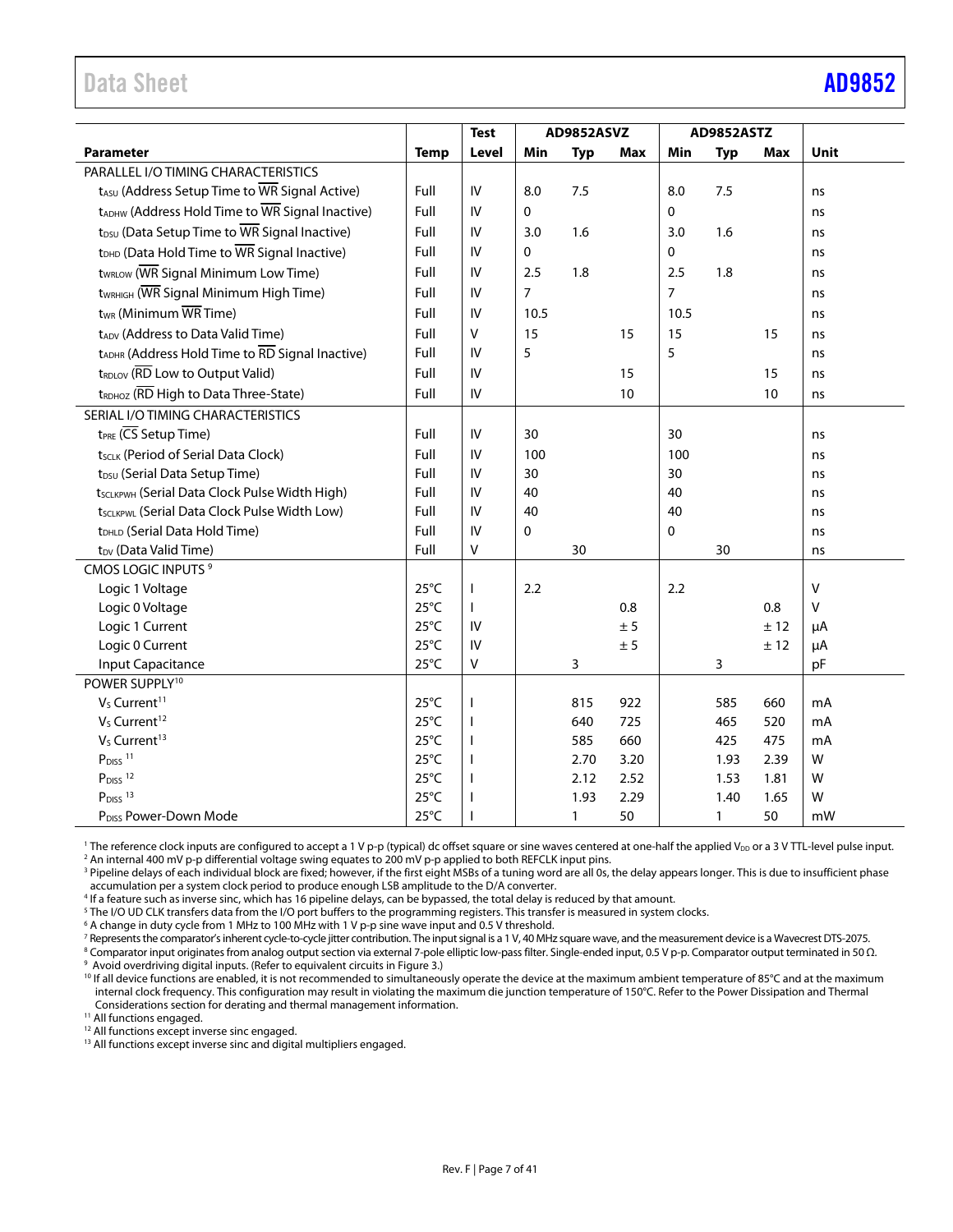# <span id="page-7-0"></span>ABSOLUTE MAXIMUM RATINGS

### **Table 2.**

| <b>Parameter</b>                     | Rating                               |
|--------------------------------------|--------------------------------------|
| <b>Maximum Junction Temperature</b>  | $150^{\circ}$ C                      |
| V٢                                   | 4V                                   |
| Digital Inputs                       | $-0.7$ V to $+VS$                    |
| <b>Digital Output Current</b>        | 5 m A                                |
| Storage Temperature                  | $-65^{\circ}$ C to +150 $^{\circ}$ C |
| <b>Operating Temperature</b>         | $-40^{\circ}$ C to $+85^{\circ}$ C   |
| Lead Temperature (Soldering, 10 sec) | 300 $\degree$ C                      |
| Maximum Clock Frequency (ASVZ)       | 300 MHz                              |
| Maximum Clock Frequency (ASTZ)       | 200 MHz                              |

Stresses at or above those listed under Absolute Maximum Ratings may cause permanent damage to the product. This is a stress rating only; functional operation of the product at these or any other conditions above those indicated in the operational section of this specification is not implied. Operation beyond the maximum operating conditions for extended periods may affect product reliability.

### <span id="page-7-1"></span>**THERMAL RESISTANCE**

The heat sink of the AD9852ASVZ 80-lead TQFP package must be soldered to the PCB.

### **Table 3.**

| <b>Thermal Characteristic</b>                                     | TOFP               | <b>LOFP</b>      |
|-------------------------------------------------------------------|--------------------|------------------|
| $\theta_{JA}$ (0 m/sec airflow) <sup>1, 2, 3</sup>                | $16.2^{\circ}$ C/W | $38^{\circ}$ C/W |
| $\theta_{JMA}$ (1.0 m/sec airflow) <sup>2, 3, 4, 5</sup>          | $13.7^{\circ}$ C/W |                  |
| $\theta$ <sub>JMA</sub> (2.5 m/sec airflow) <sup>2, 3, 4, 5</sup> | 12.8°C/W           |                  |
| $\Psi_{\pi}^{1,2}$                                                | $0.3^{\circ}$ C/W  |                  |
| A <sub>1</sub> 6, 7                                               | $2.0^{\circ}$ C/W  |                  |

<sup>1</sup> Per JEDEC JESD51-2 (heat sink soldered to PCB).

<sup>2</sup> 2S2P JEDEC test board.

<sup>3</sup> Values of  $\theta_{JA}$  are provided for package comparison and PCB design considerations.

<sup>4</sup> Per JEDEC JESD51-6 (heat sink soldered to PCB).

<sup>5</sup> Airflow increases heat dissipation, effectively reducing  $θ_{JA}$ . Furthermore, the more metal that is directly in contact with the package leads from metal traces through holes, ground, and power planes, the more  $\theta_{JA}$  is reduced. <sup>6</sup> Per MIL-Std 883, Method 1012.1.

<sup>7</sup> Values of  $\theta_{\text{JC}}$  are provided for package comparison and PCB design considerations when an external heat sink is required.

To determine the junction temperature on the application PCB use the following equation:

$$
T_J = T_{case} + (Psi_{JT} \times PD)
$$

where:

 $T_J$  is the junction temperature expressed in degrees Celsius. *Tcase* is the case temperature expressed in degrees Celsius, as measured by the user at the top center of the package.  $\Psi_{IT} = 0.3$ °C/W.

*PD* is the power dissipation (PD); see the [Power Dissipation and](#page-37-0)  [Thermal Considerations](#page-37-0) section for the method to calculate PD.

### <span id="page-7-2"></span>**EXPLANATION OF TEST LEVELS**

### **Table 4.**

| <b>Test Level</b> | <b>Description</b>                                                                                                                                 |
|-------------------|----------------------------------------------------------------------------------------------------------------------------------------------------|
|                   | 100% production tested.                                                                                                                            |
| Ш                 | Sample tested only.                                                                                                                                |
| IV                | Parameter is guaranteed by design and<br>characterization testing.                                                                                 |
| V                 | Parameter is a typical value only.                                                                                                                 |
| VI                | Devices are 100% production tested at 25°C and<br>guaranteed by design and characterization testing<br>for industrial operating temperature range. |

### <span id="page-7-3"></span>**ESD CAUTION**



ESD (electrostatic discharge) sensitive device. Charged devices and circuit boards can discharge<br>without detection. Although this product features patented or proprietary protection circuitry, damage may occur on devices subjected to high energy ESD. Therefore, proper ESD precautions should be taken to avoid performance degradation or loss of functionality.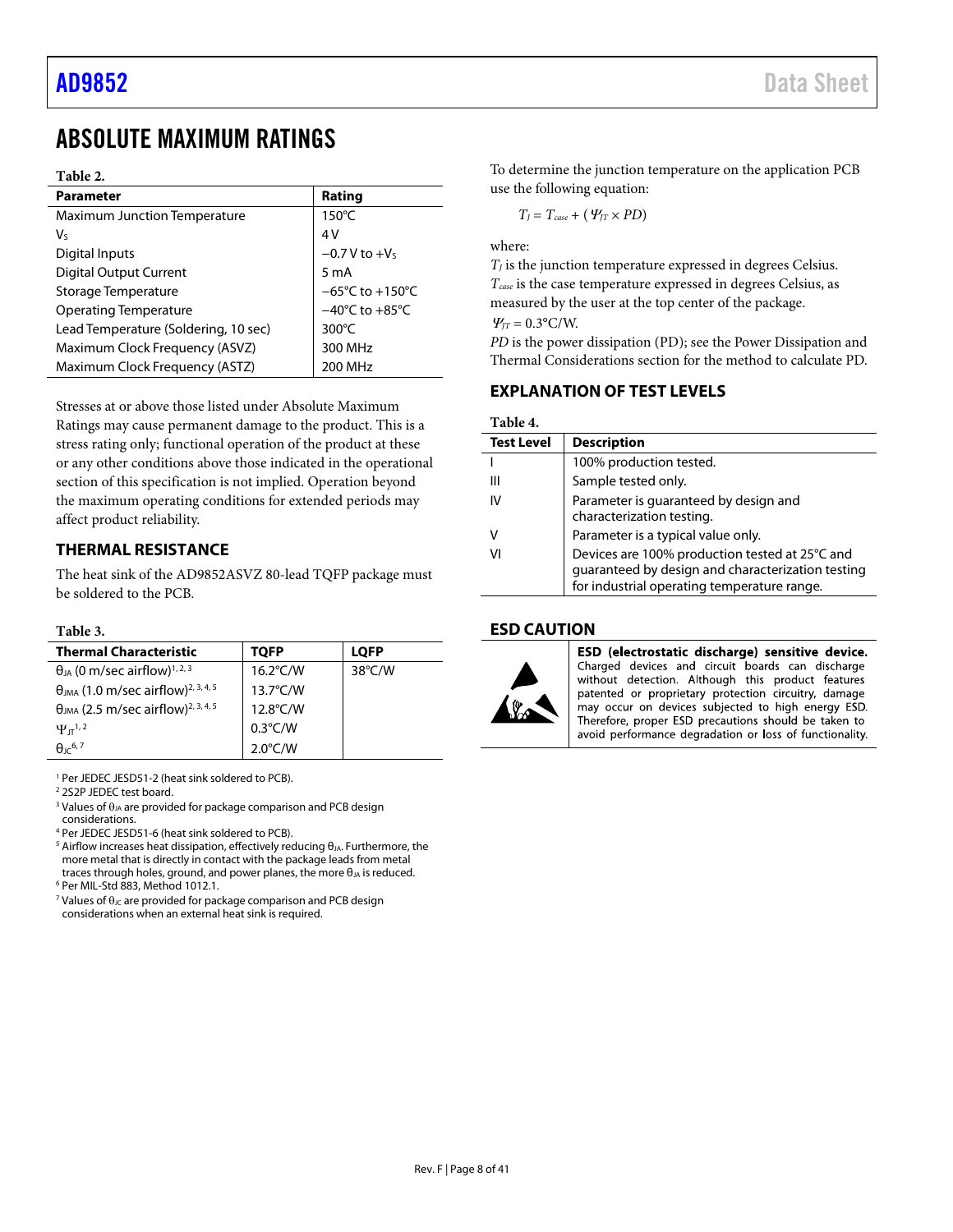# <span id="page-8-0"></span>PIN CONFIGURATION AND FUNCTION DESCRIPTIONS



### **Table 5. Pin Function Descriptions**

| <b>Pin Number</b>                    | <b>Mnemonic</b>                 | <b>Description</b>                                                                                                                                                                                                                                                                                                                                                                                                                                                                                                                   |
|--------------------------------------|---------------------------------|--------------------------------------------------------------------------------------------------------------------------------------------------------------------------------------------------------------------------------------------------------------------------------------------------------------------------------------------------------------------------------------------------------------------------------------------------------------------------------------------------------------------------------------|
| $1$ to $8$                           | D7 to D0                        | 8-Bit Bidirectional Parallel Programming Data Inputs. Used only in parallel programming mode.                                                                                                                                                                                                                                                                                                                                                                                                                                        |
| 9, 10, 23, 24, 25,<br>73, 74, 79, 80 | <b>DVDD</b>                     | Connections for the Digital Circuitry Supply Voltage. Nominally 3.3 V more positive than AGND<br>and DGND.                                                                                                                                                                                                                                                                                                                                                                                                                           |
| 11, 12, 26, 27, 28,<br>72, 75 to 78  | <b>DGND</b>                     | Connections for Digital Circuitry Ground Return. Same potential as AGND.                                                                                                                                                                                                                                                                                                                                                                                                                                                             |
| 13, 35, 57, 58, 63                   | <b>NC</b>                       | No Internal Connection.                                                                                                                                                                                                                                                                                                                                                                                                                                                                                                              |
| 14 to 16                             | A5 to A3                        | Parallel Address Inputs for Program Registers (Part of 6-Bit Parallel Address Inputs for Program<br>Register, A5:A0). Used only in parallel programming mode.                                                                                                                                                                                                                                                                                                                                                                        |
| 17                                   | A <sub>2</sub> /IO RESET        | Parallel Address Input for Program Registers (Part of 6-Bit Parallel Address Inputs for Program<br>Register, A5:A0)/IO Reset. A2 is used only in parallel programming mode. IO RESET is used when<br>the serial programming mode is selected, allowing an IO RESET of the serial communication bus<br>that is unresponsive due to improper programming protocol. Resetting the serial bus in this<br>manner does not affect previous programming, nor does it invoke the default programming<br>values seen in Table 9. Active high. |
| 18                                   | A <sub>1</sub> /S <sub>DO</sub> | Parallel Address Input for Program Registers (Part of 6-Bit Parallel Address Inputs for Program<br>Register, A5:A0)/Unidirectional Serial Data Output. A1 is used only in parallel programming<br>mode. SDO is used in 3-wire serial communication mode when the serial programming mode is<br>selected.                                                                                                                                                                                                                             |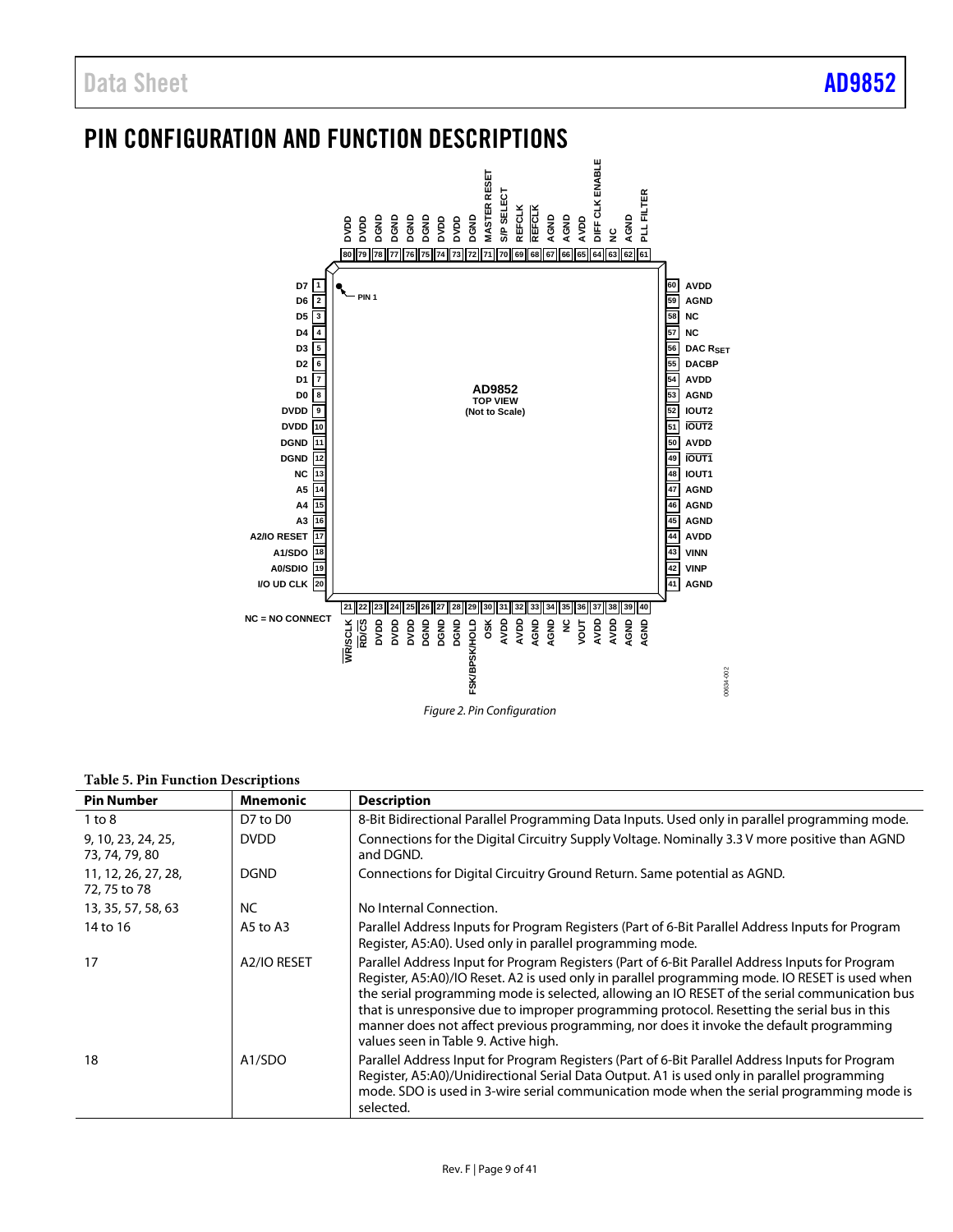| <b>Pin Number</b>                                     | <b>Mnemonic</b>               | <b>Description</b>                                                                                                                                                                                                                                                                                                                                                                                                                                                                     |  |  |  |  |
|-------------------------------------------------------|-------------------------------|----------------------------------------------------------------------------------------------------------------------------------------------------------------------------------------------------------------------------------------------------------------------------------------------------------------------------------------------------------------------------------------------------------------------------------------------------------------------------------------|--|--|--|--|
| 19                                                    | A0/SDIO                       | Parallel Address Input for Program Registers (Part of 6-Bit Parallel Address Inputs for Program<br>Register, A5:A0)/Bidirectional Serial Data Input/Output. A0 is used only in parallel programming                                                                                                                                                                                                                                                                                    |  |  |  |  |
| 20                                                    | I/O UD CLK                    | mode. SDIO is used in 2-wire serial communication mode.<br>Bidirectional I/O Update Clock. Direction is selected in control register. If selected as an input, a<br>rising edge transfers the contents of the I/O port buffers to the programming registers. If I/O UD<br>CLK is selected as an output (default), an output pulse (low to high) with a duration of eight<br>system clock cycles indicates that an internal frequency update has occurred.                              |  |  |  |  |
| 21                                                    | WR/SCLK                       | Write Parallel Data to I/O Port Buffers. Shared function with SCLK. Serial clock signal associated<br>with the serial programming bus. Data is registered on the rising edge. This pin is shared with<br>WR when the parallel mode is selected. The mode is dependent on Pin 70 (S/P SELECT).                                                                                                                                                                                          |  |  |  |  |
| 22                                                    | $\overline{RD}/\overline{CS}$ | Read Parallel Data from Programming Registers. Shared function with CS. Chip select signal<br>associated with the serial programming bus. Active low. This pin is shared with RD when the                                                                                                                                                                                                                                                                                              |  |  |  |  |
| 29                                                    | FSK/BPSK/HOLD                 | parallel mode is selected.<br>Multifunction Pin. Functions according to the mode of operation selected in the programming<br>control register. If in the FSK mode, logic low selects F1 and logic high selects F2. If in the BPSK<br>mode, logic low selects Phase 1 and logic high selects Phase 2. In chirp mode, logic high<br>engages the hold function, causing the frequency accumulator to halt at its current location. To<br>resume or commence chirp, logic low is asserted. |  |  |  |  |
| 30                                                    | OSK                           | Output Shaped Keying. Must first be selected in the programming control register to function.<br>A logic high causes the cosine DAC outputs to ramp up from zero-scale to full-scale amplitude<br>at a preprogrammed rate. Logic low causes the full-scale output to ramp down to zero scale at<br>the preprogrammed rate.                                                                                                                                                             |  |  |  |  |
| 31, 32, 37, 38, 44, 50, 54,<br>60,65                  | <b>AVDD</b>                   | Connections for the Analog Circuitry Supply Voltage. Nominally 3.3 V more positive than AGND<br>and DGND.                                                                                                                                                                                                                                                                                                                                                                              |  |  |  |  |
| 33, 34, 39, 40, 41, 45, 46,<br>47, 53, 59, 62, 66, 67 | <b>AGND</b>                   | Connections for Analog Circuitry Ground Return. Same potential as DGND.                                                                                                                                                                                                                                                                                                                                                                                                                |  |  |  |  |
| 36                                                    | <b>VOUT</b>                   | Noninverted Output of the Internal High Speed Comparator. Designed to drive 10 dBm to 50 $\Omega$<br>loads as well as standard CMOS logic levels.                                                                                                                                                                                                                                                                                                                                      |  |  |  |  |
| 42                                                    | <b>VINP</b>                   | Voltage Input Positive. The noninverting input of the internal high speed comparator.                                                                                                                                                                                                                                                                                                                                                                                                  |  |  |  |  |
| 43                                                    | <b>VINN</b>                   | Voltage Input Negative. The inverting input of the internal high speed comparator.                                                                                                                                                                                                                                                                                                                                                                                                     |  |  |  |  |
| 48                                                    | IOUT <sub>1</sub>             | Unipolar Current Output of the Cosine DAC (refer to Figure 3).                                                                                                                                                                                                                                                                                                                                                                                                                         |  |  |  |  |
| 49                                                    | IOUT1                         | Complementary Unipolar Current Output of the Cosine DAC.                                                                                                                                                                                                                                                                                                                                                                                                                               |  |  |  |  |
| 51                                                    | <b>IOUT2</b>                  | Complementary Unipolar Current Output of the Control DAC.                                                                                                                                                                                                                                                                                                                                                                                                                              |  |  |  |  |
| 52                                                    | IOUT2                         | Unipolar Current Output of the Control DAC.                                                                                                                                                                                                                                                                                                                                                                                                                                            |  |  |  |  |
| 55                                                    | <b>DACBP</b>                  | Common Bypass Capacitor Connection for Both DACs. A 0.01 µF chip capacitor from this pin to<br>AVDD improves harmonic distortion and SFDR slightly. No connect is permissible, but results in<br>a slight degradation in SFDR.                                                                                                                                                                                                                                                         |  |  |  |  |
| 56                                                    | <b>DAC RSET</b>               | Common Connection for Both DACs. Used to set the full-scale output current. $R_{\text{SET}} = 39.9/$ lout.<br>Normal R <sub>SET</sub> range is from 8 k $\Omega$ (5 mA) to 2 k $\Omega$ (20 mA).                                                                                                                                                                                                                                                                                       |  |  |  |  |
| 61                                                    | <b>PLL FILTER</b>             | Connection for the External Zero-Compensation Network of the REFCLK Multiplier's PLL Loop<br>Filter. The zero-compensation network consists of a 1.3 k $\Omega$ resistor in series with a 0.01 µF<br>capacitor. The other side of the network should be connected to AVDD as close as possible to<br>Pin 60. For optimum phase noise performance, the REFCLK multiplier can be bypassed by<br>setting the bypass PLL bit in Control Register 1E hex.                                   |  |  |  |  |
| 64                                                    | <b>DIFF CLK ENABLE</b>        | Differential REFCLK Enable. A high level of this pin enables the differential clock inputs, REFCLK<br>and REFCLK (Pin 69 and Pin 68, respectively).                                                                                                                                                                                                                                                                                                                                    |  |  |  |  |
| 68                                                    | <b>REFCLK</b>                 | Complementary (180° Out of Phase) Differential Clock Signal. User should tie this pin high or<br>low when single-ended clock mode is selected. Same signal levels as REFCLK.                                                                                                                                                                                                                                                                                                           |  |  |  |  |
| 69                                                    | <b>REFCLK</b>                 | Single-Ended (CMOS Logic Levels Required) Reference Clock Input or One of Two Differential<br>Clock Signals. In differential reference clock mode, both inputs can be CMOS logic levels or have<br>greater than 400 mV p-p square or sine waves centered about 1.6 V dc.                                                                                                                                                                                                               |  |  |  |  |
| 70                                                    | S/P SELECT                    | Selects between serial programming mode (logic low) and parallel programming mode<br>(logic high).                                                                                                                                                                                                                                                                                                                                                                                     |  |  |  |  |
| 71                                                    | <b>MASTER RESET</b>           | Initializes the serial/parallel programming bus to prepare for user programming, and sets<br>programming registers to a do-nothing state defined by the default values listed in Table 9.<br>Active on logic high. Asserting this pin is essential for proper operation upon power-up.                                                                                                                                                                                                 |  |  |  |  |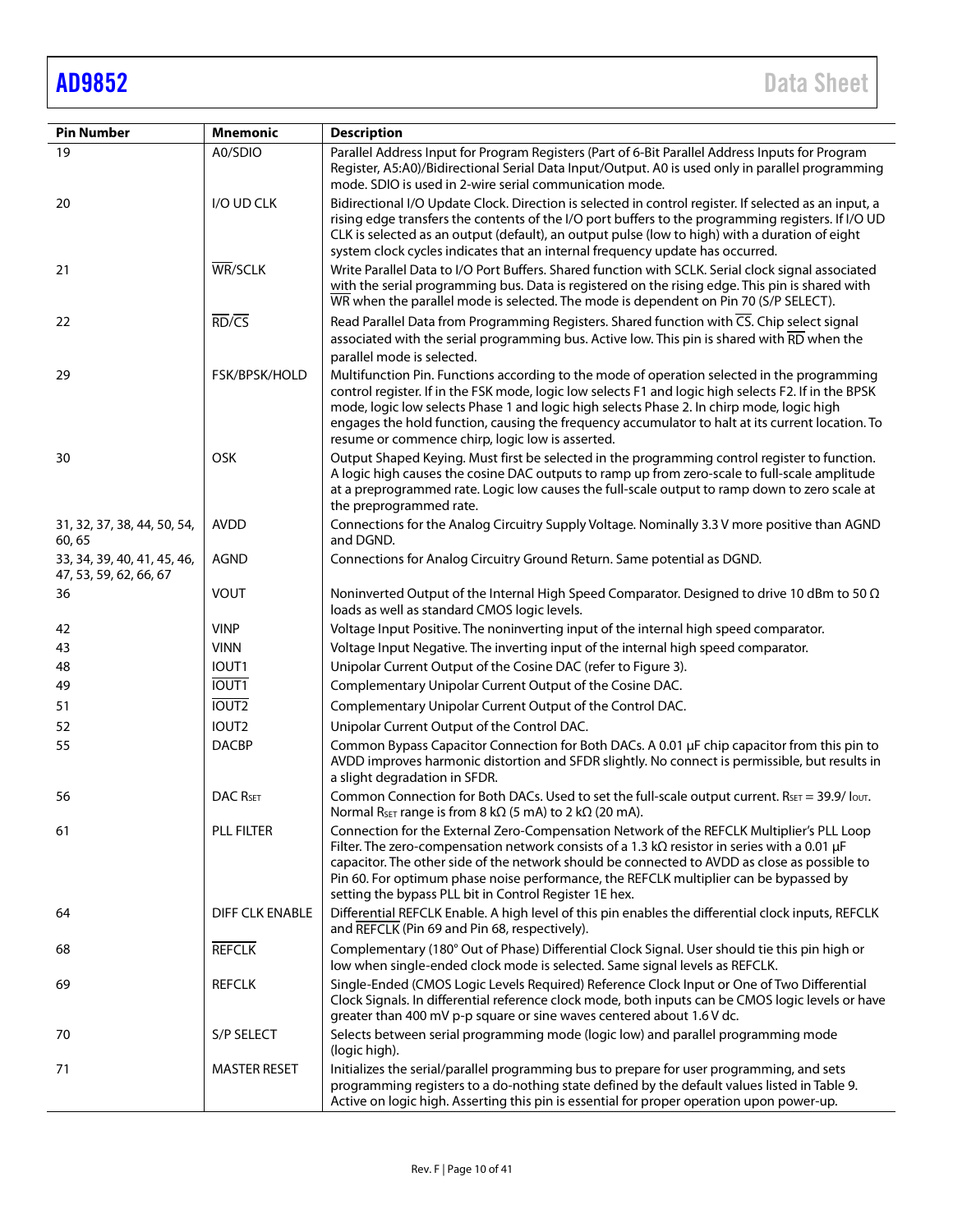# Data Sheet **[AD9852](https://www.analog.com/AD9852?doc=AD9852.pdf)**

<span id="page-10-0"></span>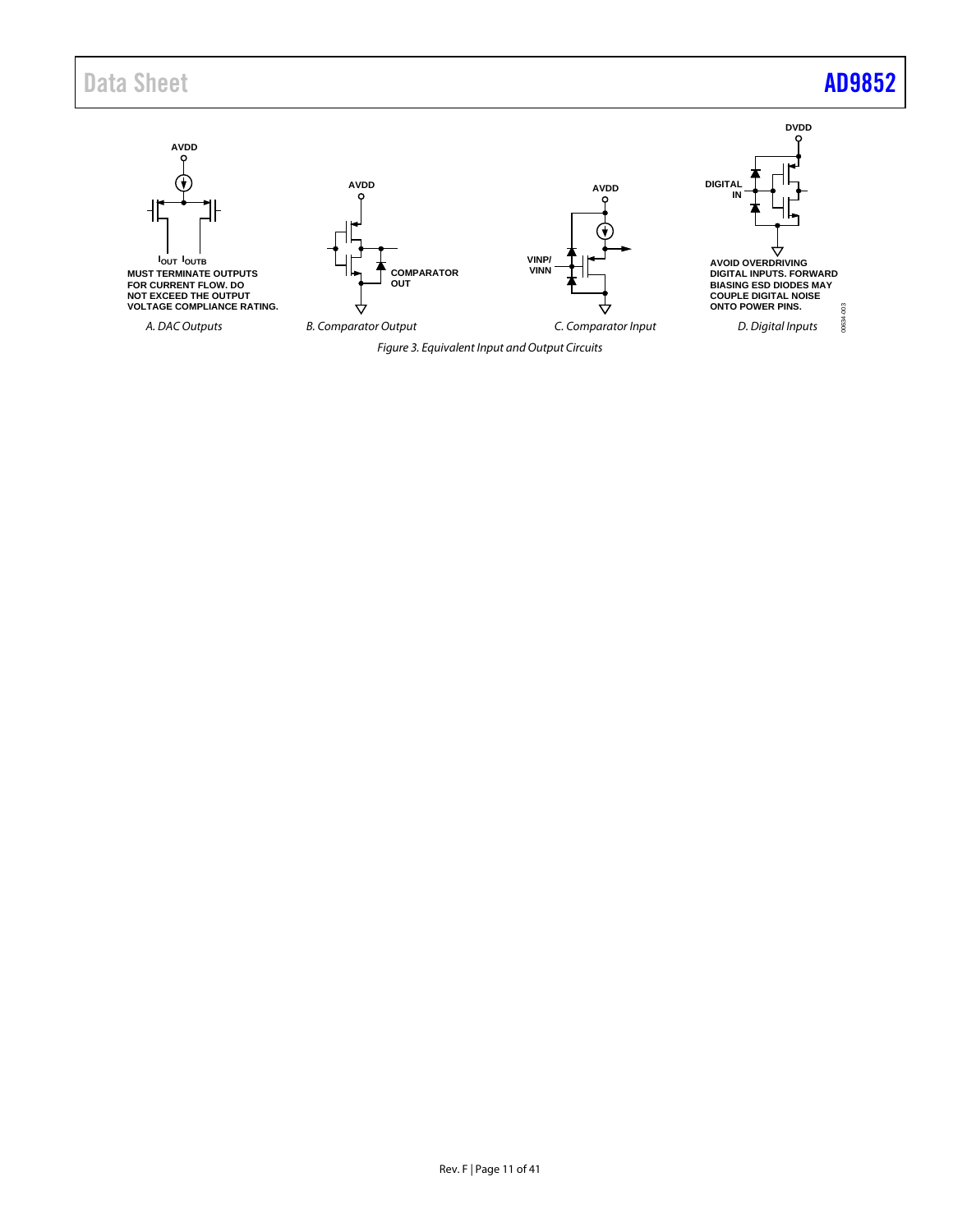00634-007

00634-008

<span id="page-11-2"></span>00634-009

# <span id="page-11-0"></span>TYPICAL PERFORMANCE CHARACTERISTICS

[Figure 4](#page-11-1) to [Figure 9](#page-11-2) indicate the wideband harmonic distortion performance of the AD9852 from 19.1 MHz to 119.1 MHz fundamental output, reference clock = 30 MHz, REFCLK multiplier = 10×. Each graph is plotted from 0 MHz to 150 MHz (Nyquist).

<span id="page-11-1"></span>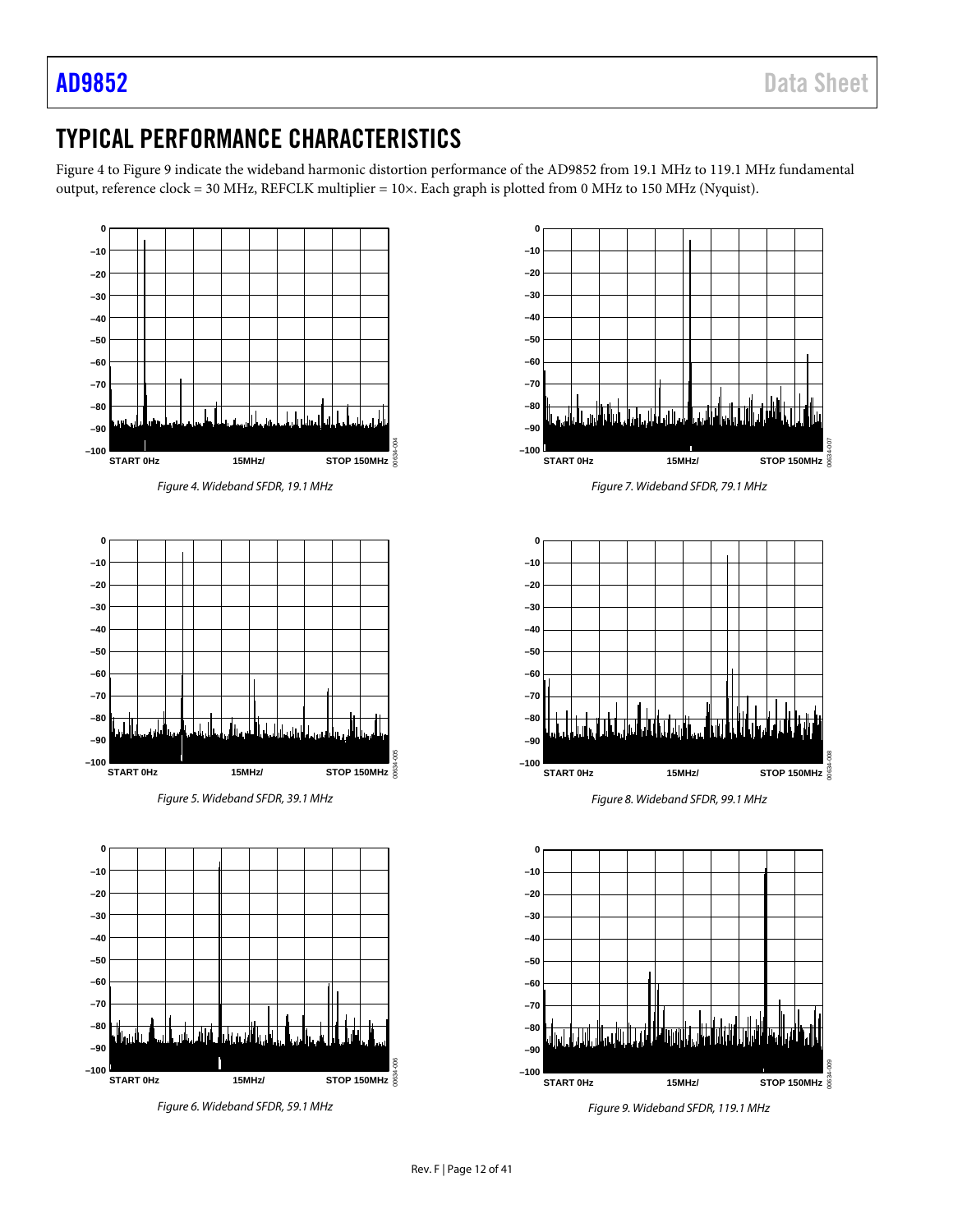# Data Sheet **[AD9852](https://www.analog.com/AD9852?doc=AD9852.pdf)**

[Figure 10](#page-12-0) to [Figure 15](#page-12-1) show the trade-off in elevated noise floor, increased phase noise (PN), and discrete spurious energy when the internal REFCLK multiplier circuit is engaged. Plots with wide (1 MHz) and narrow (50 kHz) spans are shown. Compare the noise floor of [Figure 11](#page-12-2) an[d Figure 12](#page-12-3) with that of [Figure](#page-12-4) 14 an[d Figure 15.](#page-12-1) The improvement seen i[n Figure 11](#page-12-2) and [Figure 12](#page-12-3) is a direct result of sampling the fundamental at a higher rate. Sampling at a higher rate spreads the quantization noise of the DAC over a wider bandwidth, which effectively lowers the noise floor.

<span id="page-12-0"></span>

<span id="page-12-2"></span>

<span id="page-12-3"></span>*Figure 12. Narrow-Band SFDR, 39.1 MHz, 50 kHz BW, 100 MHz REFCLK with REFCLK Multiplier Bypassed*



*Figure 13. Narrow-Band SFDR, 39.1 MHz, 1 MHz BW, 30 MHz REFCLK with REFCLK Multiplier = 10×*



*Figure 14. Narrow-Band SFDR, 39.1 MHz, 50 kHz BW, 30 MHz REFCLK with REFCLK Multiplier = 10×*

<span id="page-12-4"></span>

<span id="page-12-1"></span>*Figure 15. Narrow-Band SFDR, 39.1 MHz, 50 kHz BW, 10 MHz REFCLK with REFCLK Multiplier = 10×*

00634-012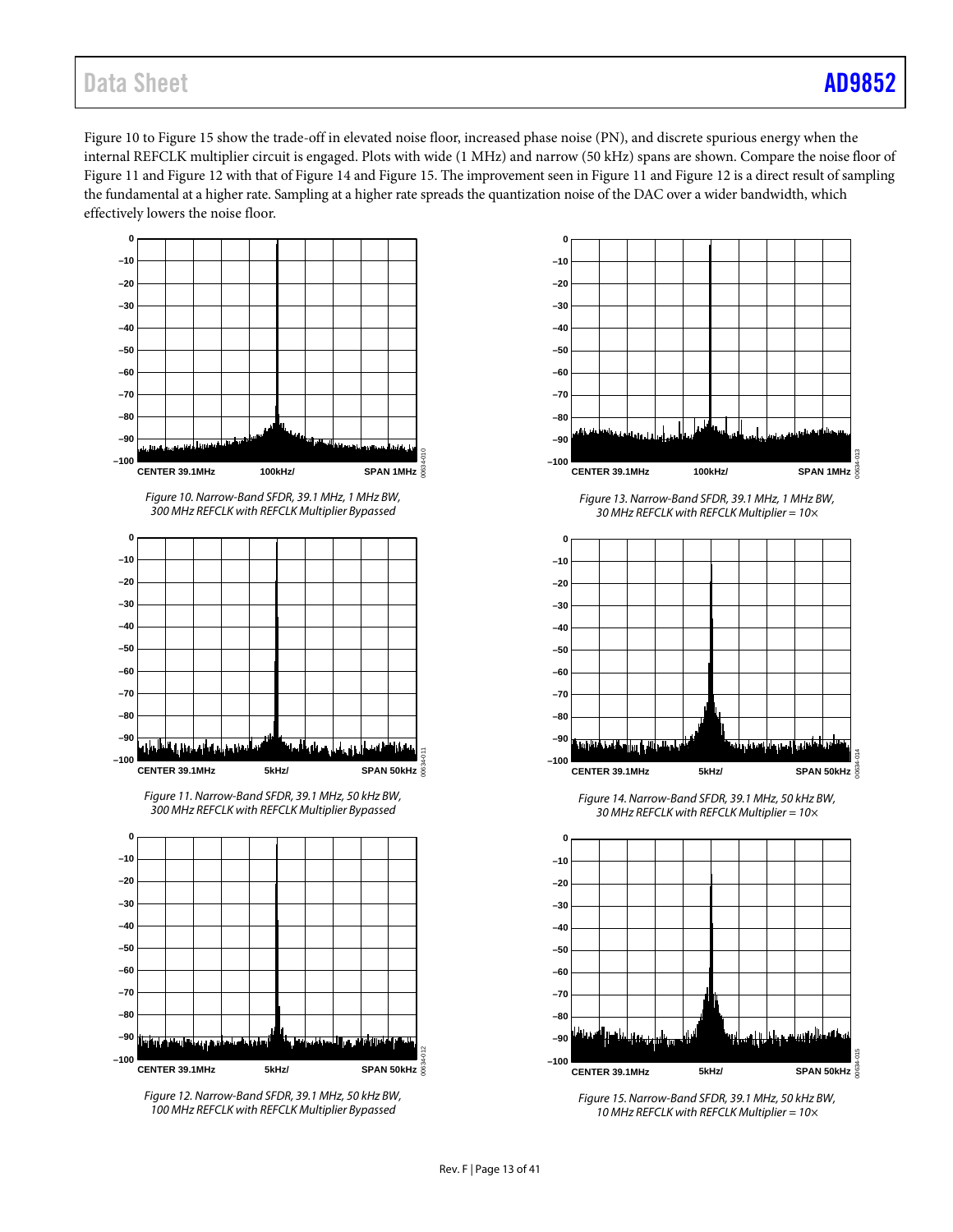[Figure 18](#page-13-0) an[d Figure 19](#page-13-1) show the residual phase noise performance of the AD9852 when operating with a 300 MHz reference clock with the REFCLK multiplier bypassed vs. a 30 MHz reference clock with the REFCLK multiplier enabled at 10x.











<span id="page-13-0"></span>*Figure 18. Residual Phase Noise, 300 MHz REFCLK with REFCLK Multiplier Bypassed*



*Figure 19. Residual Phase Noise, 30 MHz REFCLK with REFCLK Multiplier = 10×*

<span id="page-13-1"></span>

*Figure 20. SFDR vs. DAC Current, 59.1 AOUT, 300 MHz REFCLK with REFCLK Multiplier Bypassed*



*Figure 21. Supply Current vs. Output Frequency (Variation Is Minimal, Expressed as a Percentage, and Heavily Dependent on Tuning Word)*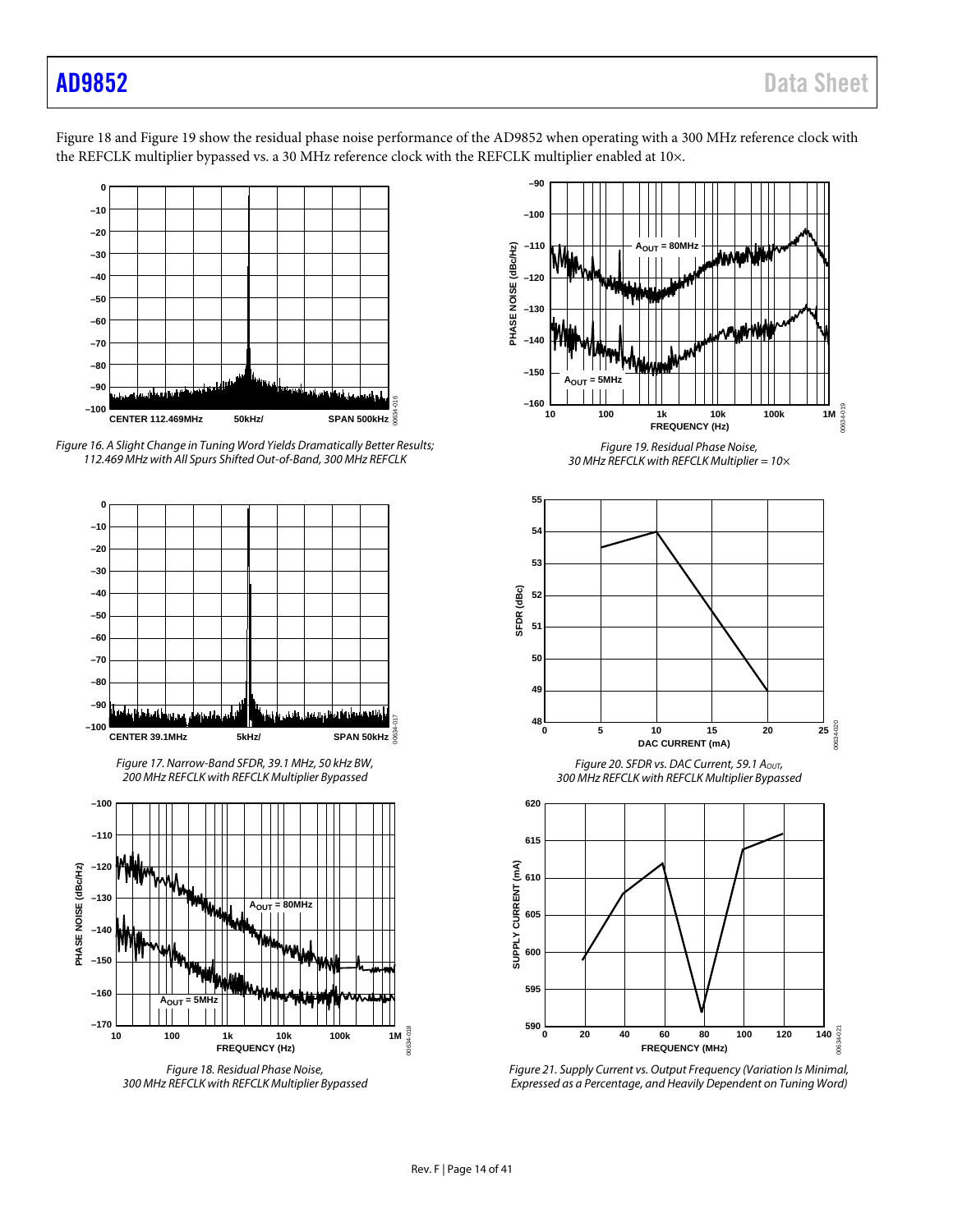

Figure 22. Typical Comparator Output Jitter, 40 MHz A $_{\rm{OUT}}$ , 300 MHz REFCLK with REFCLK Multiplier Bypassed



Figure 23. Comparator Rise/Fall Times



Figure 24. Comparator Toggle Voltage Requirement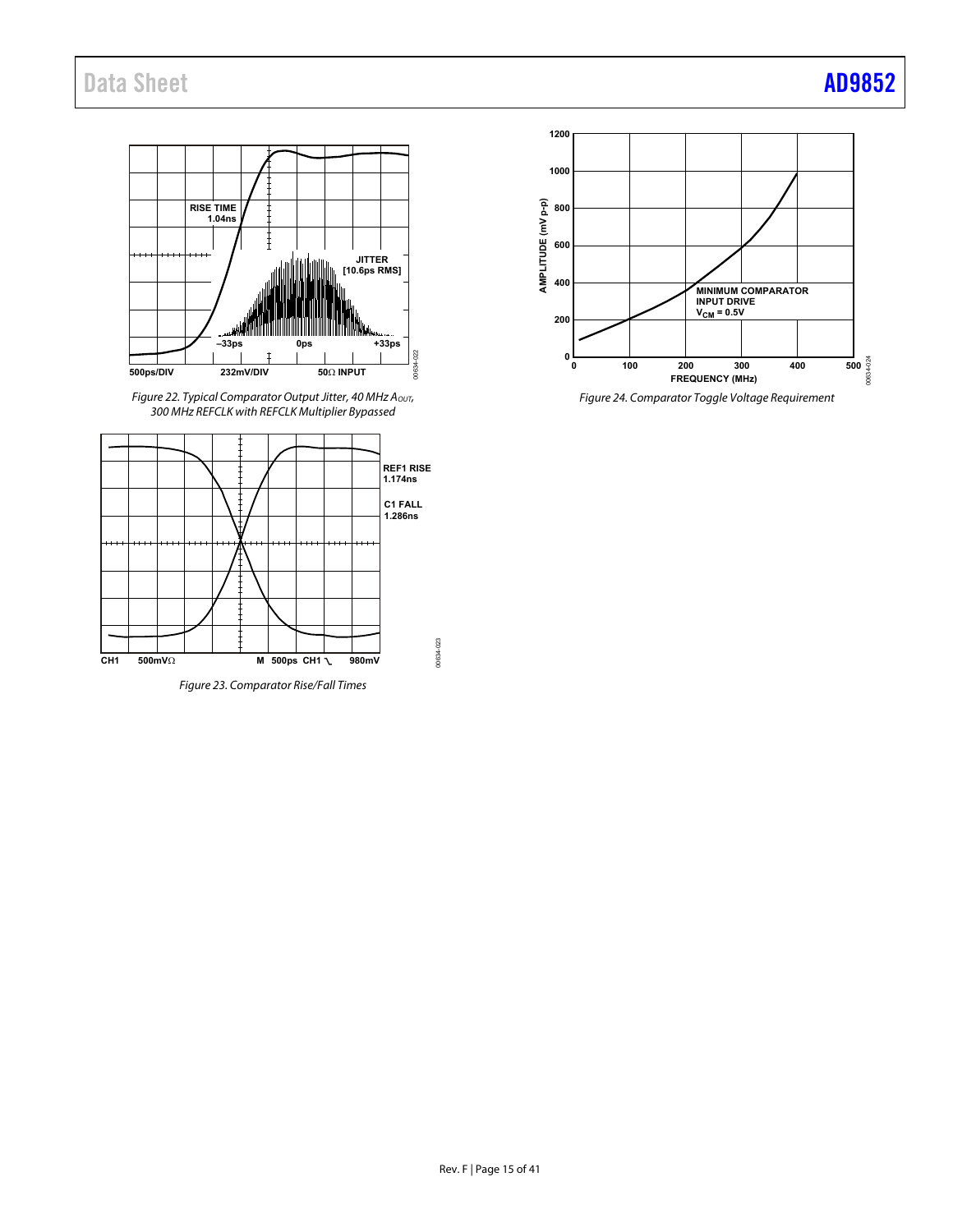# <span id="page-15-0"></span>TYPICAL APPLICATIONS







*Figure 26. Chip Rate Generator in Spread Spectrum Application*



*Figure 27. Using an Aliased Image to Generate a High Frequency*



*Figure 28. Programmable Fractional Divide-by-N Synthesizer*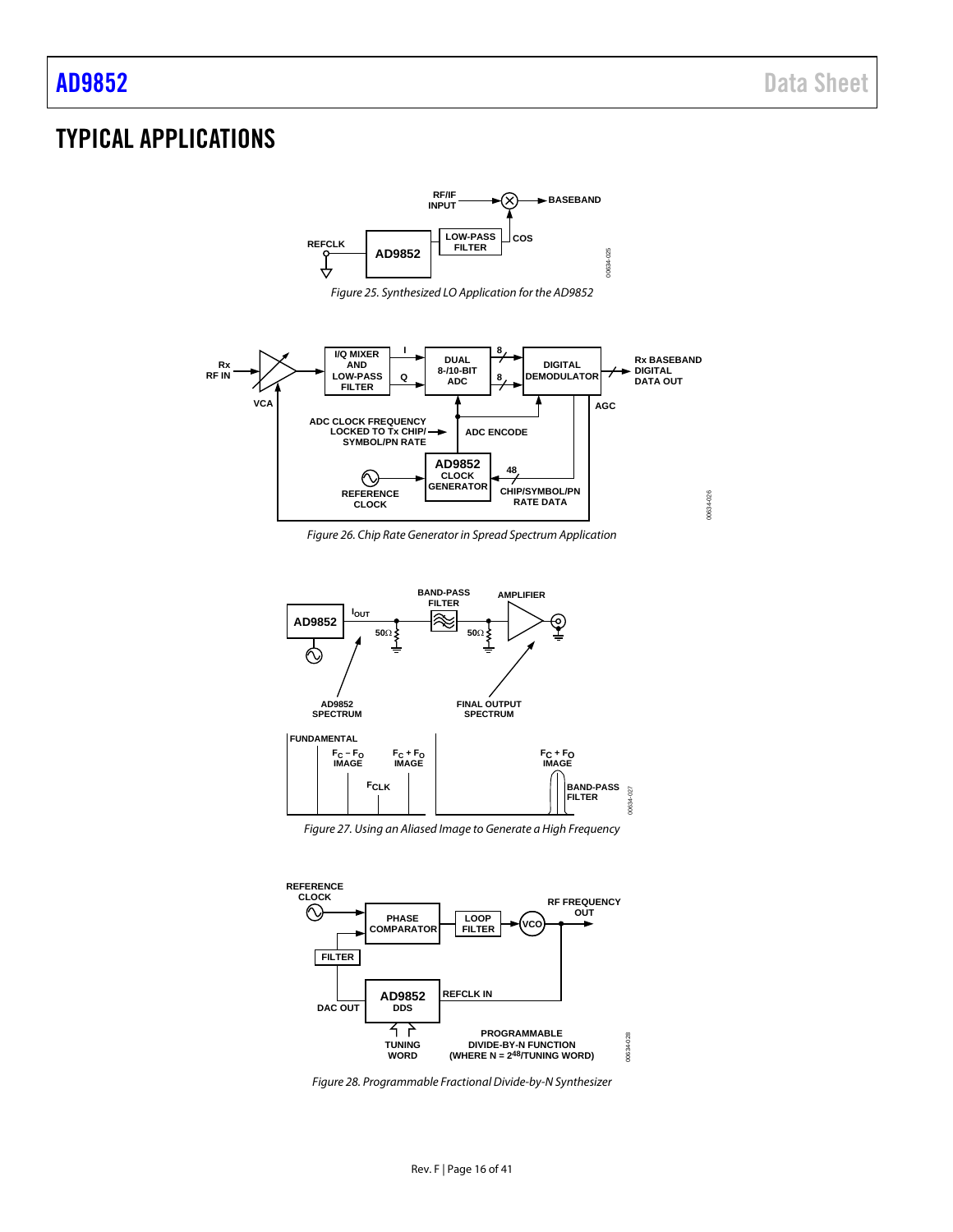

Figure 29. Agile High Frequency Synthesizer



Figure 30. Differential Output Connection for Reduction of Common-Mode Signals



Figure 31. Frequency Agile Clock Generator Applications for the AD9852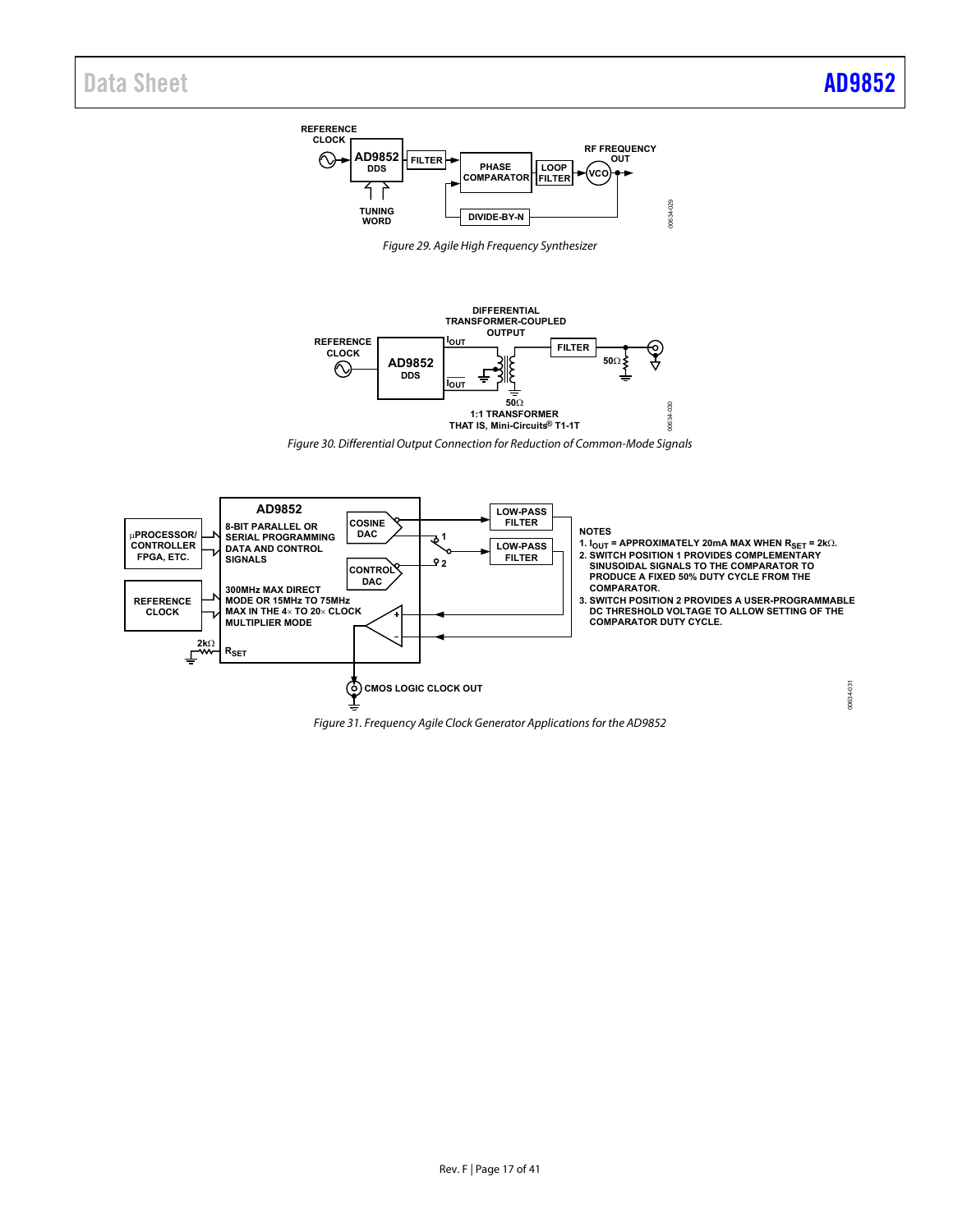# <span id="page-17-0"></span>MODES OF OPERATION

There are five programmable modes of operation of the AD9852. Selecting a mode requires that three bits in the control register (Parallel Address 1F hex) be programmed as shown in [Table 6.](#page-17-2)

<span id="page-17-2"></span>**Table 6. Mode Selection Table**

| Mode 2 | Mode 1 | Mode 0 | Result      |  |  |  |
|--------|--------|--------|-------------|--|--|--|
|        |        |        | Single tone |  |  |  |
|        |        |        | <b>FSK</b>  |  |  |  |
|        |        | 0      | Ramped FSK  |  |  |  |
|        |        |        | Chirp       |  |  |  |
|        |        |        | <b>BPSK</b> |  |  |  |

In each mode, engaging certain functions may be prohibited. [Table 7](#page-18-2) lists some important functions and their availability for each mode.

### <span id="page-17-1"></span>**SINGLE TONE (MODE 000)**

When the MASTER RESET pin is asserted, single-tone mode becomes the default. The user can also access this mode by programming it into the control register. The phase accumulator, responsible for generating an output frequency, is presented with a 48-bit value from the Frequency Tuning Word 1 registers with default values of 0. Default values from the remaining applicable registers further define the single-tone output signal qualities.

The default values after a master reset configures the device with an output signal of 0 Hz and zero phase. Upon power-up and reset, the output from both DACs is a dc value equal to the midscale output current. This is the default mode amplitude setting of 0. Refer to th[e On/Off Output Shaped Keying \(OSK\)](#page-26-2) section for further explanation of the output amplitude control. It is necessary to program all or some of the 28 program registers to produce a user-defined output signal[. Figure 32](#page-17-3) shows the transition from the default condition (0 Hz) to a user-defined output frequency (F1).

As with all Analog Devices DDS devices, the value of the frequency tuning word is determined using the following equation:

*FTW* = (*Desired Output Frequency* × 2*<sup>N</sup>*)/*SYSCLK*

where:

*N* is the phase accumulator resolution (48 bits in this instance). *Desired Output Frequency* is expressed in hertz. *FTW* (frequency tuning word) is a decimal number.

After a decimal number has been calculated, it must be rounded to an integer and then converted to binary format—a series of 48 binary-weighted 1s and 0s. The fundamental sine wave DAC output frequency range is from dc to one-half SYSCLK.

Changes in frequency are phase continuous; therefore, the first sampled phase value of the new frequency is referenced from the time of the last sampled phase value of the previous frequency.

The 14-bit phase register adjusts the cosine DAC's output phase.

The single-tone mode allows the user to control the following signal qualities:

- Output frequency to 48-bit accuracy
- Output amplitude to 12-bit accuracy
	- Fixed, user-defined amplitude control
	- Variable, programmable amplitude control
	- Automatic, programmable, single-pin-controlled on/off output shaped keying
- Output phase to 14-bit accuracy

Furthermore, all of these qualities can be changed or modulated via the 8-bit parallel programming port at a 100 MHz parallel byte rate or at a 10 MHz serial rate. Incorporating this attribute permits FM, AM, PM, FSK, PSK, and ASK operation in the single-tone mode.

<span id="page-17-3"></span>

*Figure 32. Default State to User-Defined Output Transition*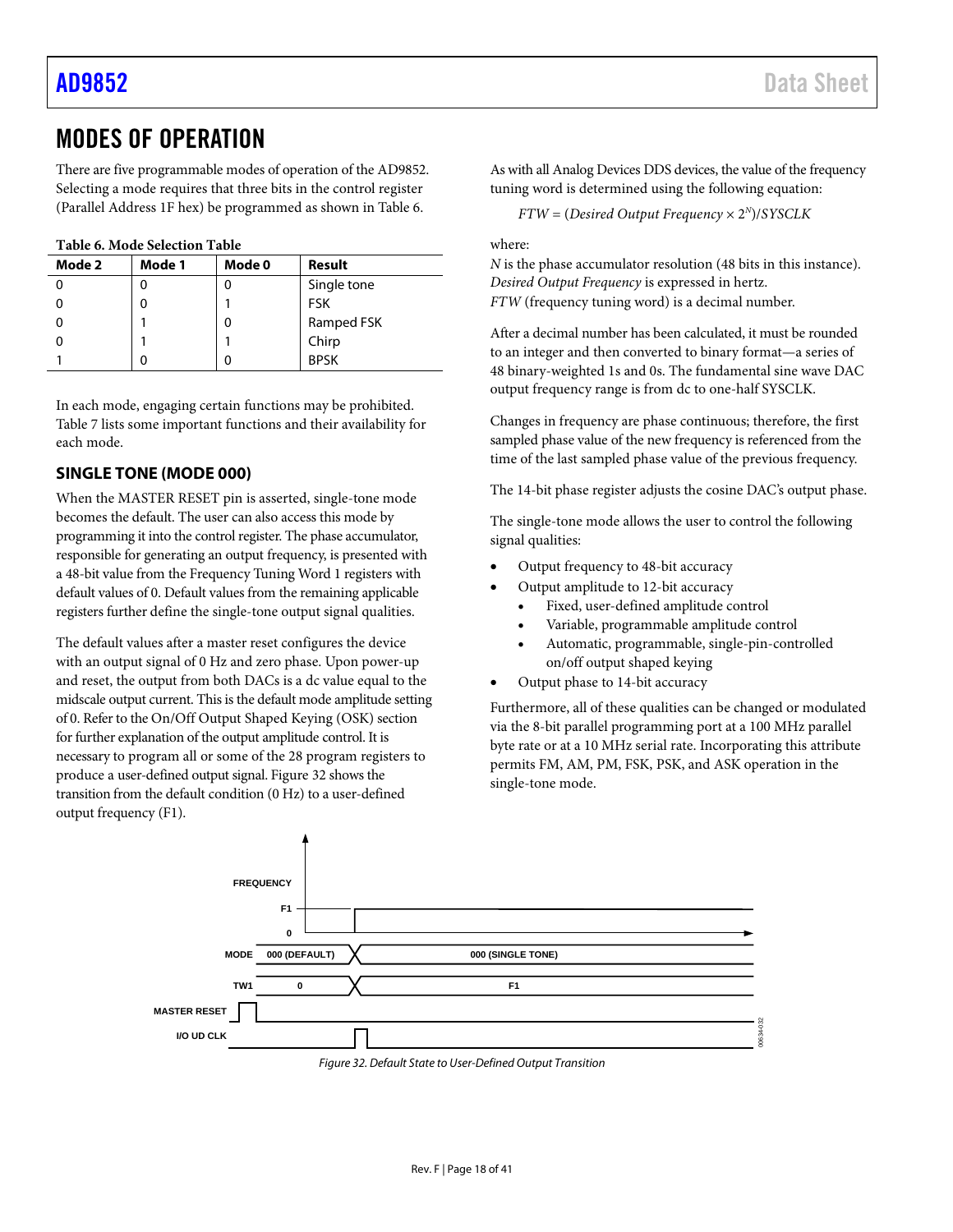<span id="page-18-0"></span>

<span id="page-18-2"></span>**Table 7. Function Availability vs. Mode of Operation** 

<span id="page-18-1"></span>Figure 33. Unramped (Traditional) FSK Mode

### **UNRAMPED FSK (MODE 001)**

When this mode is selected, the output frequency of the DDS is a function of the values loaded into Frequency Tuning Word Register 1 and Frequency Tuning Word Register 2 and the logic level of Pin 29 (FSK/BPSK/HOLD). A logic low on Pin 29 chooses F1 (Frequency Tuning Word 1, Parallel Address 4 hex to Parallel Address 9 hex), and a logic high chooses F2 (Frequency Tuning Word 2, Parallel Register Address A hex to Parallel Register Address F hex). Changes in frequency are phase continuous and are internally coincident with the FSK data pin (Pin 29); however, there is deterministic pipeline delay between the FSK data signal and the DAC output (see [Table 1\)](#page-4-1).

The unramped FSK mode (see Figure 33) is representative of traditional FSK, radio teletype (RTTY), or teletype (TTY) transmission of digital data. FSK is a very reliable means of digital communication; however, it makes inefficient use of the bandwidth in the RF spectrum. Ramped FSK, shown in [Figure 34,](#page-19-0) is a method of conserving the bandwidth.

### **RAMPED FSK (MODE 010)**

In this method of FSK, changes from F1 to F2 are not instantaneous, but are accomplished in a frequency sweep or ramped fashion. The ramped notation implies the sweep is linear. Although linear sweeping, or frequency ramping, is easily and automatically accomplished, it is only one of many possibilities. Other frequency transition schemes can be implemented by changing the ramp rate and ramp step size at any time during operation.

Frequency ramping, whether linear or nonlinear, necessitates that many intermediate frequencies between F1 and F2 are output in addition to the primary F1 and F2 frequencies. [Figure 34 a](#page-19-0)nd [Figure 35 g](#page-19-1)raphically depict the frequency vs. time characteristics of a linear ramped FSK signal.

In ramped FSK mode, the delta frequency word (DFW) is required to be programmed as a positive twos complement value. Another requirement is that the lowest frequency (F1) be programmed in the Frequency Tuning Word 1 registers.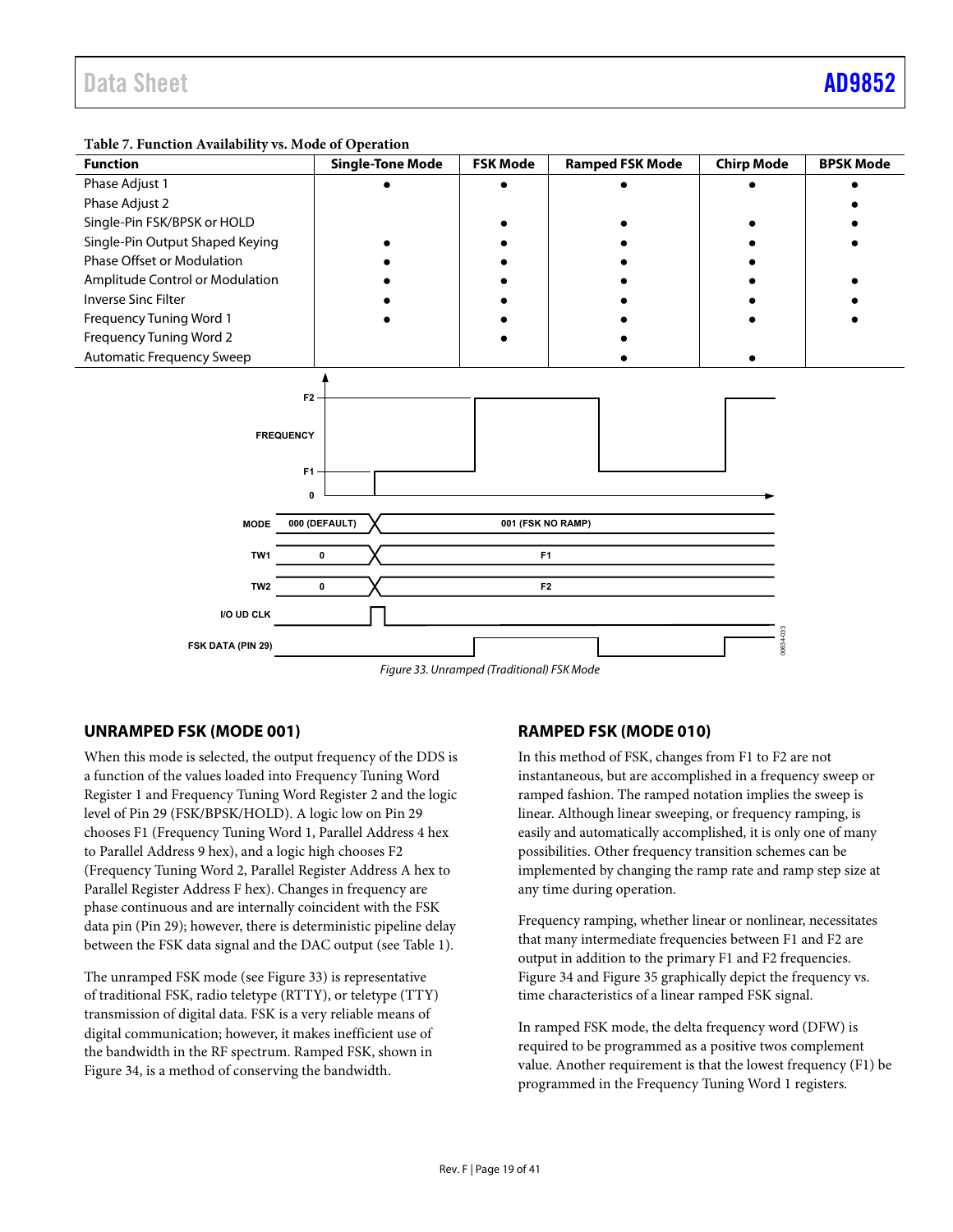

*Figure 35. Ramped FSK Mode (Start at F2)*

<span id="page-19-1"></span><span id="page-19-0"></span>The purpose of ramped FSK is to provide better bandwidth containment than can be achieved using traditional FSK. In ramped FSK, the instantaneous frequency changes of traditional FSK are replaced with more gradual, user-defined frequency changes. The dwell time at F1 and F2 can be equal to or much greater than the time spent at each intermediate frequency. The user controls the dwell time at F1 and F2, the number of intermediate frequencies, and the time spent at each frequency. Unlike unramped FSK, ramped FSK requires the lowest frequency to be loaded into the F1 registers and the highest frequency to be loaded into the F2 registers.

Several registers must be programmed to instruct the DDS regarding the resolution of intermediate frequency steps (48 bits) and the time spent at each step (20 bits). Furthermore, the CLR ACC1 bit in the control register should be toggled (low-high-low) prior to operation to ensure that the frequency accumulator is starting from an all 0s output condition.

For piecewise, nonlinear frequency transitions, it is necessary to reprogram the registers while the frequency transition is in progress to affect the desired response.

Parallel Register Address 1A hex to Parallel Register Address 1C hex comprise the 20-bit ramp rate clock registers. This is a countdown counter that outputs a single pulse whenever the count reaches 0. The counter is activated any time a logic level change occurs on the FSK input (Pin 29). This counter is run at the system clock rate, 300 MHz maximum. The time period between each output pulse is

$$
(N + 1) \times System
$$
 *Clock Period*

where *N* is the 20-bit ramp rate clock value programmed by the user.

The allowable range of *N* is from 1 to  $(2^{20} – 1)$ . The output of this counter clocks the 48-bit frequency accumulator shown in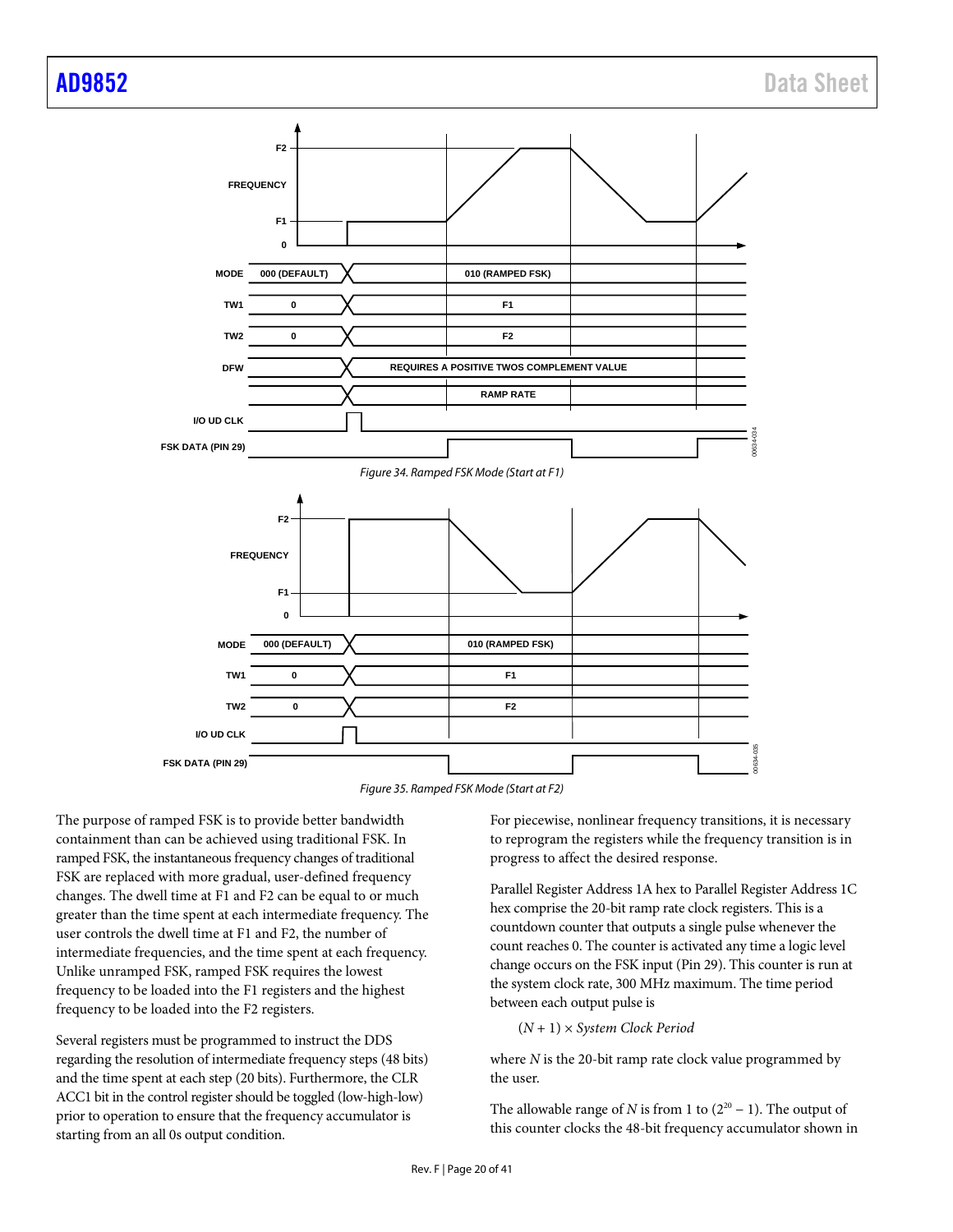# Data Sheet [AD9852](https://www.analog.com/AD9852?doc=AD9852.pdf)

[Figure 36.](#page-20-0) The ramp rate clock determines the amount of time spent at each intermediate frequency between F1 and F2.

The counter stops automatically when the destination frequency is achieved. The dwell time spent at F1 and F2 is determined by the duration that the FSK input (Pin 29) is held high or low after the destination frequency has been reached.

Parallel Register Address 10 hex to Parallel Register Address 15 hex comprise the 48-bit, twos complement delta frequency word registers. This 48-bit word is accumulated (added to the accumulator's output) every time it receives a clock pulse from the ramp rate counter. The output of this accumulator is added to or subtracted from the F1 or F2 frequency word, which is then fed into the input of the 48-bit phase accumulator that forms the numerical phase steps for the sine and cosine wave outputs. In this fashion, the output frequency is ramped up and down in frequency according to the logic state of Pin 29. This ramping rate is a function of the 20-bit ramp rate clock. When the destination frequency is achieved, the ramp rate clock is stopped, halting the frequency accumulation process.

Generally speaking, the delta frequency word is a much smaller value compared with the value of the F1 or F2 tuning word. For example, if F1 and F2 are 1 kHz apart at 13 MHz, the delta frequency word might be only 25 Hz.

[Figure 39](#page-21-1) shows that premature toggling causes the ramp to immediately reverse itself and proceed at the same rate and resolution until the original frequency is reached.

The control register contains a triangle bit at Parallel Register Address 1F hex. Setting this bit high in Mode 010 causes an automatic ramp-up and ramp-down between F1 and F2 to occur without toggling Pin 29 (shown i[n Figure 37\)](#page-20-1). In fact, the logic state of Pin 29 has no effect once the triangle bit is set high. This function uses the ramp rate clock time period and the step size of the delta frequency word to form a continuously sweeping linear ramp from F1 to F2 and back to F1 with equal dwell times at every frequency. Use this function to automatically sweep between any two frequencies from dc to Nyquist.

In the ramped FSK mode with the triangle bit set high, an automatic frequency sweep begins at either F1 or F2, according to the logic level on Pin 29 (FSK input pin) when the triangle bit's rising edge occurs, as shown i[n Figure 38.](#page-20-2) If the FSK data bit is high instead of low, F2, rather than F1, is chosen as the start frequency.



*Figure 36. Block Diagram of Ramped FSK Function*

<span id="page-20-0"></span>



<span id="page-20-1"></span>

<span id="page-20-2"></span>*Figure 38. Automatic Linear Ramping Using the Triangle Bit*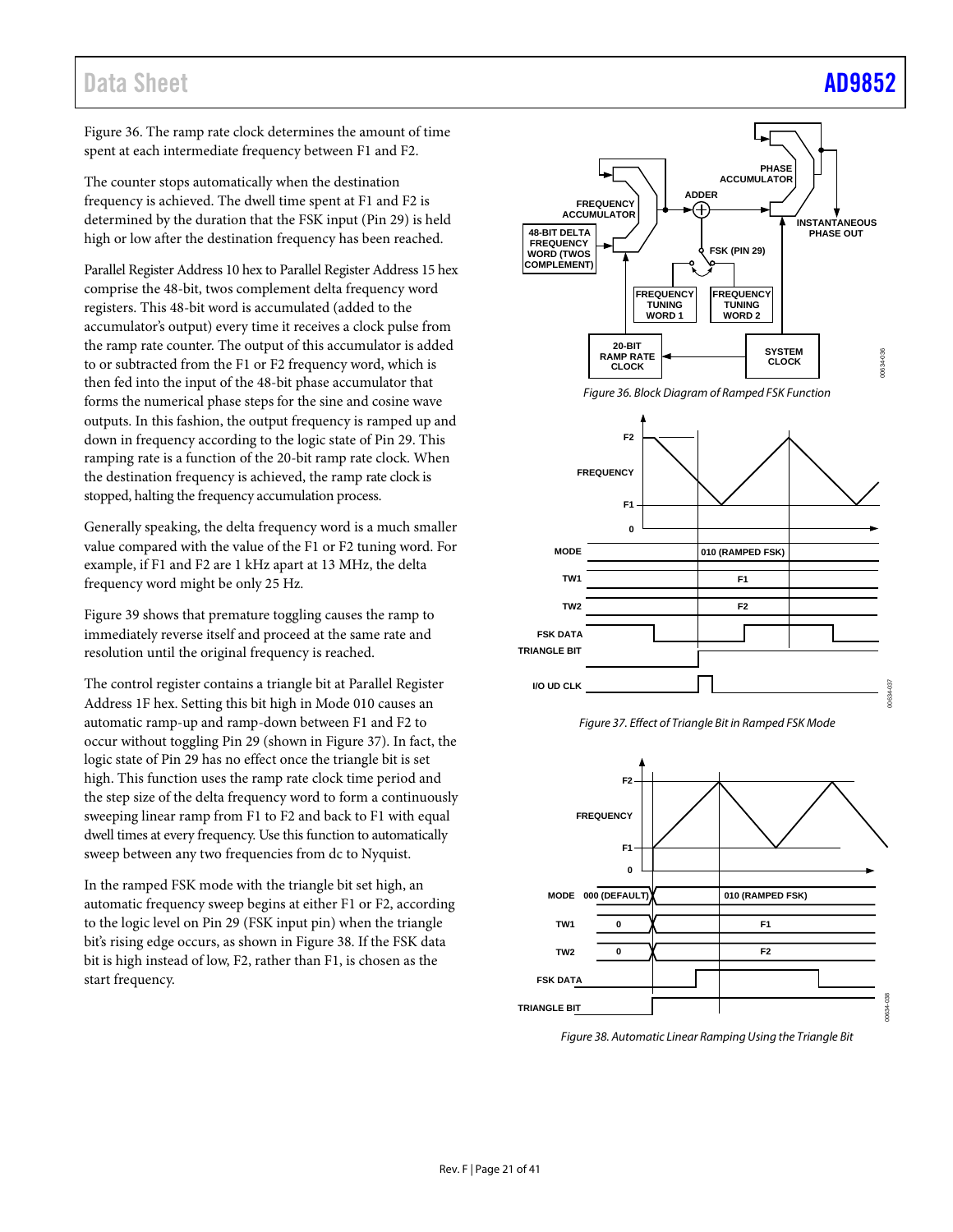Additional flexibility in the ramped FSK mode is provided by the AD9852's ability to respond to changes in the 48-bit delta frequency word and/or the 20-bit ramp rate counter at any time during the ramping from F1 to F2 or vice versa. To create these nonlinear frequency changes, it is necessary to combine several linear ramps with different slopes in a piecewise fashion. This is done by programming and executing a linear ramp at a rate or slope and then altering the slope (by changing the ramp rate clock or delta frequency word, or both). Changes in slope can be made as often as needed before the destination frequency has been reached to form the desired nonlinear frequency sweep response. These piecewise changes can be precisely timed using the 32-bit internal update clock (see th[e Internal and External](#page-26-1)  [Update Clock](#page-26-1) section).

Nonlinear ramped FSK has the appearance of the chirp function shown in [Figure 41.](#page-22-0) The major difference between a ramped FSK function and a chirp function is that FSK is limited to operation between F1 and F2, whereas chirp operation has no F2 limit frequency.

Two additional control bits (CLR ACC1 and CLR ACC2) are available in the ramped FSK mode that allow more options. Setting CLR ACC1 (Register Address 1F hex) high clears the 48-bit frequency accumulator (ACC1) output with a retriggerable one-shot pulse of one system clock duration. If the CLR ACC1 bit is left high, a one-shot pulse is delivered on the rising edge of every update clock. The effect is to interrupt the current ramp, reset the frequency to the start point (F1 or F2), and then continue to ramp up (or down) at the previous rate. This occurs

even when a static F1 or F2 destination frequency has been achieved.

Alternatively, the CLR ACC2 control bit (Register Address 1F hex) can be used to clear both the frequency accumulator (ACC1) and the phase accumulator (ACC2). When this bit is set high, the output of the phase accumulator results in 0 Hz output from the DDS. As long as this bit is set high, the frequency and phase accumulators are cleared, resulting in 0 Hz output. To return to previous DDS operation, CLR ACC2 must be set to logic low.

## <span id="page-21-0"></span>**CHIRP (MODE 011)**

Chirp mode is also known as pulsed FM. Most chirp systems use a linear FM sweep pattern, but the AD9852 can also support nonlinear patterns. In radar applications, use of chirp or pulsed FM allows operators to significantly reduce the output power needed to achieve the same result a single frequency radar system produces. [Figure 41](#page-22-0) represents a very low resolution nonlinear chirp that demonstrates the different slopes created by varying the time steps (ramp rate) and frequency steps (delta frequency word).

The AD9852 permits precise, internally generated linear, or externally programmed nonlinear, pulsed or continuous FM over the complete frequency range, duration, frequency resolution, and sweep direction(s). All of these options are user programmable. A block diagram of the FM chirp components is shown in [Figure 40.](#page-22-1)



<span id="page-21-1"></span>*Figure 39. Effect of Premature Ramped FSK Data*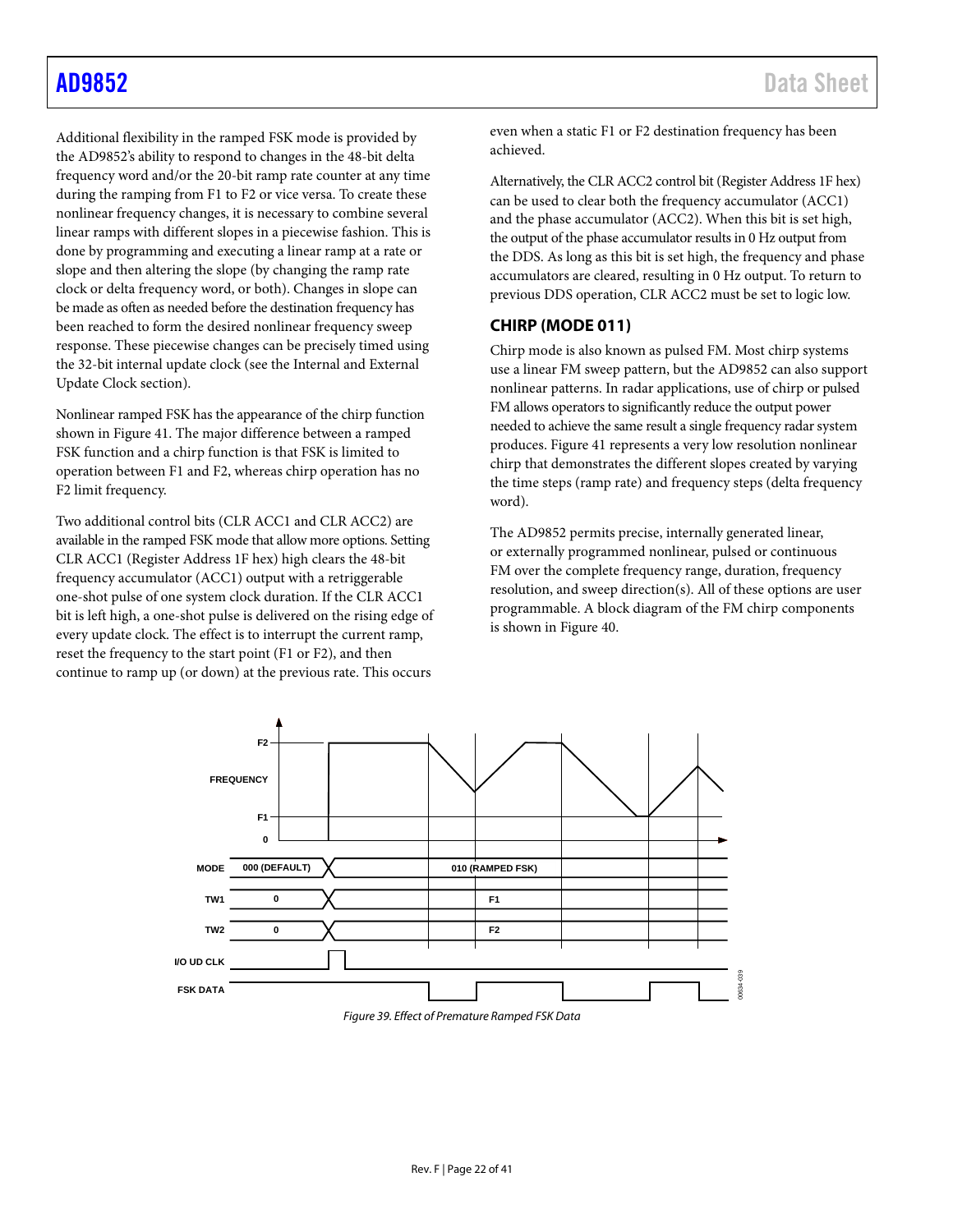<span id="page-22-1"></span>



### <span id="page-22-0"></span>**Basic FM Chirp Programming Steps**

- 1. Program a start frequency into Frequency Tuning Word 1 (Parallel Register Address 4 hex to Parallel Register Address 9 hex), hereafter called FTW1.
- 2. Program the frequency step resolution into the 48-bit, twos complement delta frequency word (Parallel Register Address 10 hex to Parallel Register Address 15 hex).
- 3. Program the rate of change (time at each frequency) into the 20-bit ramp rate clock (Parallel Register Address 1A hex to Parallel Register Address 1C hex).

When programming is complete, an I/O update pulse at Pin 20 engages the program commands.

The necessity for a twos complement delta frequency word is to define the direction in which the FM chirp moves. If the 48-bit delta frequency word is negative (MSB is high), the incremental frequency changes are in a negative direction from FTW1. If the 48-bit word is positive (MSB is low), the incremental frequency changes are in a positive direction from FTW1.

It is important to note that FTW1 is only a starting point for FM chirp. There is no built-in restraint requiring a return to FTW1. Once the FM chirp begins, it is free to move (under program control) within the Nyquist bandwidth (dc to one-half the system clock). However, instant return to FTW1 can be easily achieved.

Two control bits (CLR ACC1 and CLR ACC2) are available in the FM chirp mode that allow the device to return to the beginning frequency, FTW1, or to 0 Hz. When the CLR ACC1 bit (Register Address 1F hex) is set high, the 48-bit frequency accumulator (ACC1) output is cleared with a retriggerable one-shot pulse of one system clock duration. The 48-bit delta frequency word input to the accumulator is unaffected by the CLR ACC1 bit. If the CLR ACC1 bit is held high, a one-shot pulse is delivered to the frequency accumulator (ACC1) on every rising edge of the I/O update clock. The effect is to interrupt the current chirp, reset the frequency to that programmed into FTW1, and continue the chirp at the previously programmed rate and direction. [Figure 42 s](#page-23-0)hows clearing of the frequency accumulator output in chirp mode. Shown in the diagram is the I/O update clock, which is either user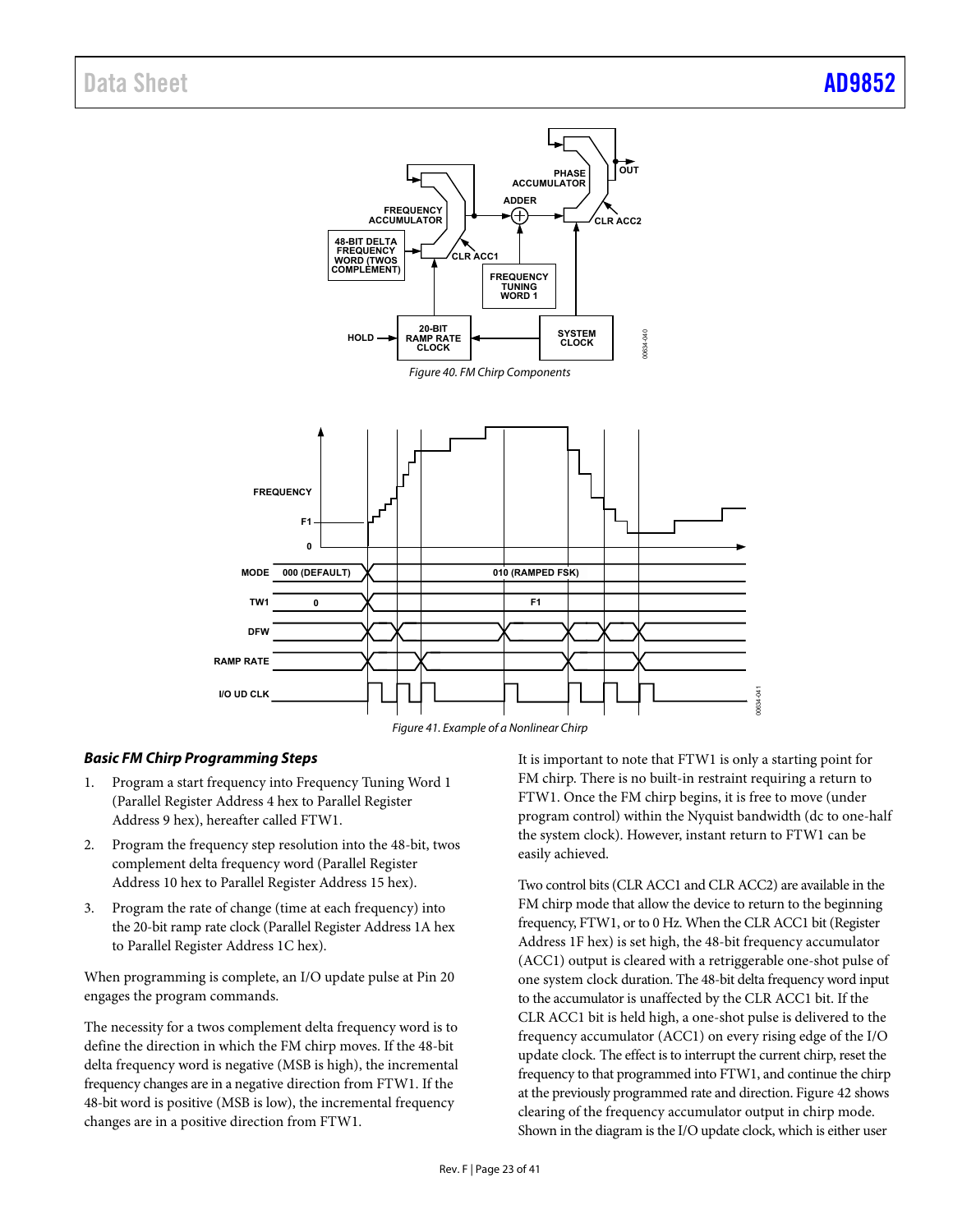supplied or internally generated. See the [Internal and External](#page-26-1)  [Update Clock](#page-26-1) section for a discussion of the I/O update.

Alternatively, the CLR ACC2 control bit (Register Address 1F hex) is available to clear both the frequency accumulator (ACC1) and the phase accumulator (ACC2). When this bit is set high, the output of the phase accumulator results in 0 Hz output from the DDS. As long as this bit is set high, the frequency and phase accumulators are cleared, resulting in 0 Hz output. To return to the previous DDS operation, CLR ACC2 must be set to logic low. This bit is useful for generating pulsed FM.

[Figure 43](#page-24-0) graphically illustrates the effect of the CLR ACC2 bit on the DDS output frequency. Reprogramming the registers while the CLR ACC2 bit is high allows a new FTW1 frequency and slope to be loaded.

Another function only available in the chirp mode is the HOLD pin (Pin 29). This function stops the clock signal to the ramp rate counter, thereby halting any further clocking pulses to the frequency accumulator, ACC1.

The effect is to halt the chirp at the frequency existing just before the HOLD pin is pulled high. When the HOLD pin is returned low, the clock resumes and chirp continues. During a hold condition, the user can change the programming registers; however, the ramp rate counter must resume operation at its previous rate until a count of 0 is obtained before a new ramp rate count can be loaded. [Figure 44](#page-24-1) illustrates the effect of the hold function on the DDS output frequency.



<span id="page-23-0"></span>*Figure 42. Effect of CLR ACC1 in FM Chirp Mode*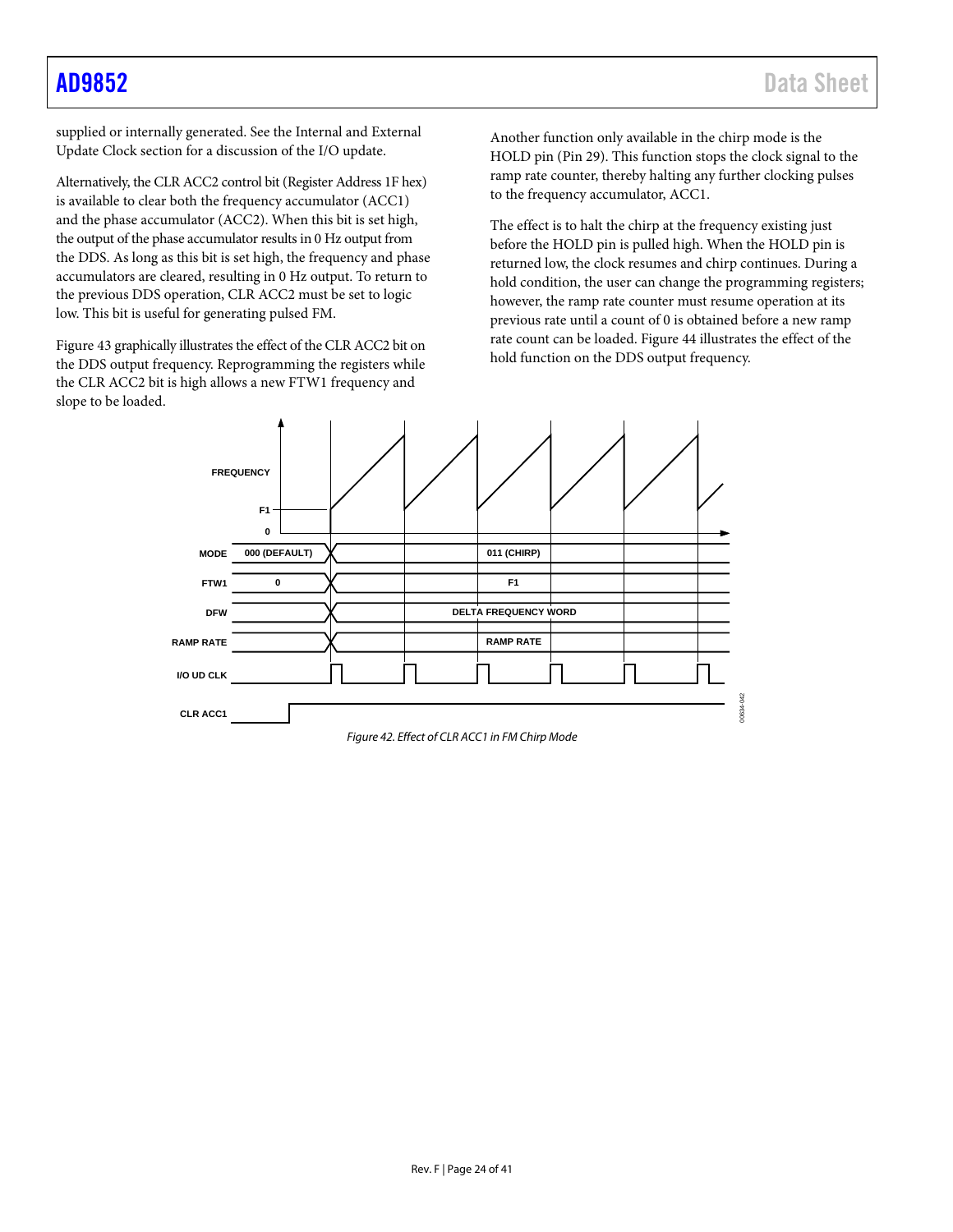<span id="page-24-0"></span>



<span id="page-24-1"></span>The 32-bit automatic I/O update counter can be used to construct complex chirp or ramped FSK sequences. Because this internal counter is synchronized with the AD9852 system clock, it allows precisely timed program changes to be invoked. For such changes, the user need only reprogram the desired registers before the automatic I/O update clock is generated.

In chirp mode, the destination frequency is not directly specified. If the user fails to control the chirp, the DDS automatically confines itself to the frequency range between dc and Nyquist. Unless terminated by the user, the chirp continues until power is removed.

When the chirp destination frequency is reached, the user can choose any of the following actions:

- Stop at the destination frequency either by using the HOLD pin or by loading all 0s into the delta frequency word registers of the frequency accumulator (ACC1).
- Use the HOLD pin function to stop the chirp, and then ramp down the output amplitude either by using the digital multiplier stages and the output shaped keying pin (Pin 30) or by using the program register control (Address 21 hex to Address 24 hex).
- Abruptly end the transmission with the CLR ACC2 bit.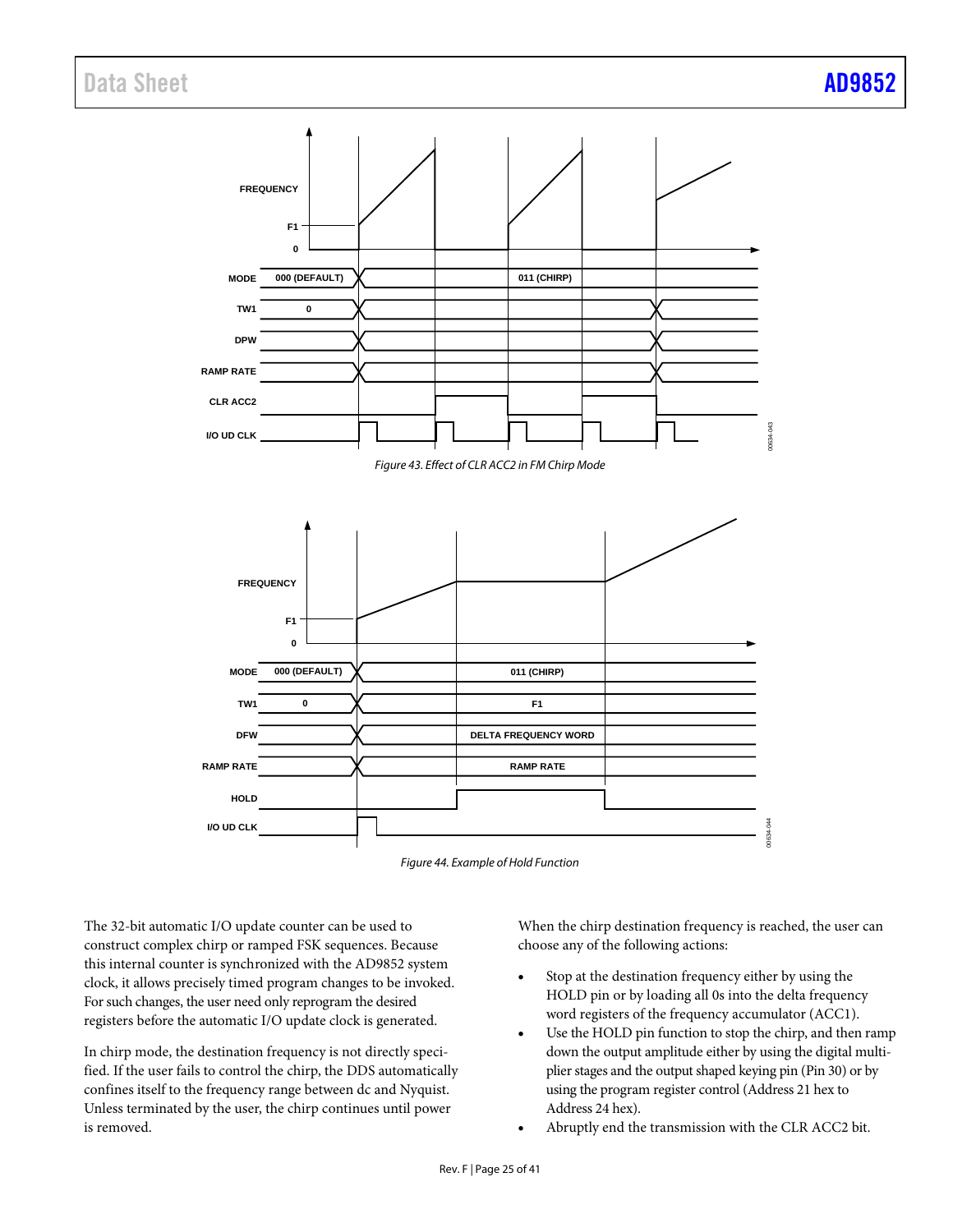- Continue chirp by reversing the direction and returning to the previous or another destination frequency in a linear or user-directed manner. If this involves reducing the frequency, a negative 48-bit delta frequency word (the MSB is set to 1) must be loaded into Register 10 hex to Register 15 hex. Any decreasing frequency step of the delta frequency word requires the MSB to be set to logic high.
- Continue chirp by immediately returning to the beginning frequency (F1) in a sawtooth fashion, and then repeating the previous chirp process. In this case, an automatic repeating chirp can be set up by using the 32-bit update clock to issue the CLR ACC1 command at precise time intervals. Adjusting the timing intervals or changing the delta frequency word changes the chirp range. It is incumbent upon the user to balance the chirp duration and frequency resolution to achieve the proper frequency range.

## <span id="page-25-0"></span>**BPSK (MODE 100)**

Binary, biphase, or bipolar phase shift keying is a means to rapidly select between two preprogrammed 14-bit output phase offsets. The logic state of BPSK (Pin 29) controls the selection of Phase Adjust Register 1 or Phase Adjust Register 2. When low, BPSK selects Phase Adjust Register 1; when high, it selects Phase Adjust Register 2[. Figure 45](#page-25-1) illustrates phase changes made to four cycles of an output carrier.

### *Basic BPSK Programming Steps*

- 1. Program a carrier frequency into Frequency Tuning Word 1.
- 2. Program the appropriate 14-bit phase words into Phase Adjust Register 1 and Phase Adjust Register 2.
- 3. Attach the BPSK data source to Pin 29.
- 4. Activate the I/O update clock when ready.

If higher-order PSK modulation is desired, the user can select single-tone mode and program Phase Adjust Register 1 using the serial or high speed parallel programming bus.

<span id="page-25-1"></span>

*Figure 45. BPSK Mode*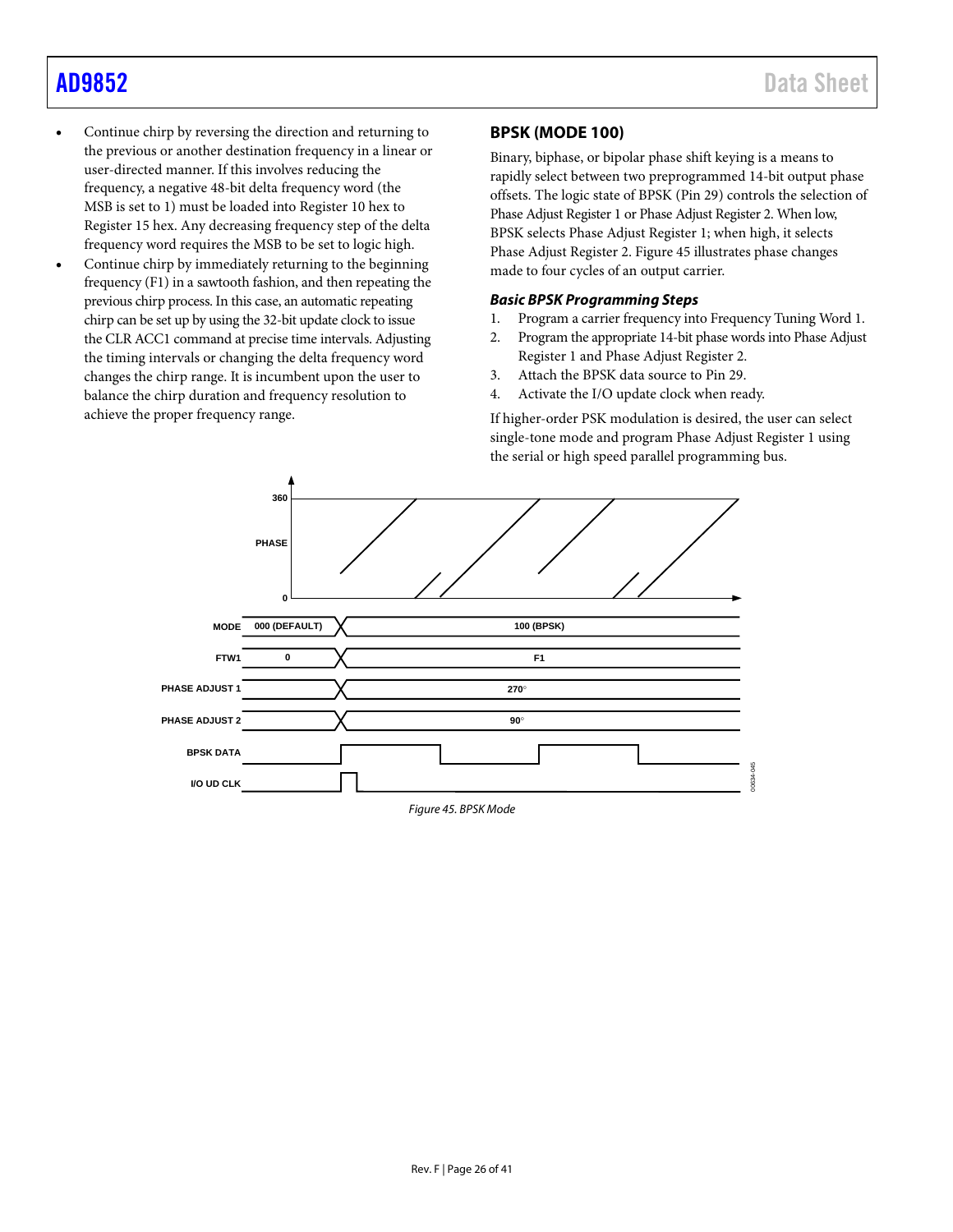# <span id="page-26-1"></span><span id="page-26-0"></span>USING THE AD9852 **INTERNAL AND EXTERNAL UPDATE CLOCK**

The update clock function is composed of a bidirectional I/O pin (Pin 20) and a programmable 32-bit down-counter. In order for programming changes to be transferred from the I/O buffer registers to the active core of the DDS, a clock signal (low-to-high edge) must be externally supplied to Pin 20 or internally generated by the 32-bit update clock.

When the user provides an external update clock, it is internally synchronized with the system clock to prevent partial transfer of program register information due to violation of data setup or hold times. This mode provides the user with complete control of when updated program information becomes effective. The default mode for the update clock is internal (internal/external update clock control register bit is logic high). To switch to external update clock mode, the internal/external update clock control register bit must be set to logic low. The internal update mode generates automatic, periodic update pulses at intervals set by the user.

An internally generated update clock can be established by programming the 32-bit update clock registers (Address 16 hex to Address 19 hex) and setting the internal/external update clock control register bit (Address 1F hex) to logic high. The update clock countdown counter function operates at half the rate of the system clock (150 MHz maximum) and counts down from a 32-bit binary value (programmed by the user). When the count reaches 0, an automatic I/O update of the DDS output or the DDS functions is generated. The update clock is internally and externally routed to Pin 20 to allow users to synchronize the programming of update information with the update clock rate. The time between update pulses is given as

(*N* + 1)(*System Clock Period × 2)*

where *N* is the 32-bit value programmed by the user, and the allowable range of *N* is from 1 to  $(2^{32} – 1)$ .

The internally generated update pulse output on Pin 20 has a fixed high time of eight system clock cycles.

Programming the update clock register for values less than 5 causes the I/O UD CLK pin to remain high. Although the update clock can still function in this state, it cannot be used to indicate when data is transferring. This is an effect of the minimum high pulse time when I/O UD CLK functions as an output.

## <span id="page-26-2"></span>**ON/OFF OUTPUT SHAPED KEYING (OSK)**

The on/off OSK feature allows the user to control the amplitude vs. time slope of the cosine DAC output signal. This function is used in burst transmissions of digital data to reduce the adverse spectral impact of short, abrupt bursts of data. Users must first enable the digital multiplier by setting the OSK EN bit (Control Register Address 20 hex) to logic high in the control register. Otherwise, if the OSK EN bit is set low, the digital multiplier responsible for amplitude control is bypassed, and the cosine DAC output is set to full-scale amplitude.

In addition to setting the OSK EN bit, a second control bit, OSK INT (also at Address 20 hex), must be set to logic high. Logic high selects the linear internal control of the output ramp-up or rampdown function. A logic low in the OSK INT bit switches control of the digital multiplier to a user-programmable 12-bit register, allowing users to dynamically shape the amplitude transition in practically any fashion. The 12-bit register, labeled output shape key, is located at Address 21 hex to Address 22 hex, as indicated in [Table 9.](#page-31-0) The maximum output amplitude is a function of the RSET resistor and is not programmable when OSK INT is enabled.



*Figure 46. On/Off Output Shaped Keying*

The transition time from zero scale to full scale must also be programmed. The transition time is a function of two fixed elements and one variable. The variable element is the programmable 8-bit ramp rate counter. This is a countdown counter that is clocked at the system clock rate (300 MHz maximum) and generates one pulse whenever the counter reaches 0. This pulse is routed to a 12-bit counter that increments with each pulse received. The outputs of the 12-bit counter are connected to the 12-bit digital multiplier. When the digital multiplier has a value of all 0s at its inputs, the input signal is multiplied by 0, producing zero scale. When the multiplier has a value of all 1s, the input signal is multiplied by a value of 4095 or 4096, producing nearly full scale. There are 4094 remaining fractional multiplier values that produce output amplitudes scaled according to their binary values.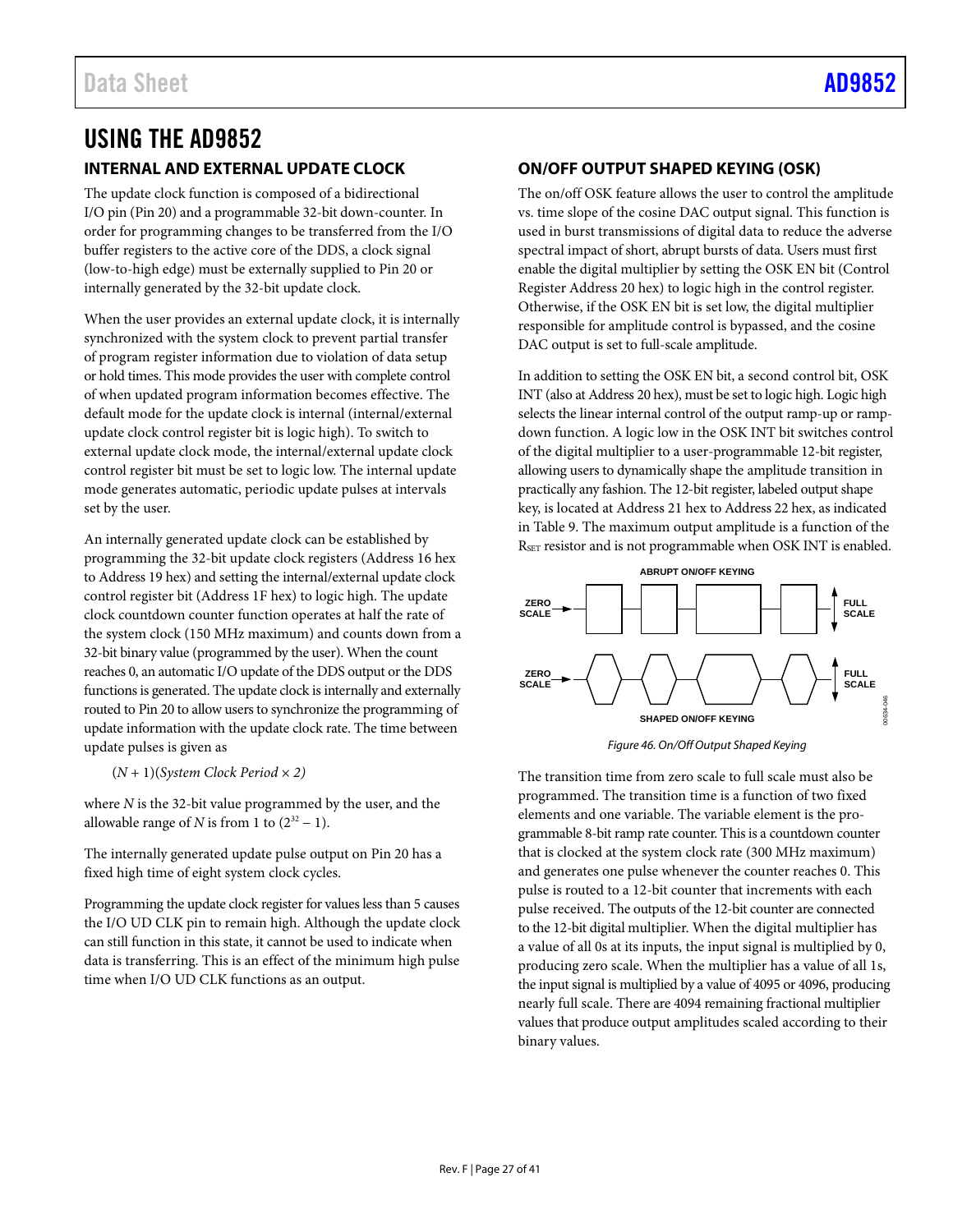The two fixed elements of the transition time are the period of the system clock (which drives the ramp rate counter) and the number of amplitude steps (4096). For example, if the system clock of the AD9852 is 100 MHz (10 ns period) and the ramp rate counter is programmed for a minimum count of 3, two system clock periods are required: one rising edge loads the countdown value, and the next edge decrements the counter from 3 to 2. If the countdown value is less than 3, the ramp rate counter stalls and therefore produces a constant scaling value to the digital multiplier. This stall condition may have an application for the user.

The relationship of the 8-bit countdown value to the time between output pulses is given as

(*N* + 1) × *System Clock Period*

where *N* is the 8-bit countdown value.

A total of 4096 output pulses is required to advance the 12-bit up-counter from zero scale to full scale. Therefore, the minimum output shaped keying ramp time for a 100 MHz system clock is

$$
4096 \times 4 \times 10 \text{ ns} \approx 164 \text{ µs}
$$

The maximum ramp time is

 $4096 \times 256 \times 10$  ns  $\approx 10.5$  ms

Finally, by changing the logic state of Pin 30, output shaped keying automatically performs the programmed output envelope functions when OSK INT is high. A logic high on Pin 30 causes the outputs to linearly ramp up to full-scale amplitude and hold until the logic level is changed to low, causing the outputs to ramp down to zero scale.



*Figure 47. Block Diagram of the Digital Multiplier Section Responsible for the Output Shaped Keying Function*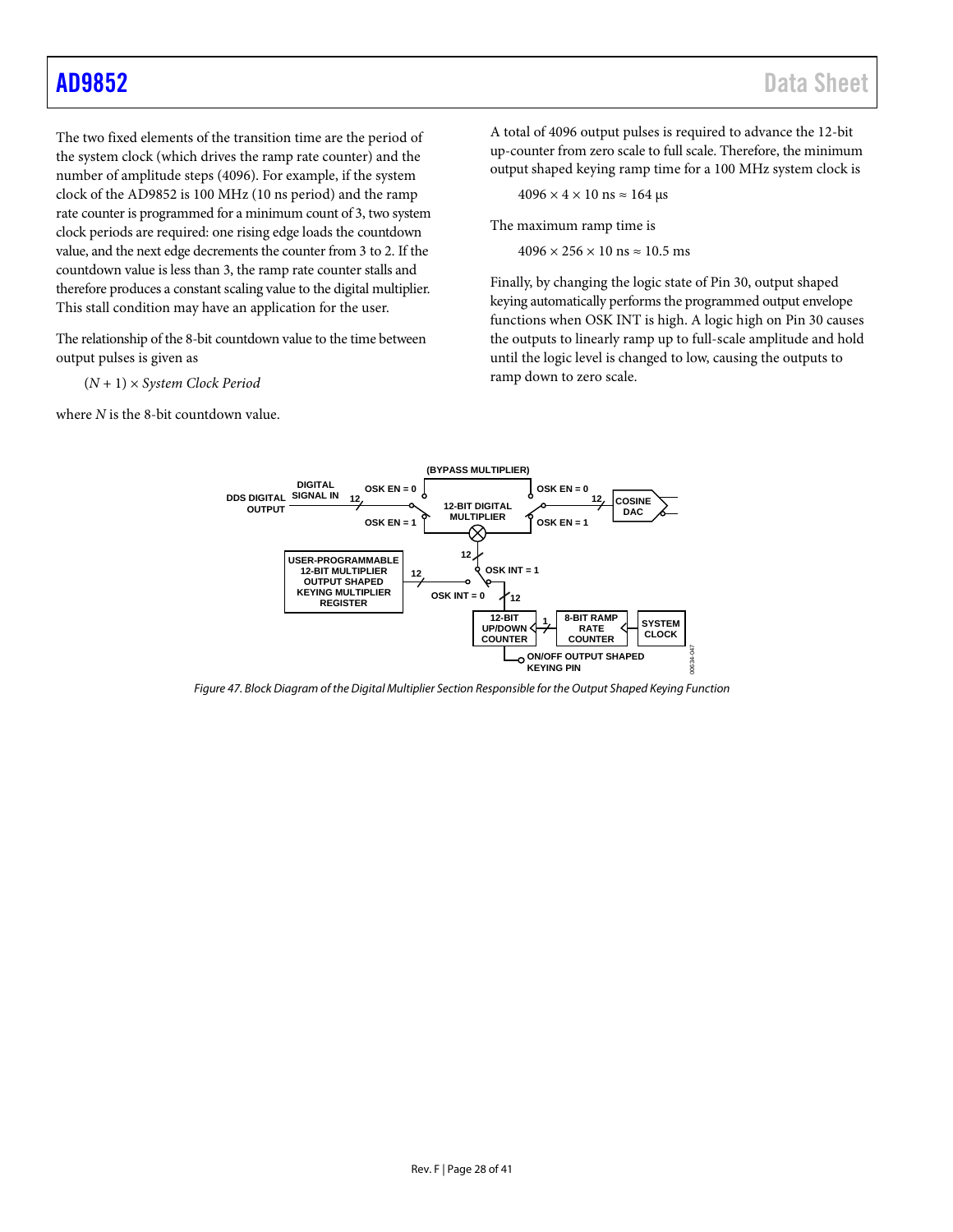## <span id="page-28-0"></span>**COSINE DAC**

The cosine output of the DDS drives the cosine DAC (300 MSPS maximum). Its maximum output amplitude is set by the DAC RSET resistor at Pin 56. This is a current-output DAC with a full-scale maximum output of 20 mA; however, a nominal 10 mA output current provides best SFDR performance. The value of RSET is 39.93/I<sub>OUT</sub>, where I<sub>OUT</sub> is expressed in amps. DAC output compliance specifications limit the maximum voltage developed at the outputs to −0.5 V to +1 V. Voltages developed beyond this limitation cause excessive DAC distortion and possibly permanent damage. The user must choose a proper load impedance to limit the output voltage swing to the compliance limits. Both DAC outputs should be terminated equally for best SFDR, especially at higher output frequencies, where harmonic distortion errors are more prominent.

The cosine DAC is preceded by an inverse  $sin(x)/x$  filter (also called an inverse sinc filter) that precompensates for DAC output amplitude variations over frequency to achieve flat amplitude response from dc to Nyquist. This DAC can be powered down when not needed by setting the DAC PD bit high (Address 1D hex of the control register). Cosine DAC outputs are designated as IOUT1 (Pin 48) and IOUT1 (Pin 49).

## <span id="page-28-1"></span>**CONTROL DAC**

The control DAC output can provide dc control levels to external circuitry, generate ac signals, or enable duty cycle control of the on-board comparator. The input to the control DAC is configured to accept twos complement data supplied by the user. Data is channeled through the serial or parallel interface to the 12-bit control DAC register (Address 26 hex and Address 27 hex) at a maximum data rate of 100 MHz. This DAC is clocked at the system clock, 300 MSPS (maximum), and has the same maximum output current capability as that of the cosine DAC. The single RSET resistor on the AD9852 sets the full-scale output current for both DACs. When not needed, the control DAC can be powered down separately to conserve power by setting the control DAC power-down bit high (Address 1D hex). Control DAC outputs are designated as IOUT2 (Pin 52) and IOUT2 (Pin 51).



## <span id="page-28-2"></span>**INVERSE SINC FUNCTION**

This filter precompensates input data to the cosine DAC for the  $\sin(x)/x$  roll-off characteristic inherent in the DAC's output spectrum. This allows wide bandwidth signals, such as QPSK, to be output from the DAC without appreciable amplitude variations as a function of frequency. The inverse sinc function can be bypassed to significantly reduce power consumption, especially at higher clock speeds.

Inverse sinc is engaged by default and is bypassed by bringing the bypass inverse sinc bit high in Control Register 20 hex, as noted in [Table 9.](#page-31-0)

## <span id="page-28-3"></span>**REFCLK MULTIPLIER**

The REFCLK multiplier is a programmable PLL-based reference clock multiplier that allows the user to select an integer clock multiplying value over the range of 4× to 20×. Use of this function allows users to input as little as 15 MHz at the REFCLK input to produce a 300 MHz internal system clock. Five bits in Control Register 1E hex set the multiplier value, as described in [Table 8.](#page-30-4)

The REFCLK multiplier function can be bypassed to allow direct clocking of the AD9852 from an external clock source. The system clock for the AD9852 is either the output of the REFCLK multiplier (if it is engaged) or the REFCLK inputs. REFCLK can be either a single-ended or differential input by setting Pin 64 (DIFF CLK ENABLE) low or high, respectively.

### *PLL Range Bit*

The PLL range bit selects the frequency range of the REFCLK multiplier PLL. For operation from 200 MHz to 300 MHz (internal system clock rate), the PLL range bit should be set to Logic 1. For operation below 200 MHz, set the PLL range bit to Logic 0. The PLL range bit adjusts the PLL loop parameters for optimized phase noise performance within each range.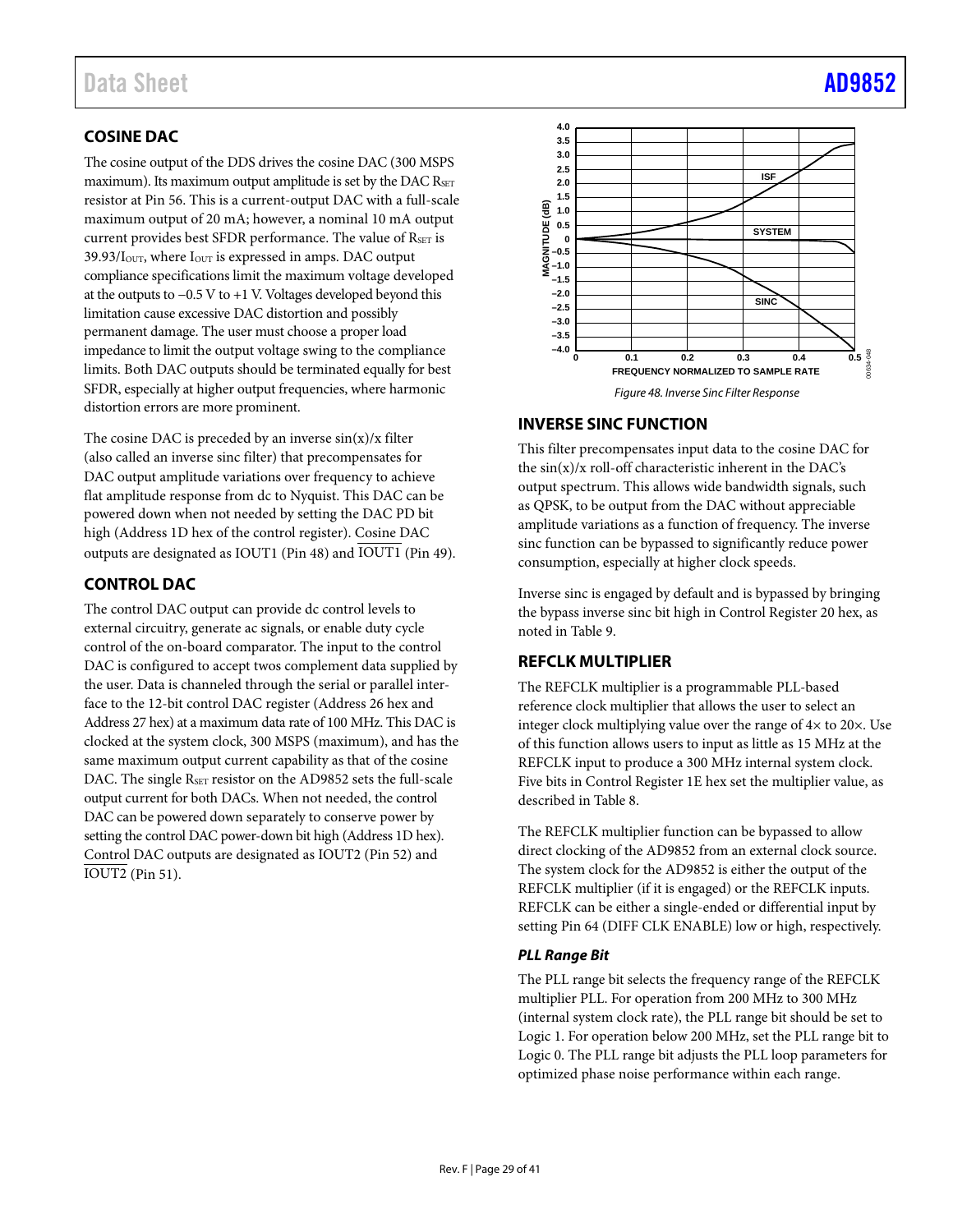## *PLL Filter*

The PLL FILTER pin (Pin 61) provides the connection for the external zero-compensation network of the PLL loop filter. The zero-compensation network consists of a 1.3 kΩ resistor in series with a 0.01 µF capacitor. The other side of the network should be connected as close as possible to Pin 60 (AVDD). For optimum phase noise performance, the clock multiplier can be bypassed by setting the bypass PLL bit in Control Register Address 1E hex.

### *Differential REFCLK Enable*

A high level on the DIFF CLK ENABLE pin enables the differential clock inputs, REFCLK (Pin 69) and REFCLK (Pin 68). The minimum differential signal amplitude required is 400 mV p-p at the REFCLK input pins. The center point or common-mode range of the differential signal can range from 1.6 V to 1.9 V.

When Pin 64 (DIFF CLK ENABLE) is tied low, REFCLK (Pin 69) is the only active clock input. This is referred to as single-ended mode. In this mode, Pin 68 (REFCLK) should be tied low or high.

## <span id="page-29-0"></span>**HIGH SPEED COMPARATOR**

The comparator is optimized for high speed and has a toggle rate greater than 300 MHz, low jitter, sensitive input, and builtin hysteresis. It also has an output level of 1 V p-p minimum into

50 Ω or CMOS logic levels into high impedance loads. The comparator can be powered down separately to conserve power. This comparator is used in clock-generator applications to square up the filtered sine wave generated by the DDS.

## <span id="page-29-1"></span>**POWER-DOWN**

The programming registers allow several individual stages to be powered down to reduce power consumption while maintaining the functionality of the desired stages. These stages are identified in the Register Layout table [\(Table 9\)](#page-31-0) in the Address 1D hex section. Power-down is achieved by setting the specified bits to logic high. A logic low indicates that the stages are powered up.

Furthermore, and perhaps most importantly, the inverse sinc filters and the digital multiplier stages can be bypassed to achieve significant power reduction by programming the control registers in Address 20 hex. Again, logic high causes the stage to be bypassed. Of particular importance is the inverse sinc filter because this stage consumes a significant amount of power.

A full power-down occurs when all four PD bits in Control Register 1D hex are set to logic high. This reduces power consumption to approximately 10 mW (3 mA).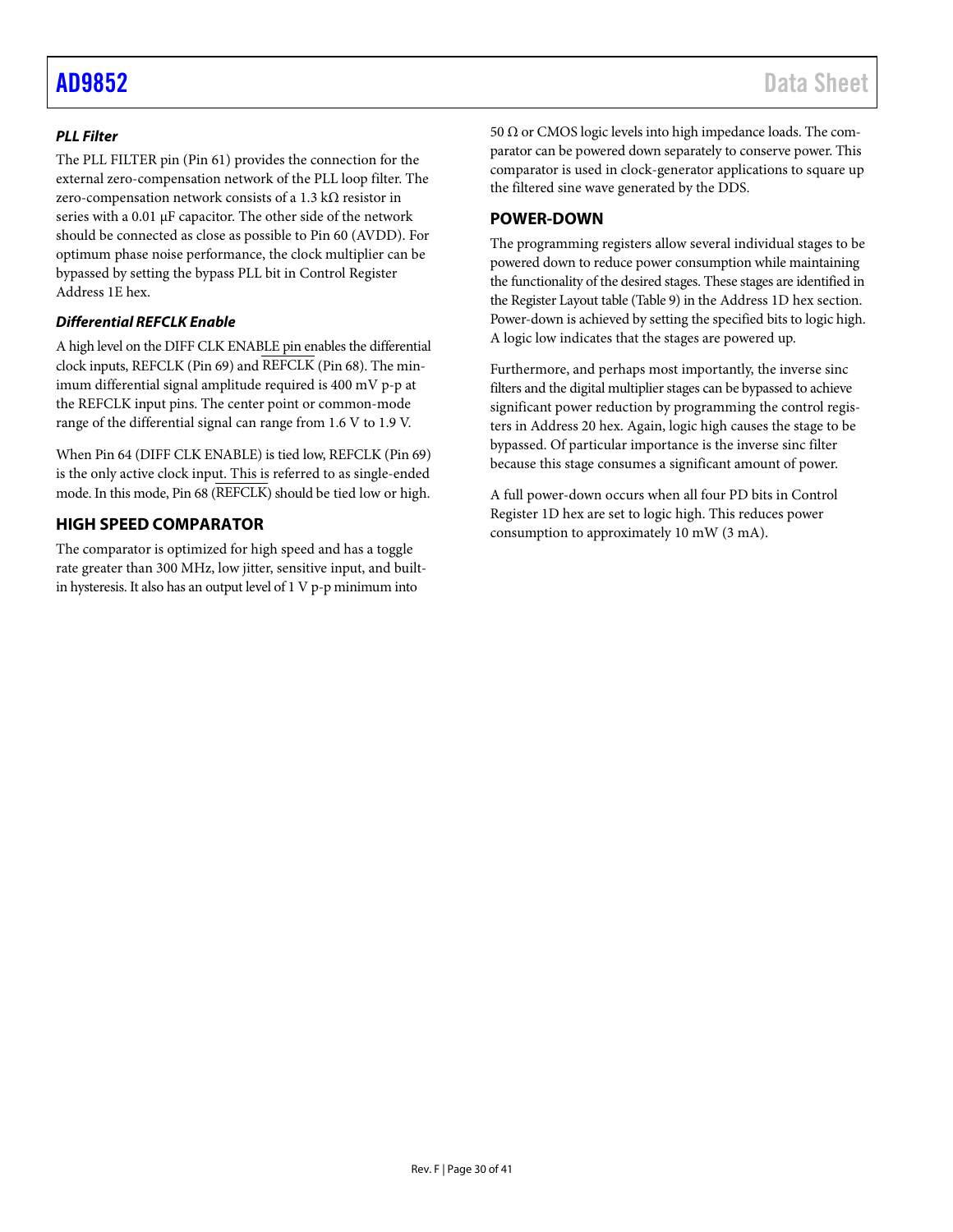# <span id="page-30-0"></span>PROGRAMMING THE AD9852

The AD9852 Register Layout table [\(Table 9\)](#page-31-0) contains information for programming a chip for a desired functionality. Although many applications require very little programming to configure the AD9852, some use all 12 accessible register banks. The AD9852 supports an 8-bit parallel I/O operation or an SPIcompatible serial I/O operation. All accessible registers can be written and read back in either I/O operating mode.

S/P SELECT (Pin 70) is used to configure the I/O mode. Systems that use a parallel I/O mode must connect the S/P SELECT pin to V<sub>DD</sub>. Systems that operate in the serial I/O mode must tie the S/P SELECT pin to GND.

Regardless of the mode, the I/O port data is written to a buffer memory that only affects operation of the part after the contents of the buffer memory are transferred to the register banks. This transfer of information occurs synchronous to the system clock in one of two ways:

- The transfer is internally controlled at a rate programmed by the user.
- The transfer is externally controlled by the user. I/O operations can occur in the absence of REFCLK, but data cannot be moved from the buffer memory to the register bank without REFCLK. (See th[e Internal and External Update Clock](#page-26-1) section for details.)

## <span id="page-30-1"></span>**MASTER RESET**

The MASTER RESET pin must be held at logic high active for a minimum of 10 system clock cycles. This initializes the communication bus and loads the default values listed i[n Table 9.](#page-31-0)

## <span id="page-30-2"></span>**PARALLEL I/O OPERATION**

With the S/P SELECT pin tied high, the parallel I/O mode is active. The I/O port is compatible with industry-standard DSPs and microcontrollers. Six address bits, eight bidirectional data bits, and separate write/read control inputs comprise the I/O port pins.

Parallel I/O operation allows write access to each byte of any register in a single I/O operation of up to one per 10.5 ns. Readback capability for each register is included to ease designing with the AD9852.

Reads are not guaranteed at 100 MHz, because they are intended for software debugging only.

Parallel I/O operation timing diagrams are shown i[n Figure 49](#page-32-0) an[d Figure 50.](#page-32-1)

|                         | ᅩ<br><b>Reference Multiplier</b> |       |          |       |       |  |
|-------------------------|----------------------------------|-------|----------|-------|-------|--|
| <b>Multiplier Value</b> | Bit 4                            | Bit 3 | Bit 2    | Bit 1 | Bit 0 |  |
| $\overline{4}$          | 0                                | 0     | 1        | 0     | 0     |  |
| 5                       | 0                                | 0     | 1        | 0     | 1     |  |
| 6                       | 0                                | 0     | 1        | 1     | 0     |  |
| 7                       | 0                                | 0     | 1        | 1     | 1     |  |
| 8                       | 0                                | 1     | 0        | 0     | 0     |  |
| 9                       | 0                                | 1     | 0        | 0     | 1     |  |
| 10                      | 0                                | 1     | 0        | 1     | 0     |  |
| 11                      | 0                                | 1     | 0        |       | 1     |  |
| 12                      | 0                                | 1     | 1        | 0     | 0     |  |
| 13                      | 0                                | 1     | 1        | 0     | 1     |  |
| 14                      | 0                                | 1     |          | 1     | 0     |  |
| 15                      | 0                                | 1     | 1        | 1     | 1     |  |
| 16                      | 1                                | 0     | $\Omega$ | 0     | 0     |  |
| 17                      | 1                                | 0     | 0        | 0     | 1     |  |
| 18                      | 1                                | 0     | 0        |       | 0     |  |
| 19                      | 1                                | 0     | 0        | 1     | 1     |  |
| 20                      |                                  | 0     | 1        | 0     | 0     |  |

### <span id="page-30-4"></span>**Table 8. REFCLK Multiplier Control Register Values**

## <span id="page-30-3"></span>**SERIAL PORT I/O OPERATION**

With the S/P SELECT pin tied low, the serial I/O mode is active. The AD9852 serial port is a flexible, synchronous, serial communication port, allowing easy interface to many industrystandard microcontrollers and microprocessors. The serial I/O is compatible with most synchronous transfer formats, including both the Motorola 6905/11 SPI and Intel 8051 SSR protocols. The interface allows read/write access to all 12 registers that configure the AD9852 and can be configured as a single-pin I/O (SDIO) or two unidirectional pins for input and output (SDIO/SDO). Data transfers are supported in MSB- or LSBfirst format at up to 10 MHz.

When configured for serial I/O operation, most pins from the AD9852 parallel port are inactive; only some pins are used for serial I/O operation. [Table 10](#page-32-2) describes pin requirements for serial I/O operation.

When operating the device in the serial I/O mode, it is best to use the external I/O update clock mode to avoid an I/O update clock occurring during a serial communication cycle. Such an occurrence may cause incorrect programming due to a partial data transfer. Therefore, users should write to the device between I/O update clocks. To exit the default internal update mode, program the device for external update operation at power-up before starting the REFCLK signal but after a master reset. Starting the REFCLK causes this information to transfer to the register bank, forcing the device to switch to external update mode.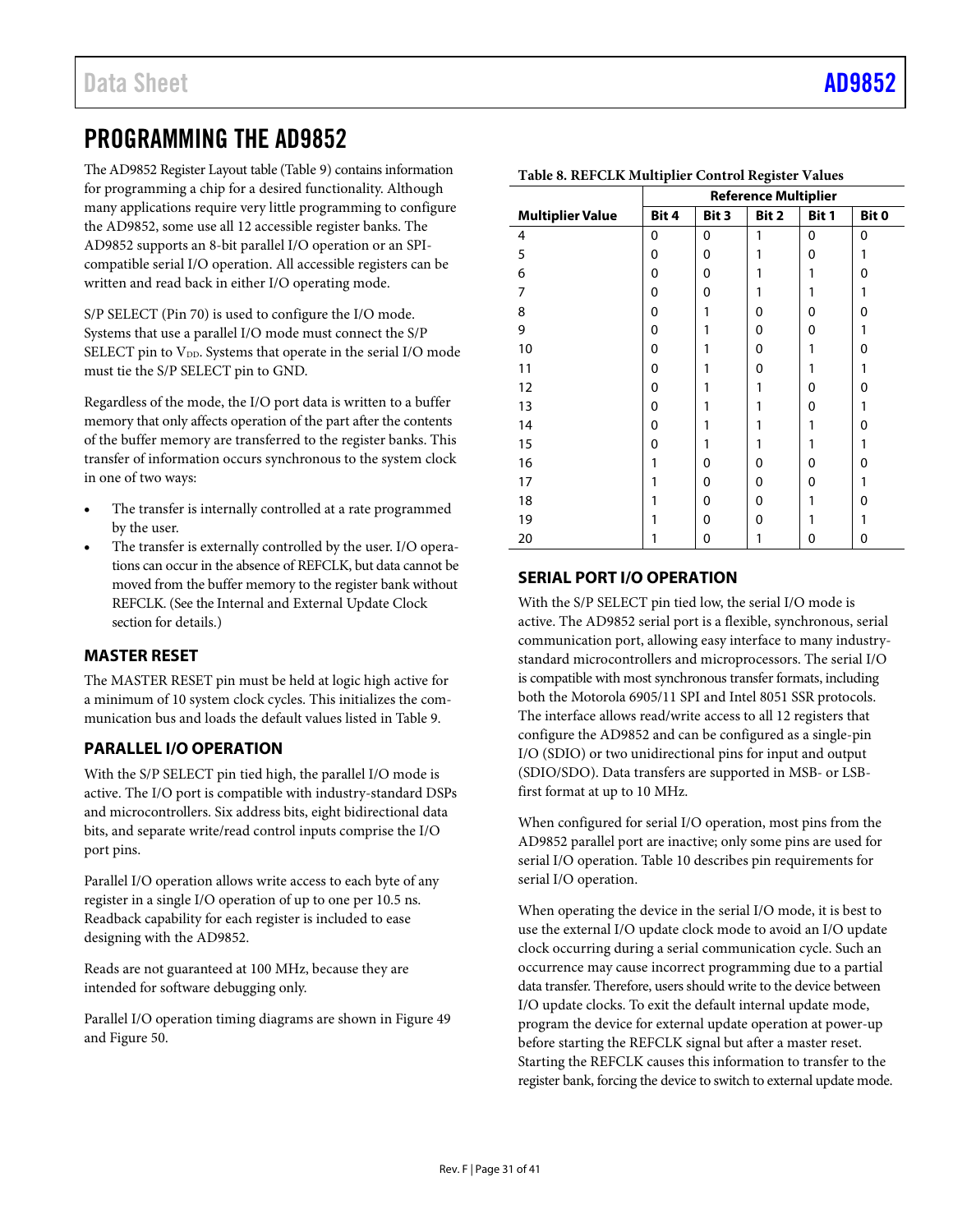<span id="page-31-0"></span>Table 9. Register Layout<sup>1</sup>

| <b>Parallel</b> | <b>Serial</b>  | <b>AD9852 Register Layout</b> |                                                                                                |                      |                   |                            |                   | <b>Default</b>   |                         |              |
|-----------------|----------------|-------------------------------|------------------------------------------------------------------------------------------------|----------------------|-------------------|----------------------------|-------------------|------------------|-------------------------|--------------|
| <b>Address</b>  | <b>Address</b> |                               |                                                                                                |                      |                   |                            |                   |                  |                         | <b>Value</b> |
| (Hex)           | (Hex)          | Bit 7                         | Bit 6                                                                                          | Bit 5                | Bit 4             | Bit 3                      | Bit 2             | Bit 1            | Bit 0                   | (Hex)<br>00  |
| 00              | 0              |                               | Phase Adjust Register 1 < 13:8 > (Bits 15, 14 don't care)<br>Phase 1                           |                      |                   |                            |                   |                  |                         |              |
| 01              |                |                               | Phase Adjust Register 1 <7:0><br>00<br>Phase Adjust Register 2 <13:8> (Bits 15, 14 don't care) |                      |                   |                            |                   |                  |                         |              |
| 02              | $\mathbf{1}$   |                               |                                                                                                |                      |                   |                            | Phase 2           |                  |                         | 00           |
| 03              |                |                               | Phase Adjust Register 2 <7:0>                                                                  |                      |                   |                            |                   |                  |                         | 00           |
| 04              | $\overline{2}$ |                               | Frequency Tuning Word 1 <47:40>                                                                |                      |                   |                            | Frequency 1       |                  |                         | 00           |
| 05              |                |                               | Frequency Tuning Word 1 <39:32>                                                                |                      |                   |                            |                   |                  |                         | 00           |
| 06              |                |                               | Frequency Tuning Word 1 <31:24>                                                                |                      |                   |                            |                   |                  |                         | 00           |
| 07<br>08        |                |                               | Frequency Tuning Word 1 <23:16><br>Frequency Tuning Word 1 <15:8>                              |                      |                   |                            |                   |                  |                         | 00<br>00     |
| 09              |                |                               | Frequency Tuning Word 1 <7:0>                                                                  |                      |                   |                            |                   |                  |                         | 00           |
| 0A              | 3              |                               | Frequency Tuning Word 2 <47:40>                                                                |                      |                   |                            | Frequency 2       |                  |                         | 00           |
| 0B              |                |                               | Frequency Tuning Word 2 <39:32>                                                                |                      |                   |                            |                   |                  |                         | 00           |
| 0C              |                |                               | Frequency Tuning Word 2 < 31:24>                                                               |                      |                   |                            |                   |                  |                         | 00           |
| 0D              |                |                               | Frequency Tuning Word 2 <23:16>                                                                |                      |                   |                            |                   |                  |                         | 00           |
| 0E              |                |                               | Frequency Tuning Word 2 <15:8>                                                                 |                      |                   |                            |                   |                  |                         | 00           |
| 0F              |                |                               | Frequency Tuning Word 2 <7:0>                                                                  |                      |                   |                            |                   |                  |                         | 00           |
| 10              |                |                               | Delta frequency word <47:40>                                                                   |                      |                   |                            |                   |                  |                         | 00           |
| 11              |                |                               | Delta frequency word <39:32>                                                                   |                      |                   |                            |                   |                  |                         | 00           |
| 12              |                |                               | Delta frequency word <31:24>                                                                   |                      |                   |                            |                   |                  |                         | 00           |
| 13              |                |                               | Delta frequency word <23:16>                                                                   |                      |                   |                            |                   |                  |                         | 00           |
| 14              |                |                               | Delta frequency word <15:8>                                                                    |                      |                   |                            |                   |                  |                         | 00           |
| 15              |                |                               | Delta frequency word <7:0>                                                                     |                      |                   |                            |                   |                  |                         | 00           |
| 16              | 5              | Update clock <31:24>          |                                                                                                |                      |                   |                            |                   |                  |                         | 00           |
| 17              |                | Update clock <23:16>          |                                                                                                |                      |                   |                            |                   |                  |                         | 00           |
| 18              |                | Update clock <15:8>           |                                                                                                |                      |                   |                            |                   |                  |                         | 00           |
| 19              |                | Update clock <7:0>            |                                                                                                |                      |                   |                            |                   |                  |                         | 00           |
| 1A              | 6              |                               | Ramp rate clock <19:16> (Bits 23, 22, 21, 20, don't care)                                      |                      |                   |                            |                   |                  |                         | 00           |
| 1B              |                | Ramp rate clock <15:8>        |                                                                                                |                      |                   |                            |                   |                  |                         | 00           |
| 1C              |                | Ramp rate clock <7:0>         |                                                                                                |                      |                   |                            |                   |                  |                         | 00           |
| 1D              | $\overline{7}$ | Don't care<br>CR [31]         | Don't care                                                                                     | Don't<br>care        | Comp<br><b>PD</b> | Reserved,<br>always<br>low | Control<br>DAC PD | DAC PD           | <b>DIGPD</b>            | 10           |
| 1E              |                | Don't care                    | PLL range                                                                                      | <b>Bypass</b><br>PLL | Ref<br>Mult 4     | Ref<br>Mult 3              | Ref Mult 2        | Ref<br>Mult 1    | Ref Mult 0              | 64           |
| 1F              |                | <b>CLR ACC1</b>               | <b>CLR ACC2</b>                                                                                | Triangle             | Don't<br>care     | Mode 2                     | Mode 1            | Mode 0           | Int/Ext<br>update clock | 01           |
| 20              |                | Don't care                    | <b>Bypass inv</b><br>sinc                                                                      | <b>OSKEN</b>         | <b>OSKINT</b>     | Don't care                 | Don't care        | <b>LSB</b> first | SDO active<br>CR [0]    | 20           |
| 21              | 8              |                               | Output shaped keying multiplier <11:8> (Bits 15, 14, 13, 12 don't care)                        |                      |                   |                            |                   |                  |                         | 00           |
| 22              |                |                               | Output shaped keying multiplier <7:0>                                                          |                      |                   |                            |                   |                  |                         | 00           |
| 23              | 9              | Don't care                    |                                                                                                |                      |                   |                            |                   |                  |                         | $00\,$       |
| 24              |                | Don't care                    |                                                                                                |                      |                   |                            |                   |                  |                         | 00           |
| 25              | A              |                               | Output shaped keying ramp rate <7:0>                                                           |                      |                   |                            |                   |                  |                         | 80           |
| 26              | B              |                               | Control DAC <11:8> (Bits 15, 14, 13, 12 don't care)                                            |                      |                   |                            |                   |                  |                         | $00\,$       |
| 27              |                |                               | Control DAC <7:0> (Data is required to be in twos complement format)                           |                      |                   |                            |                   |                  |                         | $00\,$       |

 $1$  The shaded sections comprise the control register.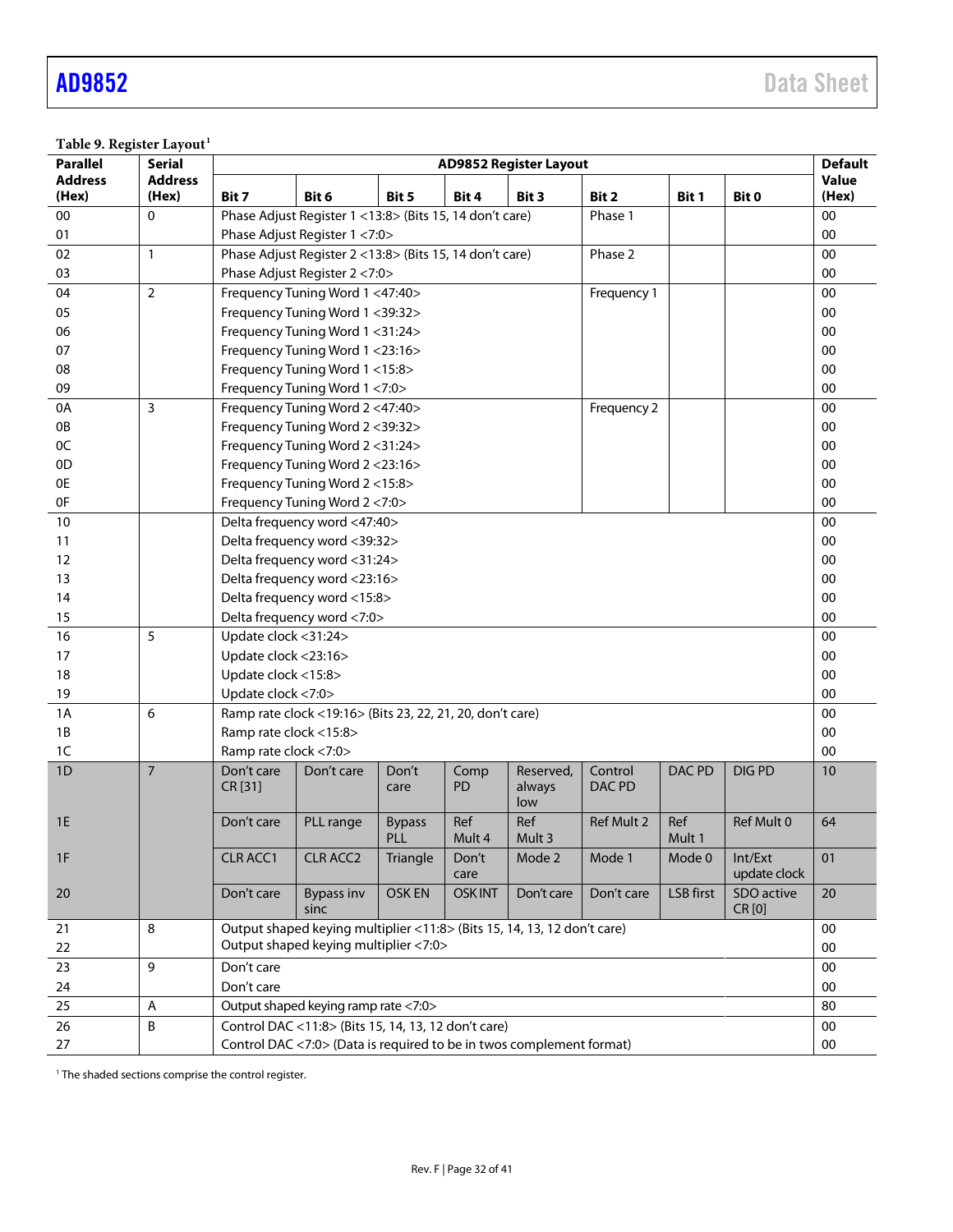<span id="page-32-0"></span>

### <span id="page-32-2"></span><span id="page-32-1"></span>**Table 10. Serial I/O Pin Requirements**

| <b>Pin Number</b> | <b>Mnemonic</b> | <b>Serial I/O Description</b>                                                          |
|-------------------|-----------------|----------------------------------------------------------------------------------------|
| 1 to 8            | D [7:0]         | The parallel data pins are not active; tie these pins to VDD or GND.                   |
| 14 to 16          | A [5:3]         | The A5, A4, and A3 parallel address pins are not active; tie these pins to VDD or GND. |
| 17                | A2/IO RESET     | IO RESET.                                                                              |
| 18                | A1/SDO          | SDO.                                                                                   |
| 19                | A0/SDIO         | SDIO.                                                                                  |
| 20                | I/O UD CLK      | Update Clock. Same functionality for serial mode as parallel mode.                     |
| 21                | <b>WR/SCLK</b>  | SCLK.                                                                                  |
| 22                | RD/CS           | CS-Chip Select.                                                                        |

*Figure 50. Parallel Port Write Timing Diagram*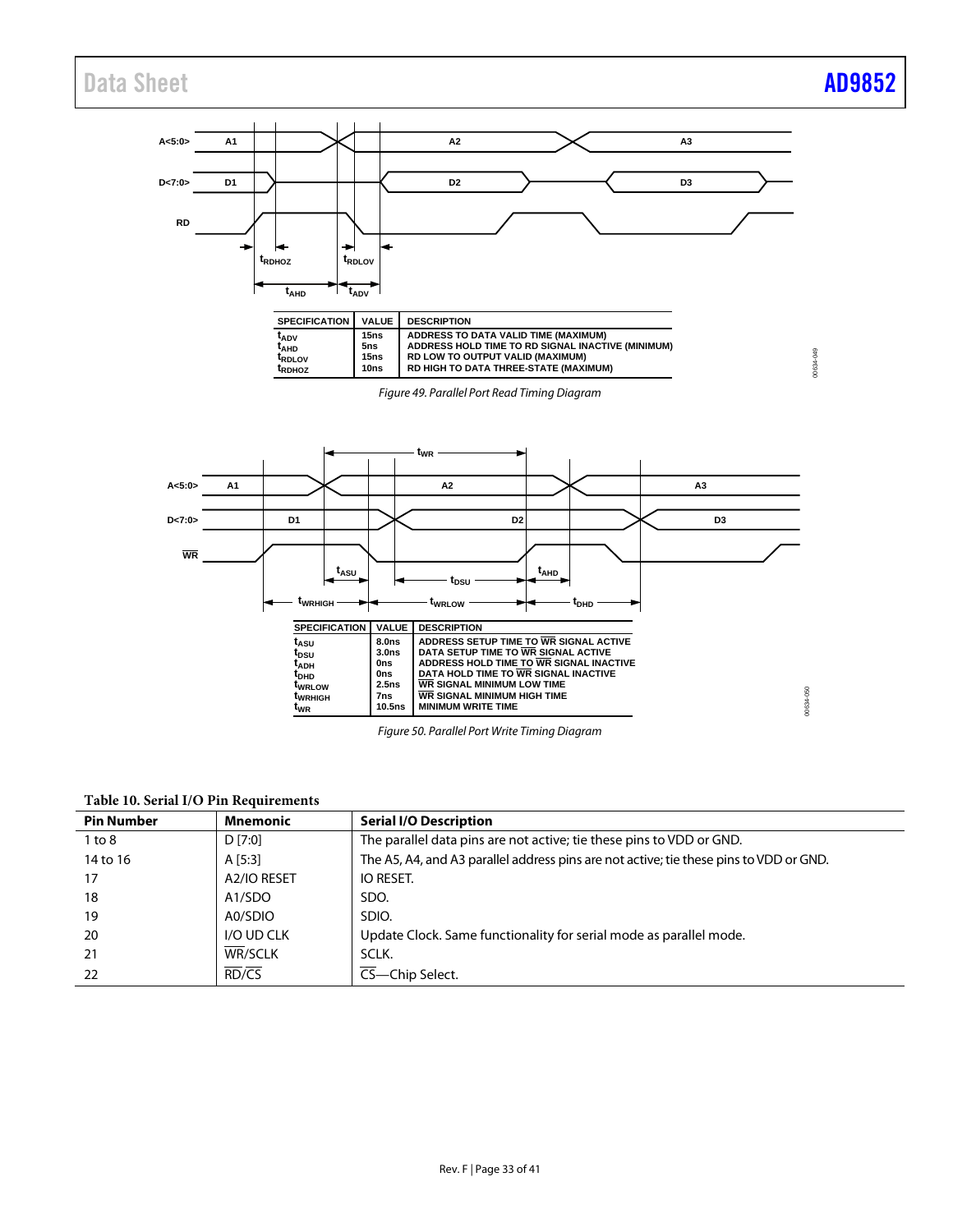# <span id="page-33-0"></span>GENERAL OPERATION OF THE SERIAL INTERFACE

There are two phases of a serial communication cycle with the AD9852. Phase 1 is the instruction cycle, which is the writing of an instruction byte into the AD9852 coincident with the first eight SCLK rising edges. The instruction byte provides the AD9852 serial port controller with information regarding the data transfer cycle, which is Phase 2 of the communication cycle. The Phase 1 instruction byte defines whether the next data transfer is a read or write and the register address to be acted upon.

The first eight SCLK rising edges of each communication cycle are used to write the instruction byte into the AD9852. The remaining SCLK edges are for Phase 2 of the communication cycle. Phase 2 is the actual data transfer between the AD9852 and the system controller. The number of data bytes transferred during Phase 2 of the communication cycle is a function of the register address. The AD9852 internal serial I/O controller expects every byte of the register being accessed to be transferred[. Table 11](#page-33-2) describes how many bytes must be transferred.

<span id="page-33-2"></span>

|  | Table 11. Register Address vs. Data Bytes Transferred |  |  |
|--|-------------------------------------------------------|--|--|
|  |                                                       |  |  |

| <b>Serial</b><br>Register |                                     | Number<br>of Bytes |
|---------------------------|-------------------------------------|--------------------|
| <b>Address</b>            | <b>Register Name</b>                | <b>Transferred</b> |
| O                         | Phase Offset Tuning Word Register 1 | 2                  |
|                           | Phase Offset Tuning Word Register 2 | $\overline{2}$     |
|                           | <b>Frequency Tuning Word 1</b>      | 6                  |
| 3                         | Frequency Tuning Word 2             | 6                  |
| 4                         | Delta frequency register            | 6                  |
| 5                         | Update clock rate register          | 4                  |
| 6                         | Ramp rate clock register            | 3                  |
|                           | Control register                    | 4                  |
| 8                         | Digital multiplier register         | $\mathcal{P}$      |
| А                         | On/off output shaped keying ramp    |                    |
|                           | rate register                       |                    |
| B                         | Control DAC register                | 2                  |

At the completion of a communication cycle, the AD9852 serial port controller expects the subsequent eight rising SCLK edges to be the instruction byte of the next communication cycle. In addition, an active high input on the IO RESET pin immediately terminates the current communication cycle. After IO RESET returns low, the AD9852 serial port controller requires the subsequent eight rising SCLK edges to be the instruction byte of the next communication cycle.

All data input to the AD9852 is registered on the rising edge of SCLK, and all data is driven out of the AD9852 on the falling edge of SCLK.

[Figure 51](#page-33-3) an[d Figure 52](#page-33-4) are useful in understanding the general operation of the AD9852 serial port.



<span id="page-33-3"></span>

*Figure 52. Using SDIO as an Input and SDO as an Output*

## <span id="page-33-4"></span><span id="page-33-1"></span>**INSTRUCTION BYTE**

The instruction byte contains the following information:

| <b>MSB</b>      |    |                |    |                |                |    | LSB            |
|-----------------|----|----------------|----|----------------|----------------|----|----------------|
| $\overline{D7}$ | D6 | D <sub>5</sub> | D4 | D <sub>3</sub> | D <sub>2</sub> | D1 | D <sub>0</sub> |
| R/W             | Λ  | ⋀              | ́  | A3             | A2             |    | A0             |

R/W—Bit 7 of the instruction byte determines whether a read or write data transfer occurs following the instruction byte. Logic high indicates that a read operation will occur. Logic 0 indicates that a write operation will occur.

Bit 6, Bit 5, and Bit 4 of the instruction byte are dummy bits (don't care).

A3, A2, A1, A0—Bit 3, Bit 2, Bit 1, and Bit 0 of the instruction byte determine which register is accessed during the data transfer portion of the communication cycle (se[e Table 9](#page-31-0) for register address details).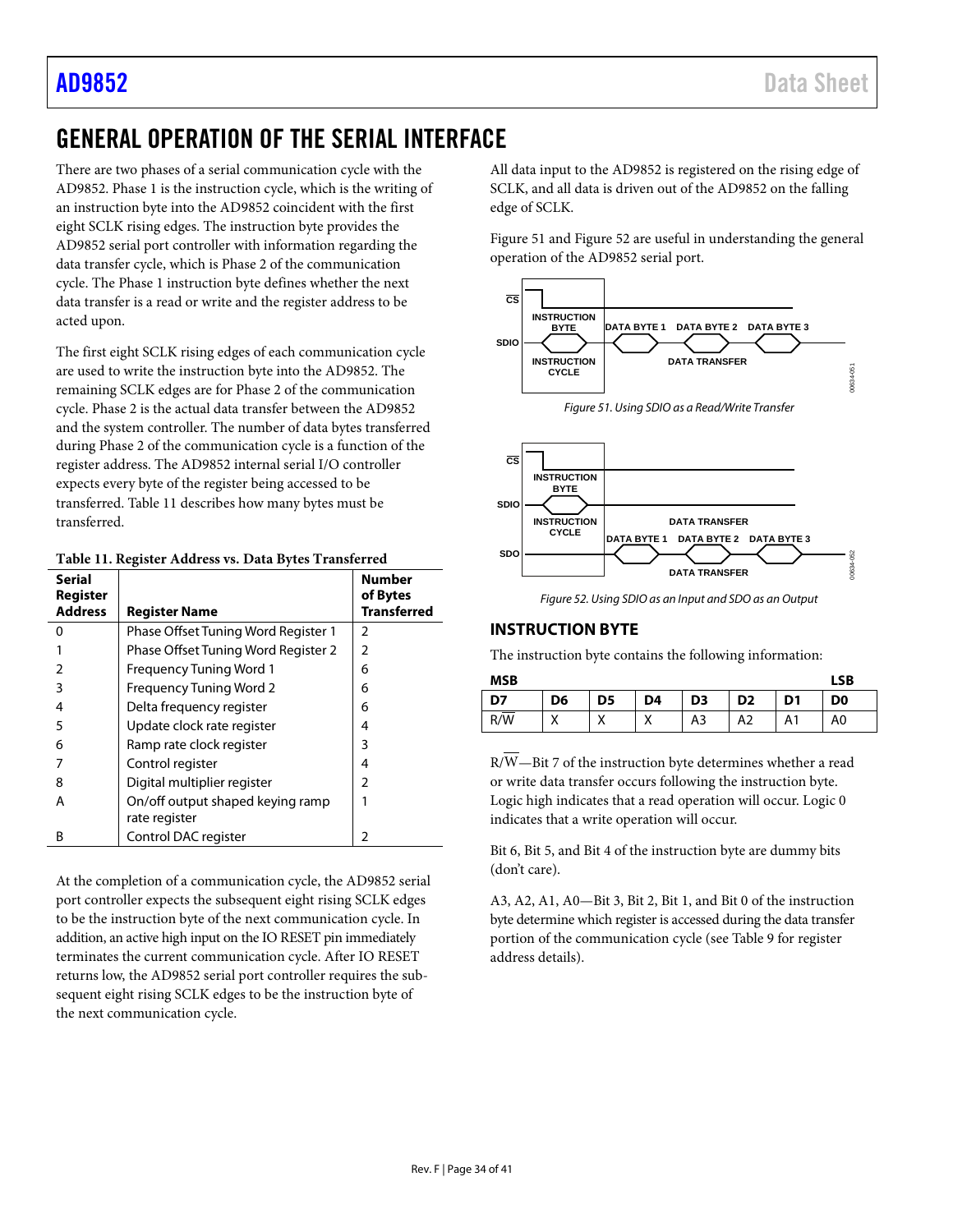### <span id="page-34-0"></span>**SERIAL INTERFACE PORT PIN DESCRIPTIONS**

### **Table 12.**

| Pin                      | <b>Description</b>                                                                                                                                                                                                                                                                                                                                                                                       |
|--------------------------|----------------------------------------------------------------------------------------------------------------------------------------------------------------------------------------------------------------------------------------------------------------------------------------------------------------------------------------------------------------------------------------------------------|
| <b>SCLK</b>              | Serial Clock (Pin 21). The serial clock pin is used to synchronize data to and from the AD9852 and to run the internal state<br>machines. The SCLK maximum frequency is 10 MHz.                                                                                                                                                                                                                          |
| $\overline{\mathsf{CS}}$ | Chip Select (Pin 22). Active low input that allows more than one device on the same serial communication line. The SDO and<br>SDIO pins go to a high impedance state when this input is high. If this pin is driven high during a communication cycle, the<br>cycle is suspended until $\overline{CS}$ is reactivated low. The chip select pin can be tied low in systems that maintain control of SCLK. |
| <b>SDIO</b>              | Serial Data I/O (Pin 19). Data is always written to the AD9852 on this pin. However, this pin can be used as a bidirectional data<br>line. The configuration of this pin is controlled by Bit 0 of Register Address 20 hex. The default is Logic 0, which configures the<br>SDIO pin as bidirectional.                                                                                                   |
| SDO.                     | Serial Data Out (Pin 18). Data is read from this pin for protocols that use separate lines for transmitting and receiving data.<br>In the case where the AD9852 operates in a single bidirectional I/O mode, this pin does not output data and is set to a high<br>impedance state.                                                                                                                      |
| <b>IO RESET</b>          | Synchronize I/O Port (Pin 17). Synchronizes the I/O port state machines without affecting the contents of the addressable<br>registers. An active high input on the IO RESET pin causes the current communication cycle to terminate. After the IO RESET pin<br>returns low (Logic 0), another communication cycle can begin, starting with the instruction byte.                                        |

### *Notes on Serial Port Operation*

The AD9852 serial port configuration bits reside in Bit 1 and Bit 0 of Register Address 20 hex. The configuration changes immediately upon a valid I/O update. For multibyte transfers, writing to this register can occur during the middle of a communication cycle. Care must be taken to compensate for this new configuration during the remainder of the current communication cycle.

The system must maintain synchronization with the AD9852; otherwise, the internal control logic is not able to recognize further instructions. For example, if the system sends the instruction to write a 2-byte register and then pulses the SCLK pin for a 3-byte register (24 additional SCLK rising edges), communication synchronization is lost. In this case, the first 16 SCLK rising edges after the instruction cycle properly write the first two data bytes into the AD9852, but the subsequent eight rising SCLK edges are interpreted as the next instruction byte, not the final byte of the previous communication cycle.

In cases where synchronization is lost between the system and the AD9852, the IO RESET pin provides a means to re-establish synchronization without reinitializing the entire chip. Asserting the IO RESET pin (active high) resets the AD9852 serial port state machine, terminating the current I/O operation and forcing the device into a state in which the next eight SCLK rising edges are understood to be an instruction byte. The IO RESET pin must be deasserted (low) before the next instruction byte write can begin. Any information written to the AD9852 registers during a valid communication cycle prior to loss of synchronization remains intact.

### <span id="page-34-1"></span>**MSB/LSB TRANSFERS**

The AD9852 serial port can support both MSB- and LSB-first data formats. This functionality is controlled by Bit 1 of Serial Bank 20 hex. When this bit is set active high, the AD9852 serial port is in LSB-first format. This bit defaults low, to the MSB-first format. The instruction byte must be written in the format indicated by Bit 1 of Serial Register Bank 20 hex. Therefore, if the AD9852 is in LSB-first mode, the instruction byte must be written from LSB to MSB.



*Figure 54. Timing Diagram for Read from AD9852*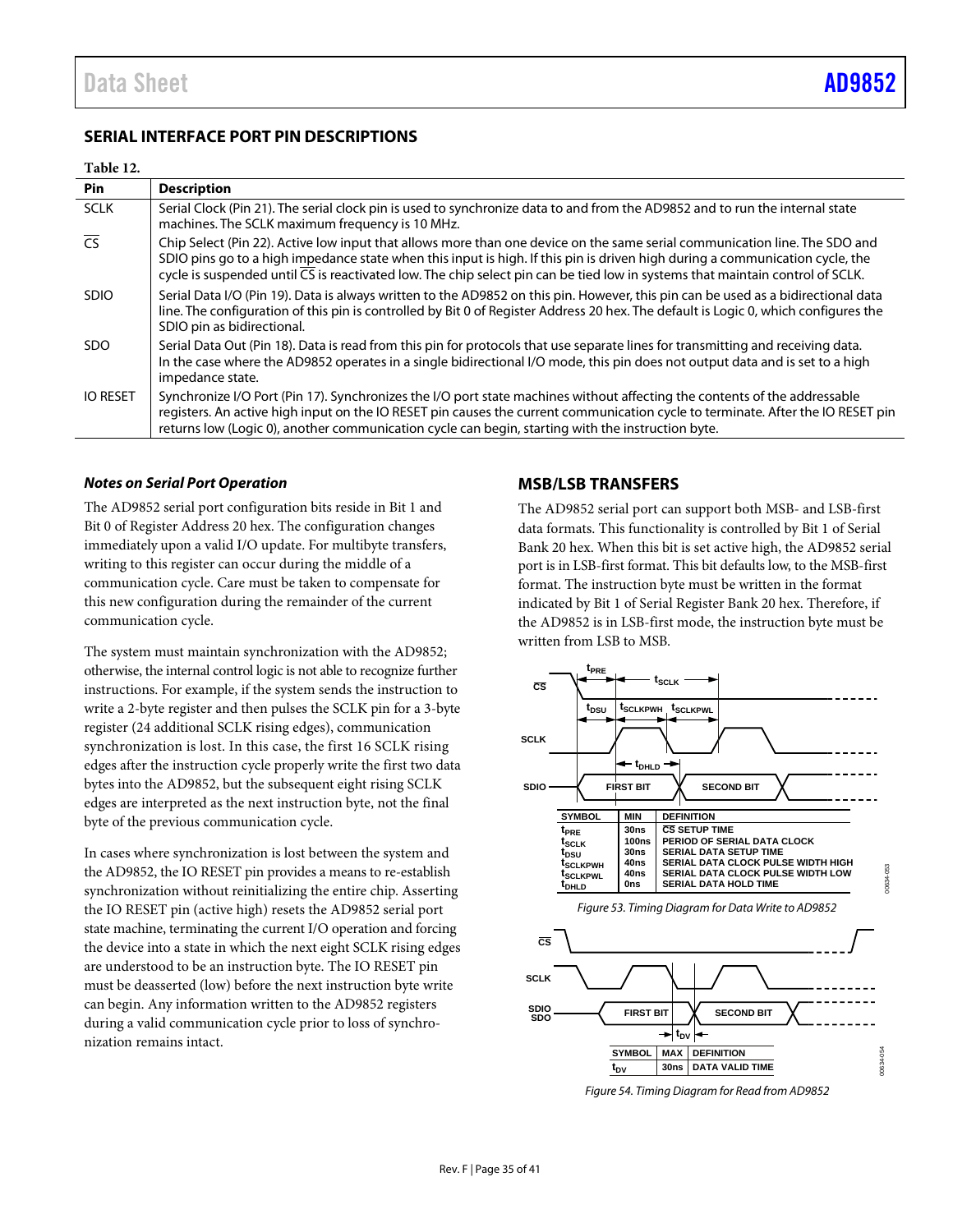## <span id="page-35-0"></span>**CONTROL REGISTER DESCRIPTIONS**

The control register is located at Address 1D hex to Address 20 hex (shown in the shaded portion o[f Table 9\)](#page-31-0). It is composed of 32 bits. Bit 31 is located at the top left position, and Bit 0 is located in the lower right position of the shaded area o[f Table 9.](#page-31-0) The register has been subdivided into bits to make it easier to locate the information associated with specific control categories.

| Bit        | <b>Description</b>                                                                                                                                                                                                                                                                                                                                                                                                                                                                                                                                                  |  |  |  |
|------------|---------------------------------------------------------------------------------------------------------------------------------------------------------------------------------------------------------------------------------------------------------------------------------------------------------------------------------------------------------------------------------------------------------------------------------------------------------------------------------------------------------------------------------------------------------------------|--|--|--|
| CR [31:29] | Open.                                                                                                                                                                                                                                                                                                                                                                                                                                                                                                                                                               |  |  |  |
| CR [28]    | The comparator power-down bit. When this bit is set to Logic 1, it indicates to the comparator that a power-down mode is<br>active. This bit is an output of the digital section and is an input to the analog section.                                                                                                                                                                                                                                                                                                                                             |  |  |  |
| CR [27]    | Must always be written to Logic 0. Writing this bit to Logic 1 causes the AD9852 to stop functioning until a master reset is applied.                                                                                                                                                                                                                                                                                                                                                                                                                               |  |  |  |
| CR [26]    | The control DAC power-down bit. When this bit is set to Logic 1, it indicates to the control DAC that power-down mode is active.                                                                                                                                                                                                                                                                                                                                                                                                                                    |  |  |  |
| CR [25]    | The full DAC power-down bit. When this bit is set to Logic 1, it indicates to both the cosine and control DACs, as well as the<br>reference, that a power-down mode is active.                                                                                                                                                                                                                                                                                                                                                                                      |  |  |  |
| CR [24]    | The digital power-down bit. When this bit is set to Logic 1, it indicates to the digital section that a power-down mode is<br>active. Within the digital section, the clocks are forced to dc, effectively powering down the digital section. The PLL still<br>accepts the REFCLK signal and continues to output the higher frequency.                                                                                                                                                                                                                              |  |  |  |
| CR [23]    | Reserved. Write to 0.                                                                                                                                                                                                                                                                                                                                                                                                                                                                                                                                               |  |  |  |
| CR [22]    | The PLL range bit. The PLL range bit controls the VCO gain. The power-up state of the PLL range bit is Logic 1; a higher gain is<br>required for frequencies greater than 200 MHz.                                                                                                                                                                                                                                                                                                                                                                                  |  |  |  |
| CR [21]    | The bypass PLL bit, active high. When this bit is active, the PLL is powered down and the REFCLK input is used to drive the<br>system clock signal. The power-up state of the bypass PLL bit is Logic 1 with PLL bypassed.                                                                                                                                                                                                                                                                                                                                          |  |  |  |
| CR [20:16] | The PLL multiplier factor. These bits are the REFCLK multiplication factor unless the bypass PLL bit is set. The PLL multiplier<br>valid range is from 4 to 20, inclusive.                                                                                                                                                                                                                                                                                                                                                                                          |  |  |  |
| CR [15]    | The Clear Accumulator 1 bit. This bit has a one-shot type of function. When this bit is written active (Logic 1), a Clear<br>Accumulator 1 signal is sent to the DDS logic, resetting the accumulator value to 0. The bit is then automatically reset, but<br>the buffer memory is not reset. This bit allows the user to easily create a sawtooth frequency sweep pattern with minimal<br>user intervention. This bit is intended for chirp mode only, but its function is still retained in other modes.                                                          |  |  |  |
| CR [14]    | The clear accumulator bit. When this bit is active high, it holds both the Accumulator 1 and Accumulator 2 values at 0 for as<br>long as the bit is active. This allows the DDS phase to be initialized via the I/O port.                                                                                                                                                                                                                                                                                                                                           |  |  |  |
| CR [13]    | The triangle bit. When this bit is set, the AD9852 automatically performs a continuous frequency sweep from F1 to F2<br>frequencies and back. The effect is a triangular frequency sweep. When this bit is set, the operating mode must be set to<br>ramped FSK.                                                                                                                                                                                                                                                                                                    |  |  |  |
| CR [12]    | Don't care.                                                                                                                                                                                                                                                                                                                                                                                                                                                                                                                                                         |  |  |  |
| CR [11:9]  | The three bits that describe the five operating modes of the AD9852:                                                                                                                                                                                                                                                                                                                                                                                                                                                                                                |  |  |  |
|            | $0x0 =$ single-tone mode                                                                                                                                                                                                                                                                                                                                                                                                                                                                                                                                            |  |  |  |
|            | $0x1 = FSK mode$                                                                                                                                                                                                                                                                                                                                                                                                                                                                                                                                                    |  |  |  |
|            | $0x2 =$ ramped FSK mode                                                                                                                                                                                                                                                                                                                                                                                                                                                                                                                                             |  |  |  |
|            | $0x3 =$ chirp mode                                                                                                                                                                                                                                                                                                                                                                                                                                                                                                                                                  |  |  |  |
|            | $0x4 = BPSK$ mode                                                                                                                                                                                                                                                                                                                                                                                                                                                                                                                                                   |  |  |  |
| CR [8]     | The internal update active bit. When this bit is set to Logic 1, the I/O UD CLK pin is an output and the AD9852 generates the<br>I/O UD CLK signal. When this bit is set to Logic 0, external I/O update function is performed, and the I/O UD CLK pin is<br>configured as an input.                                                                                                                                                                                                                                                                                |  |  |  |
| CR [7]     | Reserved. Write to 0.                                                                                                                                                                                                                                                                                                                                                                                                                                                                                                                                               |  |  |  |
| CR[6]      | This is the inverse sinc filter bypass bit. When this bit is set, the data from the DDS block goes directly to the output shaped<br>keying logic, and the clock for the inverse sinc filter is stopped. Default is clear with the filter enabled.                                                                                                                                                                                                                                                                                                                   |  |  |  |
| CR[5]      | The output shaped keying enable bit. When this bit is set, the output ramping function is enabled and is performed in<br>accordance with the CR [4] bit requirements.                                                                                                                                                                                                                                                                                                                                                                                               |  |  |  |
| CR [4]     | The internal/external output shaped keying control bit. When this bit is set to Logic 1, the output shaped keying factor is<br>internally generated and applied to the cosine DAC path. When this bit is cleared (default), the output shaped keying function is<br>externally controlled by the user, and the output shaped keying factor is the value of the output shaped keying multiplier<br>register. The two output shaped keying multiplier registers also default low so that the output is off at power-up until the device<br>is programmed by the user. |  |  |  |
| CR [3:2]   | Reserved. Write to 0.                                                                                                                                                                                                                                                                                                                                                                                                                                                                                                                                               |  |  |  |
| CR[1]      | The serial port MSB-/LSB-first bit. Defaults low, MSB first.                                                                                                                                                                                                                                                                                                                                                                                                                                                                                                        |  |  |  |
| CR [0]     | The serial port SDO active bit. Defaults low, inactive.                                                                                                                                                                                                                                                                                                                                                                                                                                                                                                             |  |  |  |

### **Table 13. Control Register Bit Descriptions**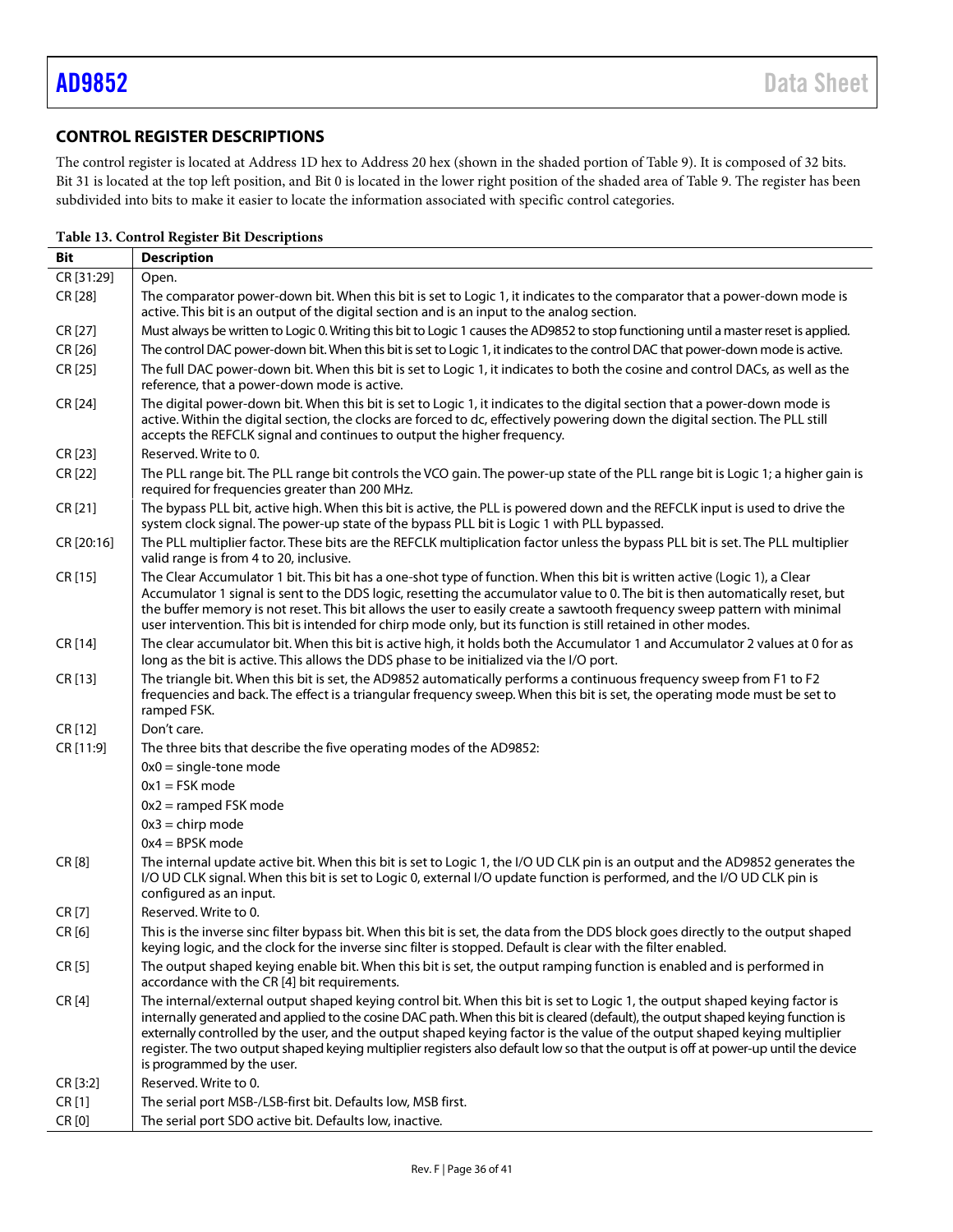# Data Sheet **[AD9852](https://www.analog.com/AD9852?doc=AD9852.pdf)**

## **SDIO D7 I7 SCLK CS INSTRUCTION CYCLE DATA TRANSFER CYCLE I6 I5 I4 I3 I0 I2 I1 D6 D5 D4 D3 D2 D1 D0** 00634-055 *Figure 55. Serial Port Write Timing Clock Stall Low* **SDIO DO7 DO6 DO5 DO4 DO3 DO2 DO1 DO0 SCLK CS INSTRUCTION CYCLE DON'T CARE SDO DATA TRANSFER CYCLE I7 I6 I5 I4 I3 I0 I2 I1** 00634-056 *Figure 56. 3-Wire Serial Port Read Timing Clock Stall Low* **SCLK INSTRUCTION CYCLE CS**

*Figure 57. Serial Port Write Timing Clock Stall High*

**D7 D6 D5 D4 D3 D2 D1 D0 SDIO**

**I7 I6 I5 I4 I3 I0 I2 I1**





00634-057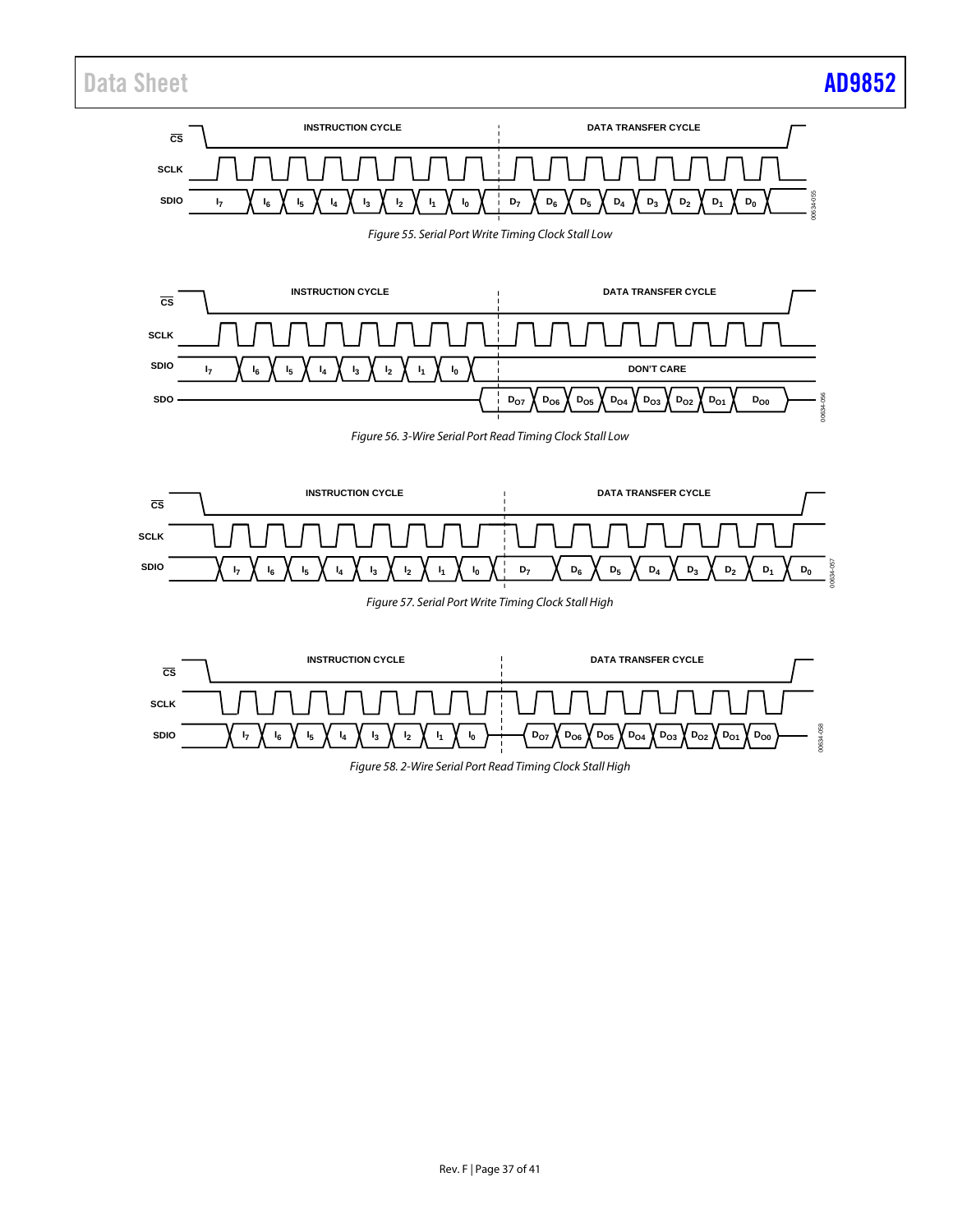# <span id="page-37-0"></span>POWER DISSIPATION AND THERMAL CONSIDERATIONS

The AD9852 is a multifunctional, high speed device that targets a wide variety of synthesizer and agile clock applications. The numerous innovative features contained in the device each consume incremental power. If enabled in combination, the safe thermal operating conditions of the device may be exceeded. Careful analysis and consideration of power dissipation and thermal management is a critical element in the successful application of the AD9852 device.

The AD9852 device is specified to operate within the industrial temperature range of –40°C to +85°C. This specification is conditional, however, such that the absolute maximum junction temperature of 150°C is not exceeded. At high operating temperatures, extreme care must be taken when operating the device to avoid exceeding the junction temperature and potentially damaging the device.

Many variables contribute to the operating junction temperature within the device, including

- Package style
- Selected mode of operation
- Internal system clock speed
- Supply voltage
- Ambient temperature

The combination of these variables determines the junction temperature within the AD9852 device for a given set of operating conditions.

The AD9852 device is available in two package styles: a thermally enhanced surface-mount package with an exposed heat sink and a standard (nonthermally enhanced) surfacemount package. The thermal impedance of these packages is 16°C/W and 38°C/W, respectively, measured under still air conditions.

## <span id="page-37-1"></span>**THERMAL IMPEDANCE**

The thermal impedance of a package can be thought of as a thermal resistor that exists between the semiconductor surface and the ambient air. The thermal impedance is determined by the package material and the physical dimensions of the package. The dissipation of the heat from the package is directly dependent on the ambient air conditions and the physical connection made between the IC package and the PCB.

Adequate dissipation of power from the AD9852 relies on all power and ground pins of the device being soldered directly to a copper plane on a PCB. In addition, the thermally enhanced package of the AD9852ASVZ has an exposed paddle on the bottom that must be soldered to a large copper plane, which, for convenience, can be the ground plane. Sockets for either package style of the AD9852 device are not recommended.

## <span id="page-37-2"></span>**JUNCTION TEMPERATURE CONSIDERATIONS**

The power dissipation (PDISS) of the AD9852 device in a given application is determined by many operating conditions. Some of the conditions have a direct relationship with PDISS, such as supply voltage and clock speed, but others are less deterministic. The total power dissipation within the device and its effect on the junction temperature must be considered when using the device. The junction temperature of the device is given by

*Junction Temperature* = (*Thermal Impedance* × *Power Consumption*) + *Ambient Temperature*

The maximum ambient temperature combined with the maximum junction temperature establish the following power consumption limits for each package: 4.06 W for ASVZ models and 1.71 W for ASTZ models.

### *Supply Voltage*

Because  $P_{\text{DISS}} = V \times I$ , the supply voltage affects power dissipation and junction temperature. Users should design for 3.3 V nominally; however, the device is guaranteed to meet specifications over the full temperature range and over the supply voltage range of 3.135 V to 3.465 V.

### *Clock Speed*

Clock speed directly and linearly influences the total power dissipation of the device and therefore the junction temperature. As a rule, the user should select the lowest internal clock speed possible to support a given application to minimize power dissipation. Typically, the usable frequency output bandwidth from a DDS is limited to 40% of the clock rate to ensure that the requirements on the output low-pass filter are reasonable. For a typical DDS application, the system clock frequency should be 2.5 times the highest desired output frequency.

### *Mode of Operation*

The selected mode of operation for the AD9852 significantly influences the total power consumption. The AD9852 offers many features and modes, each of which imposes an additional power requirement. The available features make the AD9852 suitable for a variety of applications, but the device is designed to operate with only a few features enabled in a given application. Enabling multiple features at high clock speeds may result in exceeding the maximum junction temperature of the die and therefore severely limit the long-term reliability of the device. [Figure 59](#page-38-0) an[d Figure 60](#page-38-1) show the power requirements associated with each feature of the AD9852. These charts should be used as a guide when determining how to optimize the AD9852 for reliable operation in a specific application.

[Figure 59](#page-38-0) shows the supply current consumed by the AD9852 over a range of frequencies for two possible configurations. All circuits enabled means that the output scaling multipliers, the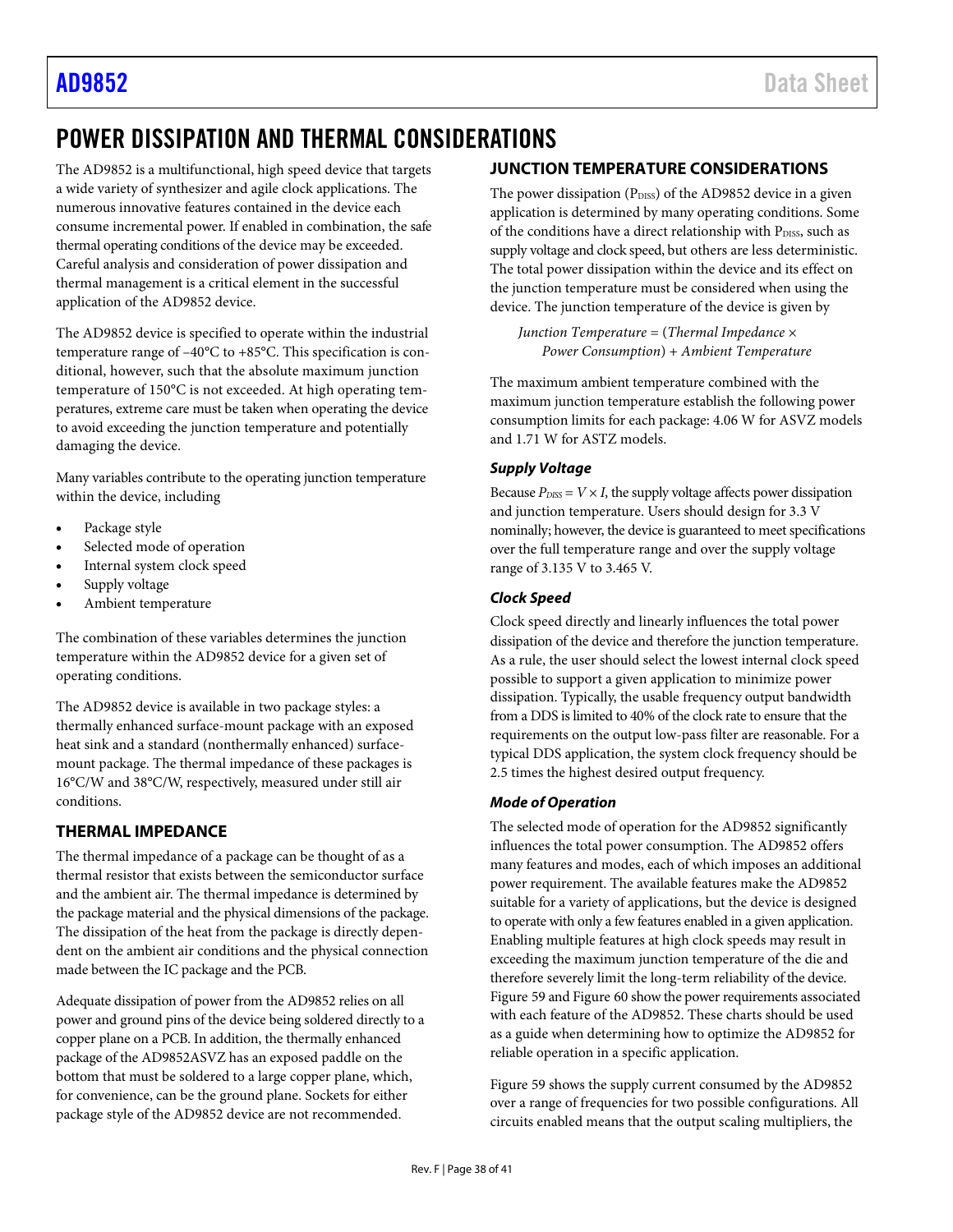# Data Sheet **[AD9852](https://www.analog.com/AD9852?doc=AD9852.pdf)**

inverse sinc filter, both DACs, and the on-board comparator are enabled. Basic configuration means the output scaling multipliers, the inverse sinc filter, the control DAC, and the on-board comparator are disabled.

[Figure 60](#page-38-1) shows the approximate current consumed by each of the four functions.



**NOTES**

**THIS GRAPH ASSUMES THAT THE AD9852 DEVICE IS SOLDERED TO A MULTILAYER PCB PER THE RECOMMENDED BEST MANUFACTURING PRACTICES AND PROCEDURES FOR THE GIVEN PACKAGE TYPE.**

<span id="page-38-0"></span>*Figure 59. Current Consumption vs. Clock Frequency*



**NOTES THIS GRAPH ASSUMES THAT THE AD9852 DEVICE IS SOLDERED TO A MULTILAYER PCB PER THE RECOMMENDED BEST MANUFACTURING PRACTICES AND PROCEDURES FOR THE GIVEN PACKAGE TYPE.**

<span id="page-38-1"></span>*Figure 60. Current Consumption by Function vs. Clock Frequency*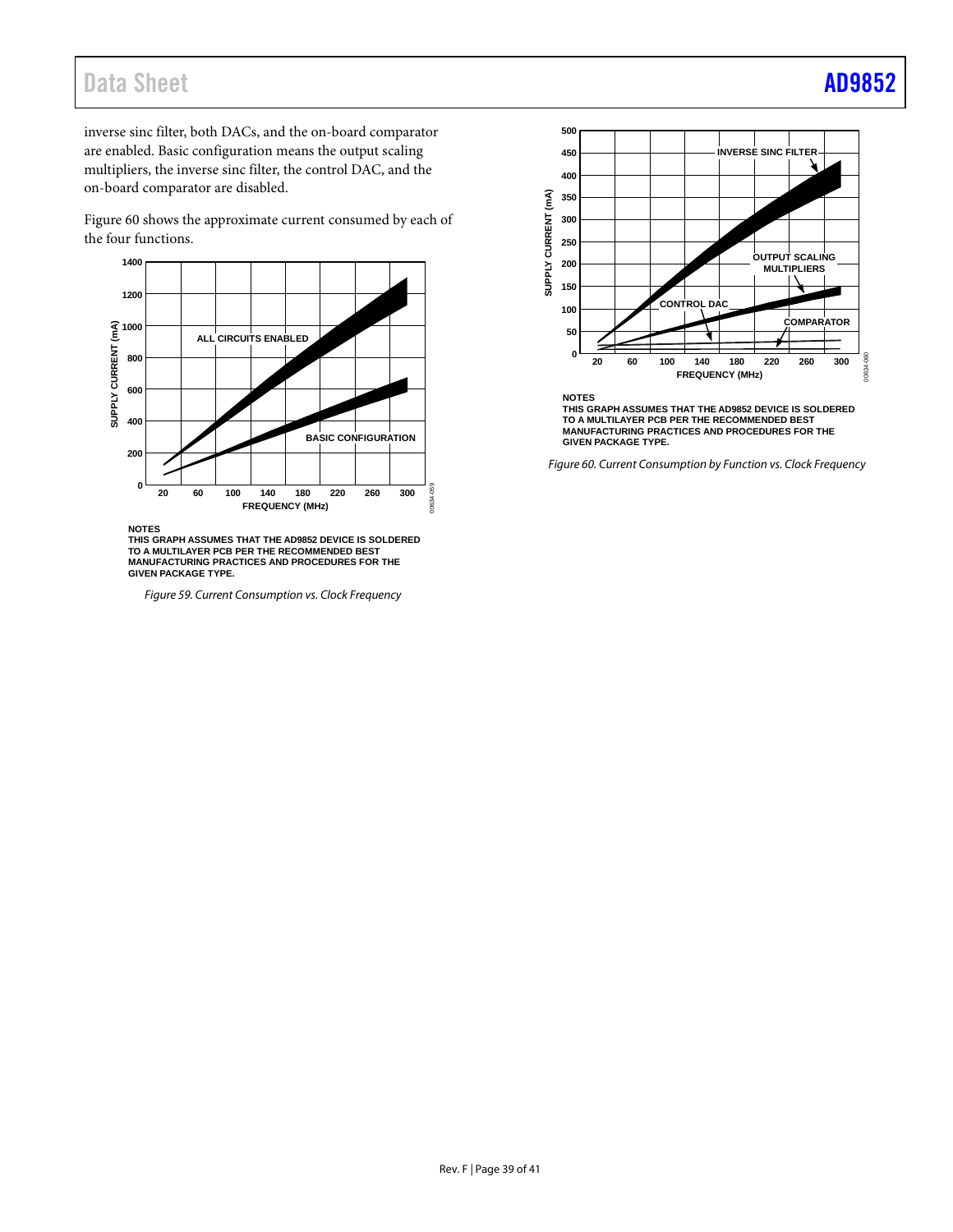# <span id="page-39-0"></span>EVALUATION OF OPERATING CONDITIONS

The first step in applying the AD9852 is to select the internal clock frequency. Clock frequency selections greater than 200 MHz require use of the thermally enhanced package (AD9852ASVZ); clock frequency selections equal to or less than 200 MHz may allow use of the standard (nonthermally enhanced) plastic surface-mount package, but more information is needed to make this determination.

The second step is to determine the maximum required operating temperature for the AD9852 in a given application. Subtract this value from 150°C, which is the maximum junction temperature allowed for the AD9852. For the extended industrial temperature range, the maximum operating temperature is 85°C, which results in a difference of 65°C. This is the maximum temperature gradient the device can experience due to power dissipation.

The third step is to divide this maximum temperature gradient by the thermal impedance to determine the maximum power dissipation allowed for the application. For this example, 65°C divided by the thermal impedance of the package yields a total

power dissipation limit of 4.1 W and 1.7 W for the thermally and nonthermally enhanced packages, respectively. Therefore, for a 3.3 V nominal power supply voltage, the current consumed by the device under full operating conditions must not exceed 515 mA for the standard plastic package or 1242 mA for the thermally enhanced package. The total set of enabled functions and operating conditions for a given application must support these current consumption limits.

[Figure 59](#page-38-0) an[d Figure 60](#page-38-1) can be used to determine the suitability of a given AD9852 application in terms of the power dissipation requirements. These graphs assume that the AD9852 device is soldered to a multilayer PCB according to the recommended best manufacturing practices and procedures for a given package type. This ensures that the specified thermal impedance specifications are achieved.

### <span id="page-39-1"></span>**THERMALLY ENHANCED PACKAGE MOUNTING GUIDELINES**

Refer to th[e AN-772 Application Note](http://www.analog.com/AN-772) for details on mounting devices with an exposed paddle.